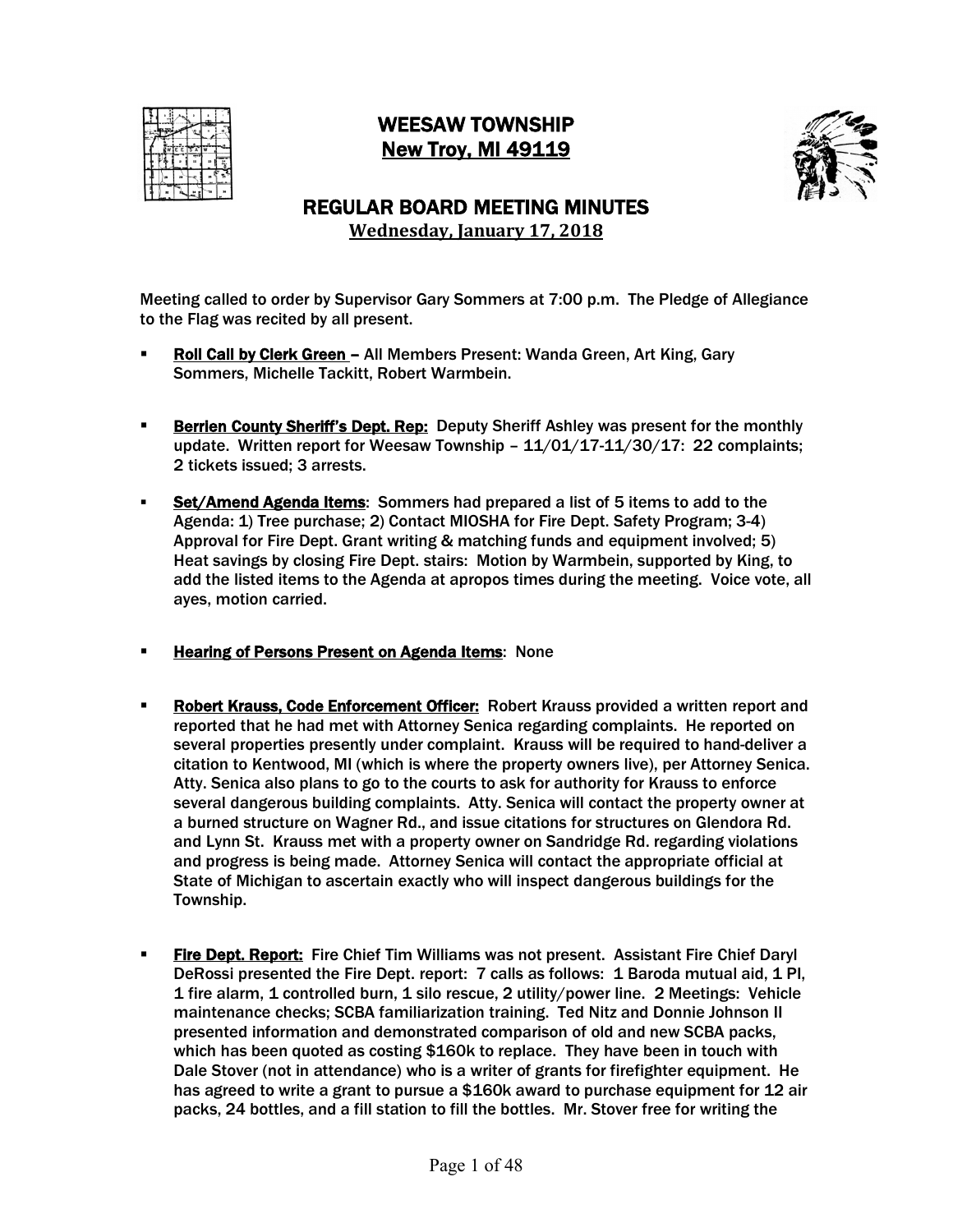grant will be \$1,000. The township's matching funds would be 5% of any grant monies received (or \$8000 if a \$160k grant is awarded to the township). It is called an AFG Grant (Assistance to Firefighters Grant).

Article 74: In addition, Sommers brought up the firefighters participation and research regarding Article 74, which was recommended by Pam Code/MI Twps. Participating Plan in 2017.

Board permission to contact MIOSHA for help to get Fire Dept. safety program compliant: Motion by Sommers, supported by King, to contact MIOSHA to inspect the building for safety compliancy. Voice vote, all ayes, motion carried.

AFG Grant: Motion by Tackitt, supported by Warmbein to proceed with pursuing the Fire Dept. AFG Grant for \$160k (with a 5% match for monies received towards purchasing the equipment), of up to \$8,000 and approve hiring Dale Stover to write the grant at \$1,000 fee to be charged after April 1, 2018. Roll call vote, all ayes (Tackitt, Sommers, King, Warmbein, Green), motion carried.

Motion by Green, supported by Warmbein, to use any grant funds received from the AFG Grant program to purchase the personal protective equipment as described above for the Fire Dept. Voice vote, all ayes, motion carried.

Approve closing the ceiling of the staircase going to the second level in the Fire Dept. to prevent ongoing heat loss: Sommers and the Trustees provided details regarding this issue. Motion by Sommers, supported by Green, to approve spending up to \$200 to purchase 2" Styrofoam to install to control the heat loss up the staircase, with Warmbein and King providing the work. Roll call vote, all ayes (King, Warmbein, Tackitt, Sommers, Green), motion carried.

- **EXPED PREVIOUS MINUTES:** Motion by Warmbein, supported by King, to approve the Regular Board Meeting minutes of 12/20/2017, as presented. Voice vote, all ayes, motion carried.
- § Correspondence:
	- o Robert Warmbein is beginning somewhat earlier this year to plan for the American Legion's Memorial Day Parade in May. Motion by Green, supported by Tackitt, to approve the Fire Dept.'s participation in the parade. Voice vote, 4 ayes (Warmbein abstained due his responsibilities to the American Legion), motion carried.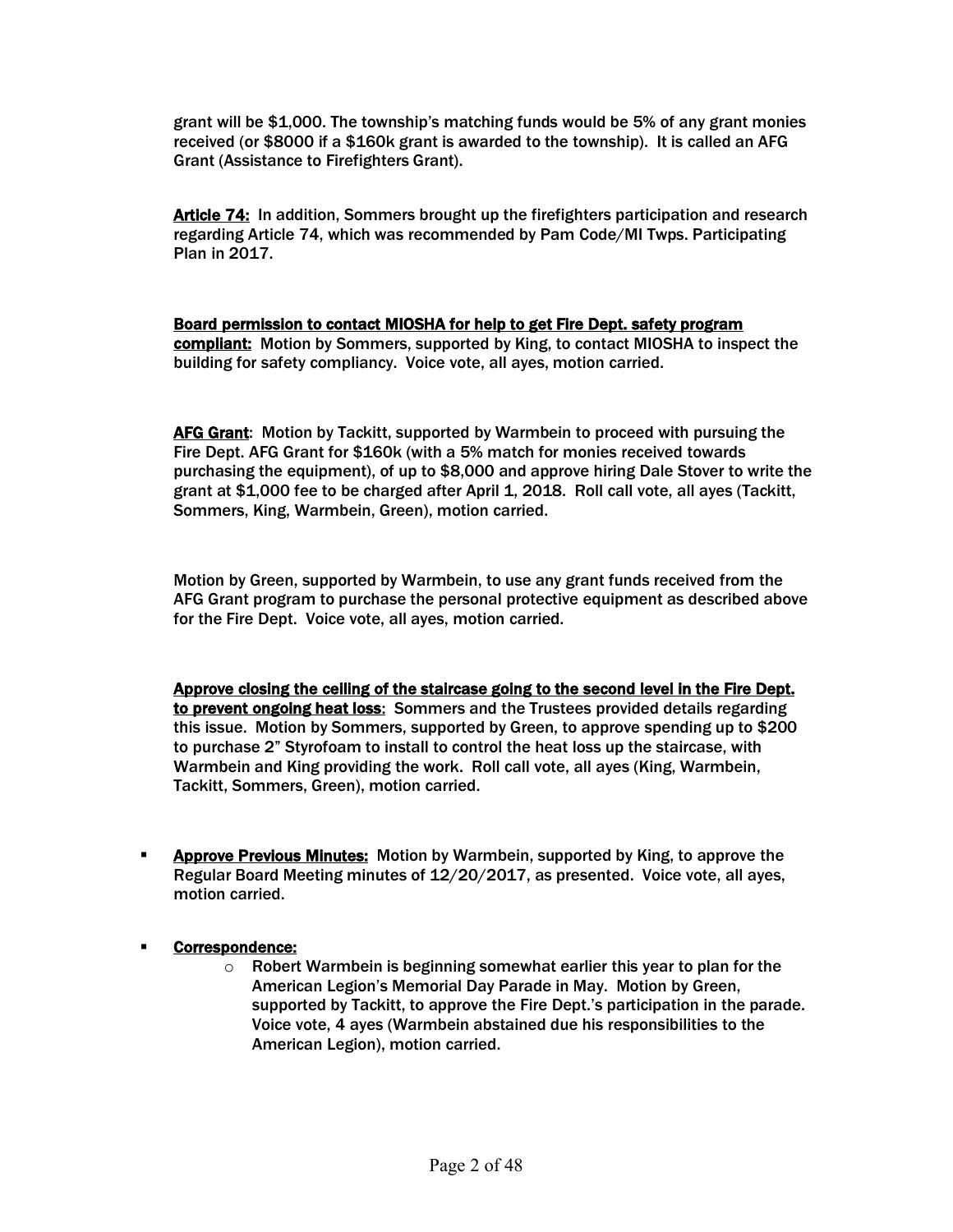§ Approve Accounts Payable Monthly Expenditures Report: Accounts Payables were checked by Sommers and King earlier in the day. Motion by King, supported by Sommers, to approve the Accounts Payables report as presented in the following amounts: General Fund \$9,431.71; Fire Dept. \$3,845.16; Ambulance \$2,211.27; Sewer \$4,274.53; for a Grand Total of \$19,762.67. Roll call vote, all ayes (Warmbein, King, Sommers, Green, Tackitt), motion carried.

#### DEPARTMENTAL REPORTS:

- **Treasurer's Report:** Tackitt provided bank balances. She is in the winter tax collection season. The closing date for tax collection is February 28, 2018.
- **Bldg./Zoning Administrator:** Kaufman provided written report.
- **Planning Commission Minutes:** No P.C. meeting in December.
- **Parks/Recreation & Cemetery Committees: No parks/recreation written minutes** provided. The American flags need replacing. Jack Dodds reported that 63 park surveys had been received thus far. Atty. Sara Senica said to go ahead and put the Mystery Land information in the parks plan that is in the process of being written. Sommers reported that he cannot find the surveyor stakes for part of the Cemetery survey. He will contact the surveyor for information.
- **Roads Committee Meeting:** No meeting. Sommers reported that new candidates to replace Managing Director Louis Csokasy were considered. Three finalists were chosen, with Jason Latham being hired. He was the regional planner for MDOT and other accomplishments mentioned. As of  $10/1/17$ , he reports to the county. Louis Csokasy, Temporary Managing Director, will be leaving this position 45 days from date of Mr. Latham's hire.
- **Website Committee:** Metz reported no meeting held.
- **Drains Committee:** No minutes. Additional work on Blue Jay Drain. No feedback, as was promised, from Drain Commissioner, Christopher Quattrin. Green will cut the Drains-at-Large check for next month's meeting prior to February 21, 2018.
- **Parks Committee: Approve Tree Purchase for Mill Road Park: A number of Blue** Spruce trees have been purchased and planted in Mill Road Park last year, and the Parks Committee would like to continue with this plan of planting more Blue Spruce trees at \$45 each. The committee is requesting approval to purchase of 6 trees up to \$325, and dirt enhancer as necessary. Motion by Green, supported by Warmbein, to approve up to \$325 to purchase more Blue Spruce trees and dirt enhancer as needed for Mill Rd. Park. Roll call vote, all ayes (Tackitt, Green, Warmbein, King, Sommers), motion carried.

#### New Business: None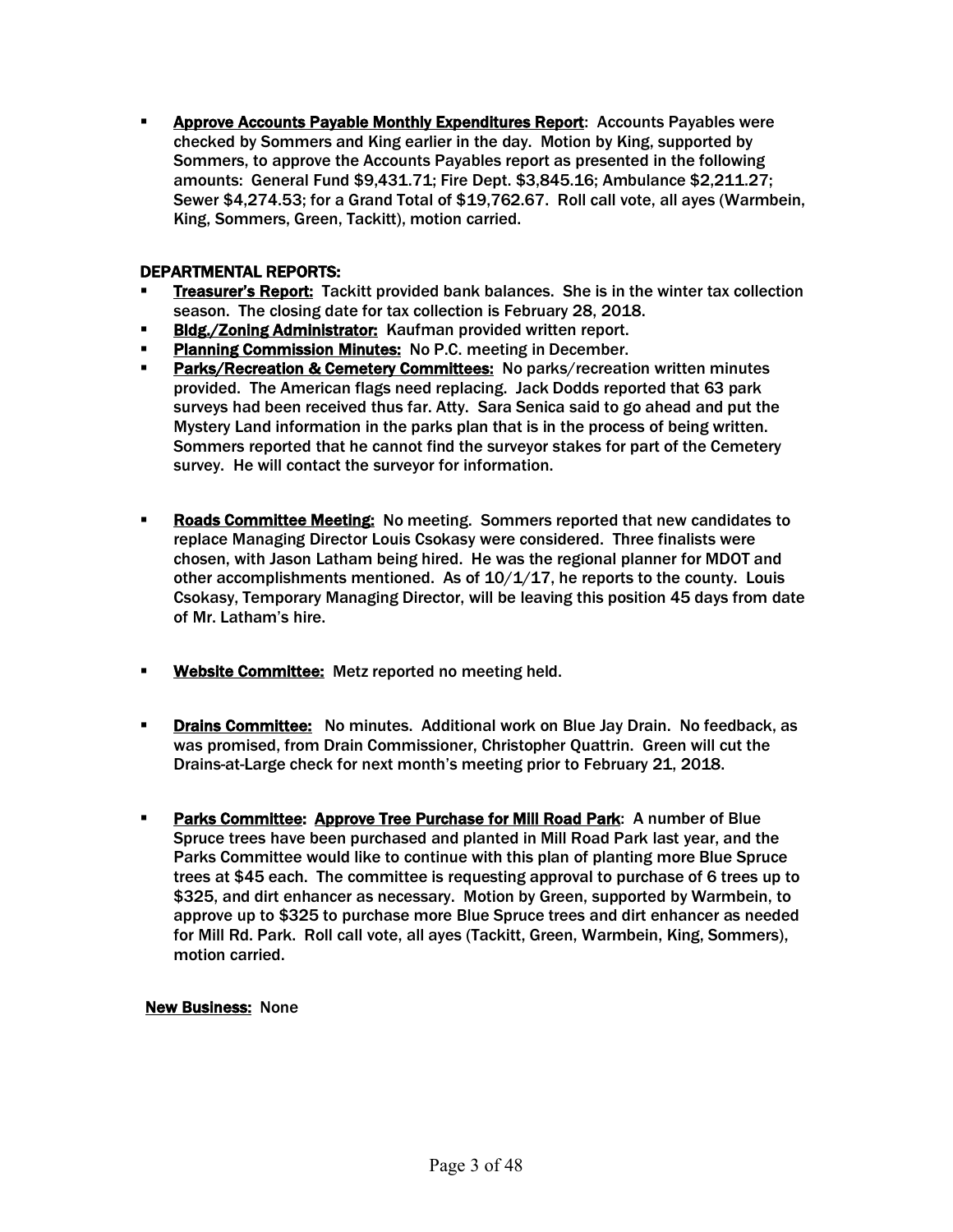#### Unfinished Business:

- § Brooks Architectural evaluation of the ventilation & ice build-up on Township building: The bid from Brooks Architectural was not received. Johnson Commercial & Industrial Insulation provided a bid for insulation. The ongoing issue was discussed. No action.
- **Board Members sign Letter to Old Band Building Owners: Jack Dodds had penned a** letter to the owners of the old band building trying to strike a deal with usage of the frontage in exchange for providing them a right-of-way to the driveway to their building. This letter was signed by all board members and hopefully will open up negotiations.
- **Approve Sewer Billing Penalty Verbiage (Ord. 13-01):** Proposed minor changes to verbiage for Sewer Ord., Amendment 2 (01/2018) late payment penalties were provided to the board members for approval. The verbiage was acquired from Galien Village whose attorney is Sara Senica also. Motion by King, supported by Green, to approve the minor change to section 9.05 Collection of Rates and Charges of Ordinance 13-01, Amendment 2. Roll call vote, all ayes (Sommers, Tackitt, Warmbein, King, Green), motion carried. The change in verbiage is italicized.
- § Signing of Berrien County Agreement between Weesaw and Berrien County regarding recycling. The Agreement was received from Jill Adams/B.C. Parks Dept., and countersigned by Supervisor Gary Sommers on behalf of Weesaw Township. Motion by Warmbein, supported by Sommers, to approve the Recycling Agreement for 2018, whereas Berrien County will pay up to \$2300, and FONT and Weesaw Township to split \$800 (or \$400 each). Per S.E. Berrien County Landfill's notification, the price for dumping the bin will remain at \$100 per time. Roll call vote, all ayes (Green, Tackitt, Warmbein, King, Sommers), motion carried.
- **Atty. Sara Senica:** Atty. Senica called Clerk Green and provided information relating to document and issues provided to her earlier. She has these issues on her calendar to have responses and updated documents ready for the February meeting discussion, including the 'Mystery Land". She has advised us to put this property in the Parks Plan which is in the process of being updated. Other discussion relative to other ongoing problem.
- **Fire Dept. Question:** Assistant Fire Chief DeRossi returned to the meeting and questioned billing which was split between Fire Dept. and General Fund. Sommers provided e-mail that was sent by vendor Fire Service, Inc in that "damage to the automatic auto eject fixture cannot occur if the shoreline is manually disconnected by hand . . ."
- **Public Comments:** David Mann was present in the audience and provided information as to his qualifications to run for State Representative of District 78, since present Representative Dave Pagel is term limited.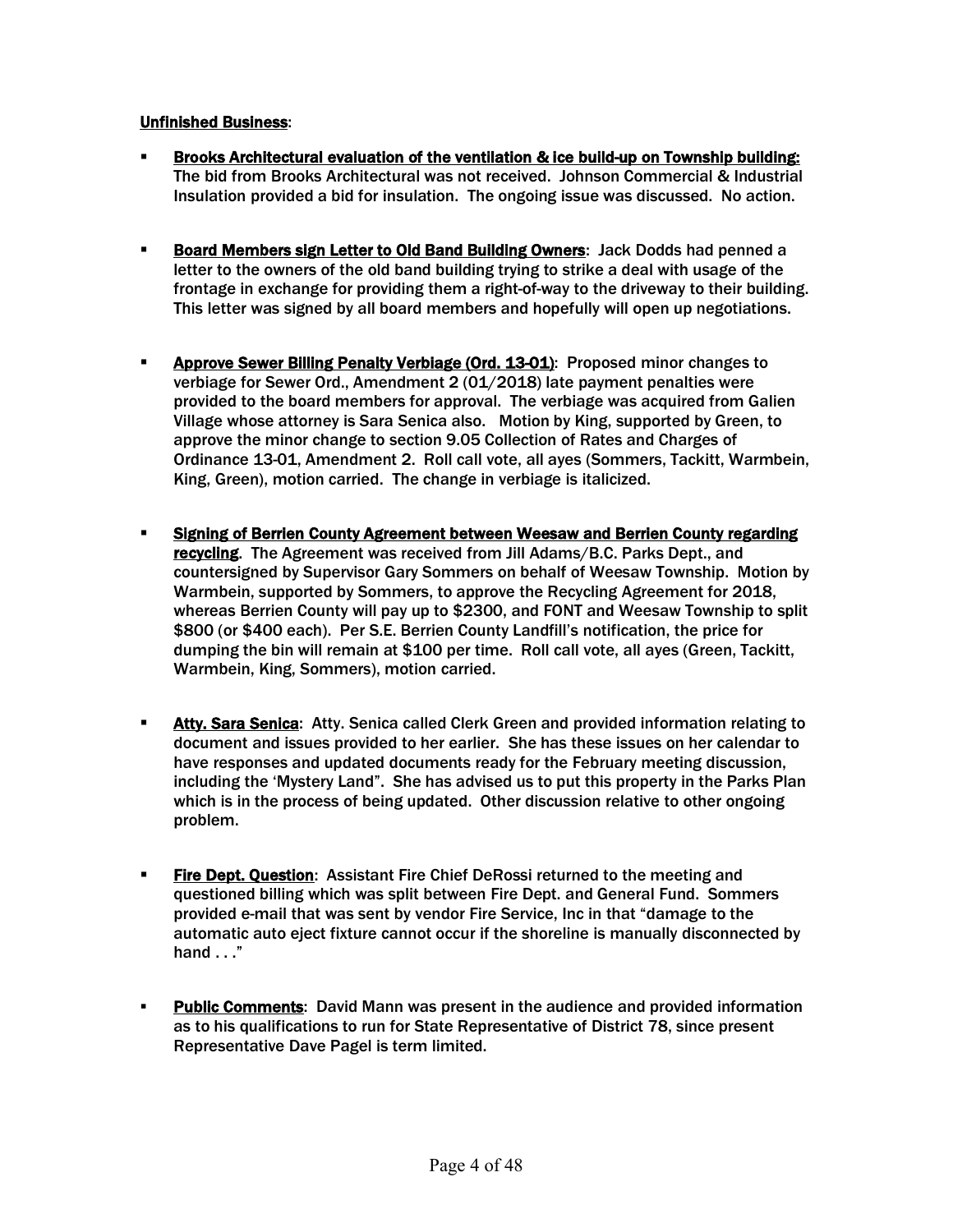ADJOURN: Motion by Warmbein, supported by Green, to adjourn at 9:15 p.m. Voice vote, all ayes, motion carried.

Respectfully submitted,

Wanda Green

Clerk

|  | E E TS A |  |   |
|--|----------|--|---|
|  |          |  | ã |
|  |          |  |   |
|  |          |  |   |

# WEESAW TOWNSHIP New Troy, MI 49119



# REGULAR BOARD MEETING MINUTES **Wednesday, February 28, 2018**

- § Roll Call by Clerk Green –Members Present: Wanda Green, Gary Sommers, Michelle Tackitt, Robert Warmbein. Members Absent: Art King.
- **Berrien County Sheriff's Dept. Rep:** Not present. Report provided for 12/17-12/31/17: Complaints 18, tickets issued 2, Arrests 2.
- **Set/Amend Agenda Items:** Motion by Green, supported by Warmbein, to accept Agenda as presented. Voice vote, all ayes, motion carried.
- § Hearing of Persons Present on Agenda Items: None
- **Dana Kittleson** presentation of issue relating to a barn which they were having built after a fire destroyed their old one. Dana Kittleson indicated that she had called Bob Kaufman, Building/Zoning Administrator, on several occasions relating to the Kittlesons having their contractor commence building the new barn. She said she and her husband waited for a number of days prior to Kaufman's picking up the paperwork at the Township Hall and his getting back to them. During the interim Kaufman stopped by the house and indicated the correct manner in which it must be measured. He then told her it was not measured correctly. It is a 30'x60' pole barn which they wanted installed in the front yard setback. The contractor had begun to put the poles in and they had to be moved to meet setback criteria. No land survey is required for an agricultural structure, and thus the Township personnel must take the landowner's word for where the land boundaries are. Mrs. Kittleson is requesting that the additional amount that it cost over their quote from their contractor be reimbursed by the Township. The board recommended that we speak with Kaufman (who could not be present at the meeting due to other commitments) prior to anything being done.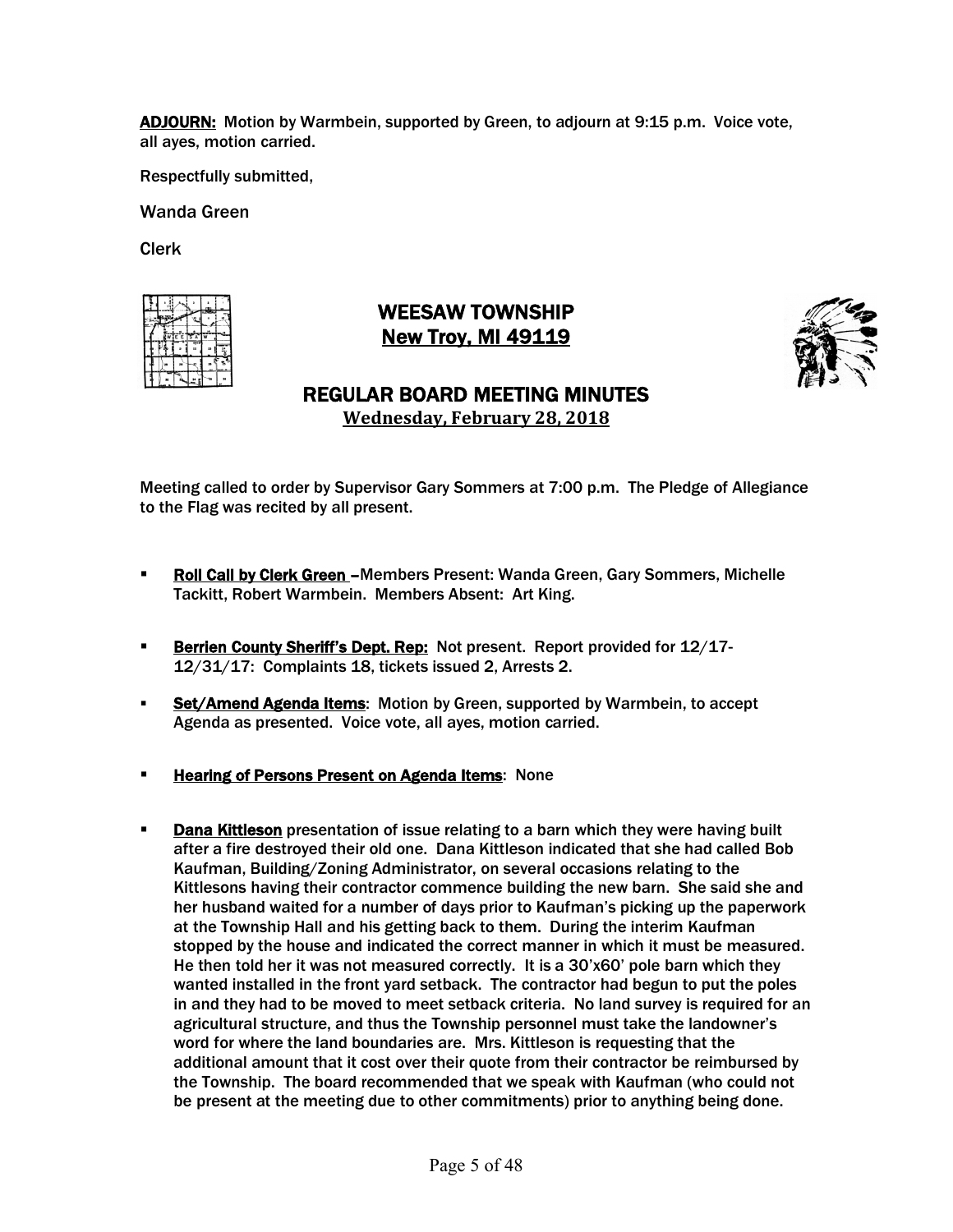Sommers will contact Kaufman to see if he can meet with the Board and the Kittlesons in the near future.

- **EXPORT KRAUSE, Code Enforcement Officer: Robert Krauss, not present.**
- **Fire Dept. Report:** Fire Chief Tim Williams was not present. Firefighters were not present. Written fire report previously provided by Daryl DeRossi: 2 calls - 1 structure. 1 car fire. Comments from Safety Committee. Notes were provided by Warmbein relating to 1/24/18 meeting he attended at Baroda Fire Dept. regarding Fire Dept. issues that need resolving relating to our Fire Dept. Also, 3 resolutions will be discussed for adoption later in the meeting.
- **EXPED PREVIOUS Minutes:** Motion by Warmbein, supported by Tackitt, to approve the Regular Board Meeting minutes of 1/17/2018 and Special Board Meeting of 02/22/2018, as presented. Voice vote, all ayes, motion carried.

### § Correspondence:

- $\circ$  Received a thank you note from Susan Weikel relating to installation of the new guardrail on Wee-Chik Rd, where she slid off the road into the icy, slushy water on 12/23/16.
- **EXPEDENTIFY Approve Accounts Payable Monthly Expenditures Report:** Motion by Warmbein, supported by Sommers, to table until later. Voice vote, all ayes, motion carried.

### DEPARTMENTAL REPORTS:

- **Treasurer's Report:** Tackitt provided bank and CD balances. February 28, 2018 was last day to pay taxes to Township. Must now go to the County to pay.
- **Bldg./Zoning Administrator:** Kaufman provided written report. Relating to an item in his report, Green will contact Jade at D.A. D'Agostino mining operation and ask her to have the CIMS Insurance Agent, Jennifer Sipla, who was present at our recent meeting on December 18, 2017, forward the information she indicated she would provide to us and which we have not received to date.
- § Planning Commission Minutes: Minutes provided.
- § Parks/Recreation & Cemetery Committees: Sommers read excerpts from Parks Minutes. A survey handout update from Jack Dodds was also received. Sommers purchased 6 blue spruce trees and they can be planted in the Mill Rd. Park.
	- Request from Terry Hanover for \$520 for partial payment of Weesaw Park sign. Motion by Warmbein, supported by Sommers to provide a check in the amount of \$520 down payment for Terry Hanover to provide a sign for the park (balance of \$525 for the sign payable when sign is completed). Roll call vote, all present ayes (Sommers, Warmbein, Tackitt, Green – King absent), motion carried.
- **EXECTER 19 Return to Approve Accounts Payable Monthly Expenditures Report:** Accounts Payables were checked earlier. Motion by Warmbein, supported by Sommers, to approve the Accounts Payables report as edited in the following amounts: General Fund \$59,131.34; Fire Dept. \$1,863.00 [Fire Dept. payroll already approved at Spec. Mtg. dated 2/22/18 \$1,577.89]); Ambulance \$2,211.27; Sewer \$5,686.22; for a Grand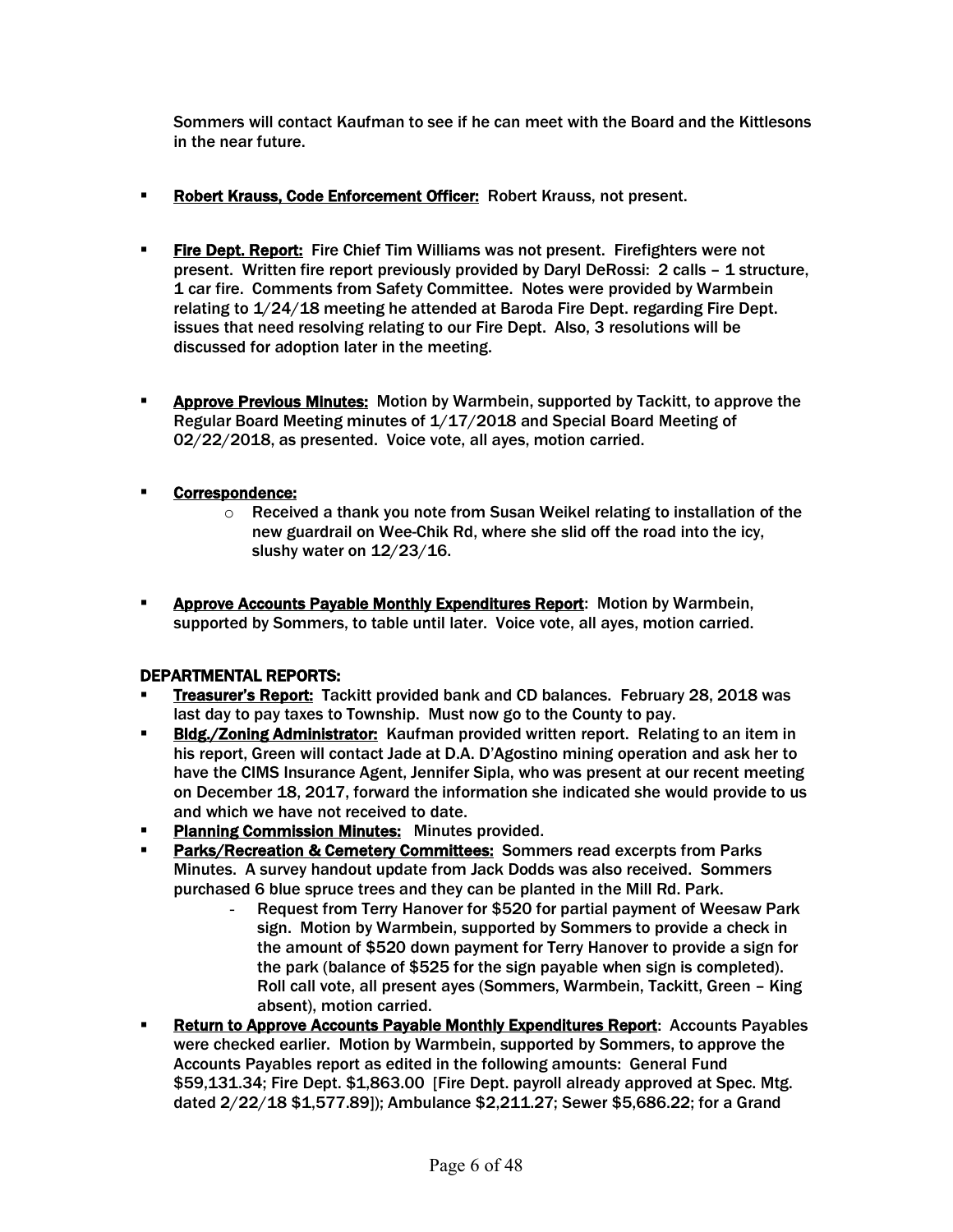Total of \$68,606.72. Roll call vote, all present ayes (Sommers, Warmbein, Green, Tackitt ) (King absent), motion carried.

- **Example 2 Cemetery Committee:** Table Cemetery clean up date.
- **Road Committee: 1/25/2018 Weesaw Township's Annual Road Committee meeting** was held in the Township Hall. Minutes taken and provided by Jack Dodds. Went over proposed road plans for 2018-19. We don't know if they'll accept our roads plan or not. BCR Dept. provided \$5000 funds to take down trees in the Township. Green will check with Carrie Bennett/BCR Dept. to see if we have paid all of our matching funds that are due.
- Website Committee: Mike Metz reported nothing to report.
- **Drains Committee: No minutes.**

#### New Business

- § Consideration of 3-yr. Lawn-mowing Bid from Present Contractor: Lawnscape Services provided the Township a 3-year bid proposal about which he had talked with the Board previously. This bid will renew our present bid at the same pricing for the next three years beginning mowing season April 2018, ending-mowing season November 2020. Motion by Sommers, supported by Warmbein, to accept the proposal from Lawnscape Services dated 2/27/18 for 3 years, without any add-ons of additional cleanups. This bid matches the original bid submitted on March 20, 2017. This motion supersedes any previous motions for the lawning-mowing contract. Roll call vote, all present ayes (Warmbein, Sommers, Tackitt, Green -- King absent), motion carried. Termination of the contract by either party possible with 30-day written notice.
- **EXPROVE Ad for Annual Meeting & Budget Hearing:** Verbiage presented to board members. Motion by Warmbein, supported by Sommers, to accept the wording and send to Harbor Country News for publication. Roll call vote, all present ayes (Green, Tackitt, Sommers, Warmbein – King absent), motion carried.
- § FY 2018-19 Regular Board Meetings & Planning Commission Meetings Dates: Green provided proposed Regular Meeting and Planning Commission dates to the board: Motion by Green, supported by Tackitt, to approve the dates suggested. Voice vote, all ayes, motion carried.

| April 18, 2018         | October 17, 2018        |
|------------------------|-------------------------|
| May 16, 2018           | November 28, 2018       |
| <b>June 20, 2018</b>   | December 19, 2018       |
| July 18, 2018          | <b>January 16, 2019</b> |
| <b>August 22, 2018</b> | February 20, 2019       |
| September 19, 2018     | March 20, 2019          |

| <b>REGULAR BOARD MEETNGS:</b> |  |
|-------------------------------|--|
| April 18, 2018                |  |

| October 17, 2018  |
|-------------------|
| November 28, 2018 |
| December 19, 2018 |
| January 16, 2019  |
| February 20, 2019 |
| March 20, 2019    |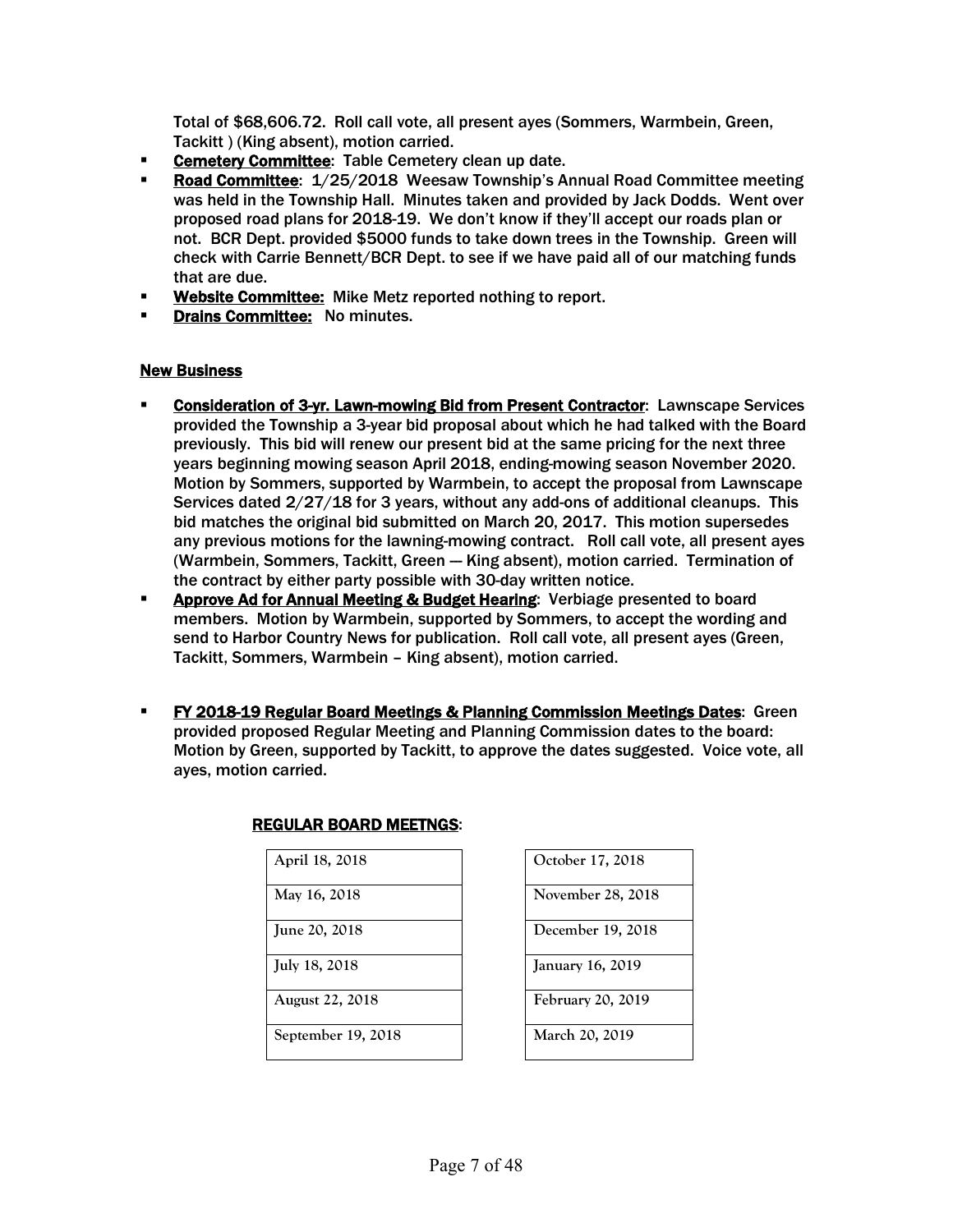#### PLANNING COMMISSION MEETINGS

| April 23, 2018         | October 22, 2018        |
|------------------------|-------------------------|
| May (no meeting)       | November 26, 2018       |
| June 25, 2018          | Dec. (no meeting)       |
| July 23, 2018          | <b>January 28, 2019</b> |
| <b>August 27, 2018</b> | February 25, 2019       |
| September 24, 2018     | March 25, 2019          |

| October 22, 2018        |
|-------------------------|
| November 26, 2018       |
| Dec. (no meeting)       |
| <b>January 28, 2019</b> |
| February 25, 2019       |
| March 25, 2019          |

- **EXPROVE Landfill Passes for April-October 2018:** Motion by Warmbein, supported by Sommers, to approve up to \$1,000 for dump passes. Roll call vote, all present ayes (Warmbein, Sommers, Tackitt, Green – King absent), motion carried.
- **Adoption of Board of Review Documents: Motion by Warmbein, supported by Tackitt,** to adopt all of the following documents: Ad for Notice of WT BOR (approve publication); Resolution 18-01 Accepting Letter of Protest …; Resolution 18-02 Resolution to Provide for Alternate Starting Dates …; Resolution 18-03 Resolution Updating State Req'd Poverty Level Income …; Adopt Weesaw Township Poverty Guidelines & Asset Test. Roll call vote, all members present ayes (Sommers, Tackitt, Warmbein, Green – King absent), motion carried.

#### Unfinished Business:

- § Discussion of Property located at 3839 Wee-Chik: Previously owned by Wilma Burkholder, who sold to David/Allison Prittinen, who sold to Charles Moriarty, Moriarty & Co., LLC, 1356 W. Hubbard, Ste. 2, Chicago, IL 60642. We had previously asked Atty. Senica to write some type of correspondence making the owners aware that they are responsible for the grinder pump, not the Township. Motion by Warmbein, supported by Sommers, that Green contact Atty. Senica and request that she forward the letter to us as soon as possible since the property has changed hands again. Also, provide the new owner's name. Voice vote, all ayes motion carried.
- **Discussion of Patricia Balbo's Additional Sewer Assessment: Motion by Sommers,** supported by Warmbein, to table Patricia Balbo sewer issue.
- **EXECT:** Atty. Sara Senica Update: Sara Senica sent two policies that we had sent her last month requesting her edits. Motion by Warmbein, supported by Sommers, to adopt Policy 2018-01 Existing Liability Exposures (various subject matter recommended by Par Plan), and Policy 2018-02 Township Electronic Media Policy, incl. Social Media, and 2018-03 Weesaw Twp. Safety & Health Policy. Roll call vote, all present ayes (Sommers, Warmbein, Tackitt, Green – King absent), motion carried. Policy 2018-03 was provided by Warmbein.
- **Public Comments:** Heard throughout meeting.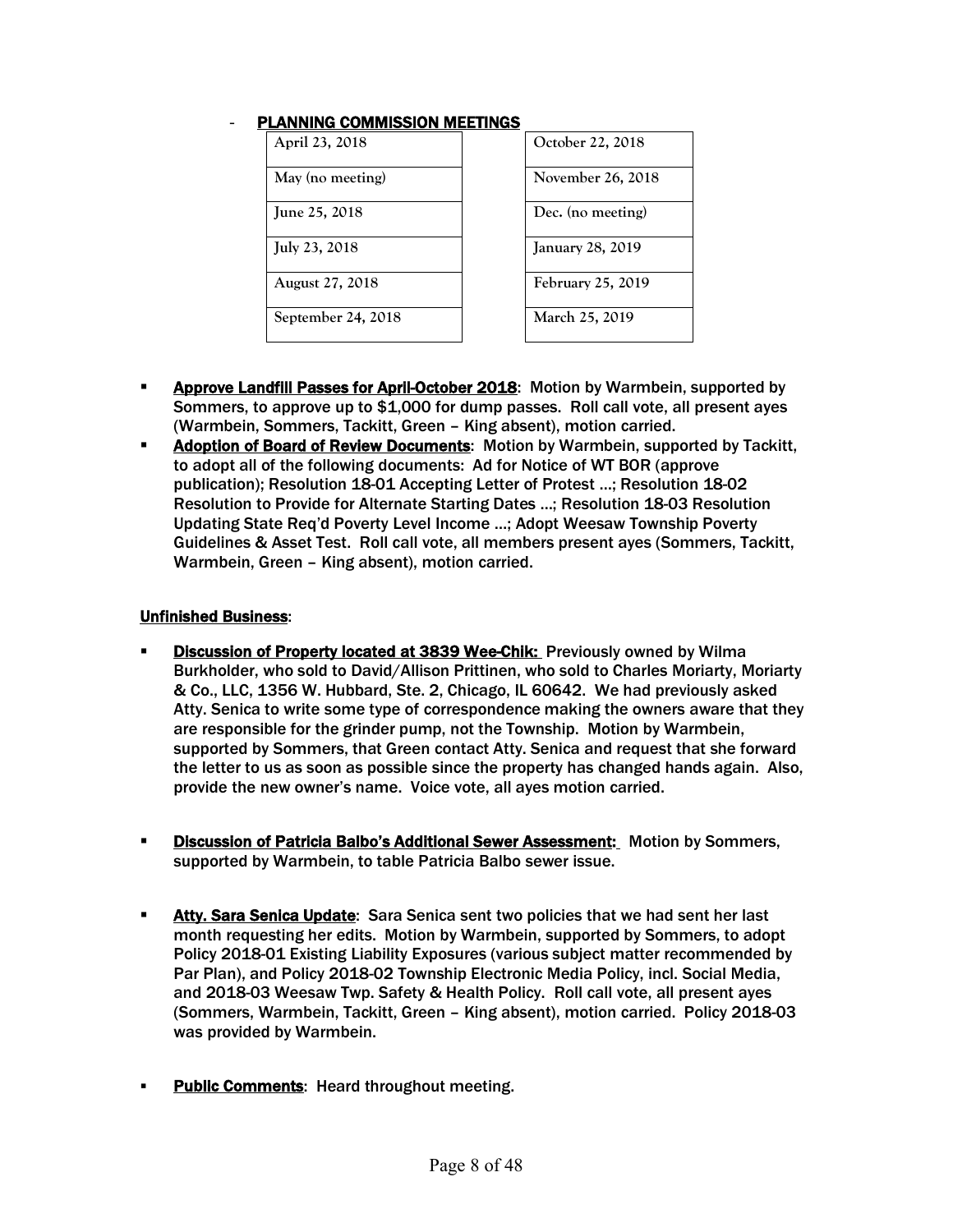ADJOURN: Motion by Warmbein, supported by Tackitt, to adjourn at 10:17 p.m. Voice vote, all ayes, motion carried.

Respectfully submitted,

Wanda Green

Clerk

|  | F |  |  |
|--|---|--|--|
|  |   |  |  |
|  |   |  |  |
|  |   |  |  |

# WEESAW TOWNSHIP New Troy, MI 49119



# **Special Board Meeting (OPEN SESSION)**

### **Tuesday, April 24, 2018**

**CALL TO ORDER**: The Special Meeting was called to order by Supervisor Sommers at 11:02 a.m. Attorney Sara Senica arrived at 11:00 a.m.

**ROLL CALL BY CLERK GREEN**: All Members Present: Wanda Green, Art King, Gary Sommers, Michelle Tackitt, Robert Warmbein

**Set/Amend Agenda Items**: Motion by King, supported by Warmbein, to approve the Agenda, as is.

- § **11:05 a.m. Closed Session:** Attorney Sara Senica handed out a notice re. Various Outstanding Legal Issues, which was marked Confidential Attorney-Client Communication for the Closed Session. Motion by King, supported by Warmbein, to go into Closed Session. Roll call vote, all ayes (Green, Tackitt, Warmbein, King, Sommers), motion carried
- **<sup>1:28</sup> p.m. Reopen Discussion:** Motion by Green, supported by Warmbein, to end the Closed Session and reopen public discussion again.
- **Approve funding for Weesaw Park Sign Project**: No labor involved in installing the park sign. Paperwork provided by Sommers for review. The sign will be placed between the two benches. King requested that Sommers research the cost of using recycled tires in place of the mulch which was suggested so it wouldn't be so much work in replacing in years ahead. Motion by King, supported by Warmbein, to approve up to \$750, plus additional funds required to replace the mulch with recycled tires, if necessary, for the sign installation. Roll call vote, all ayes (Tackitt, Sommors, King, Warmbein, Green), motion carried.

Motion by Warmbein, supported by King, to pay up to \$600 to Terry Hanover for the balance owed on the park sign. Roll call vote, all ayes (Warmbein, King, Sommers, Tackitt, Green), motion carried.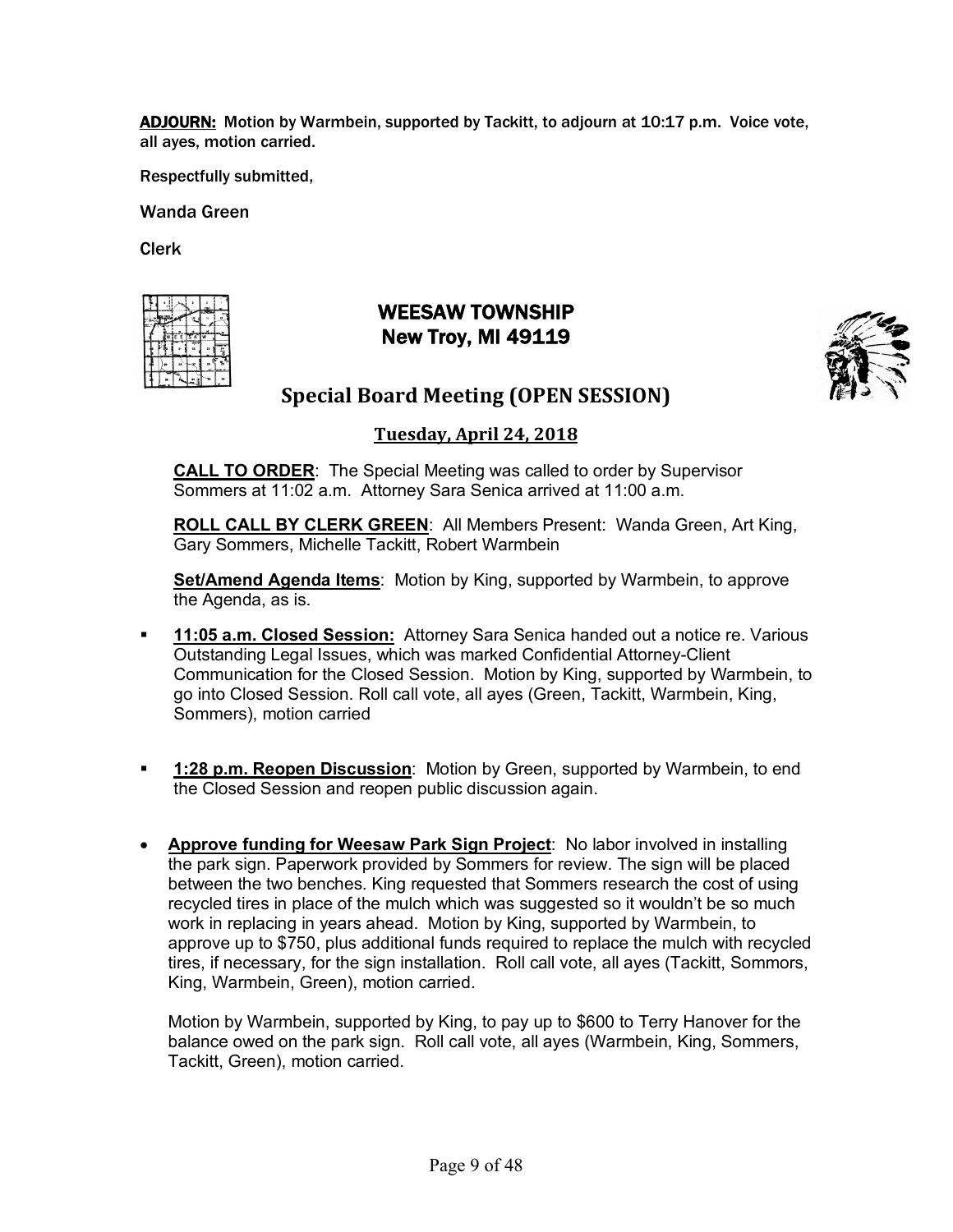- § **Public Comments**: Sommers spoke as to communication in the Township with attorney and personnel. He felt communication is vital. He felt we need to get a written resignation from Tim Williams as Fire Chief, rather than just the verbal one which he expressed to the Safety Committee.
- § **Adjournment:** Motion by Sommers, supported by Warmbein, to adjourn at 2:04 p.m. Voice vote, all ayes, motion carried.

Respectfully submitted,

Wanda Green, Clerk

|  | r e 13 | ı |         |
|--|--------|---|---------|
|  |        |   | 89<br>ó |
|  |        |   |         |
|  |        |   |         |

WEESAW TOWNSHIP New Troy, MI 49119



**Special Board Meeting** 

**Wednesday, May 9, 2018** 

**CALL TO ORDER**: The Special Meeting was called to order by Supervisor Sommers at 9:15 a.m.

**ROLL CALL BY CLERK GREEN**: All Members Present: Wanda Green, Art King, Gary Sommers, Michelle Tackitt, Robert Warmbein

**Set/Amend Agenda Items**: Motion by King, supported by Tackitt, to approve the Agenda, as is.

- 1. **Larson Road (Estimate of Cost)**: The price of the bid was \$17,000, with township share to be \$10,000, and the Road Department cost to be \$7,000 to gravel Larson Rd. Funding to come from the Metro Right-of-Way Funds, as Attorney Senica had informed the Board that this was a lawful expenditure. Motion by Green, supported by Sommers, to table the issue until the Regular Board Meeting next week.
- 2. **Approve 3 Estimate of Cost for roads graveled last year:** Motion by Sommers, supported by Green, to approve the Estimates of Cost for leveling roadbed, prime and sealcoat for the following sections of roads: Baldwin Rd., Sawyer Rd. to Browntown Rd: .98 mi.; Holden Rd., Glendora Rd. to Wagner Rd: 1.21 mi.; Wagner Rd, Gardner Rd. to Boyle Lake Rd: 1.05 mi. Roll call vote, all ayes (Warmbein, King, Sommers, Tackitt, Green), motion carried.

#### 3. **Resolutions**:

- a. Motion by Sommers, supported by King, to table Resolution #2018-07 Penalty Fees & Interest for Failure to file a Property Transfer Affidavit (Assessor). Need to find out more information from Assessor Angie Story prior to vote.
- b. Millage Ballot Language: Motion by Warmbein, supported by Green, to approve Resolution #2016-06 to place the 2-year, 1 mill Road Millage on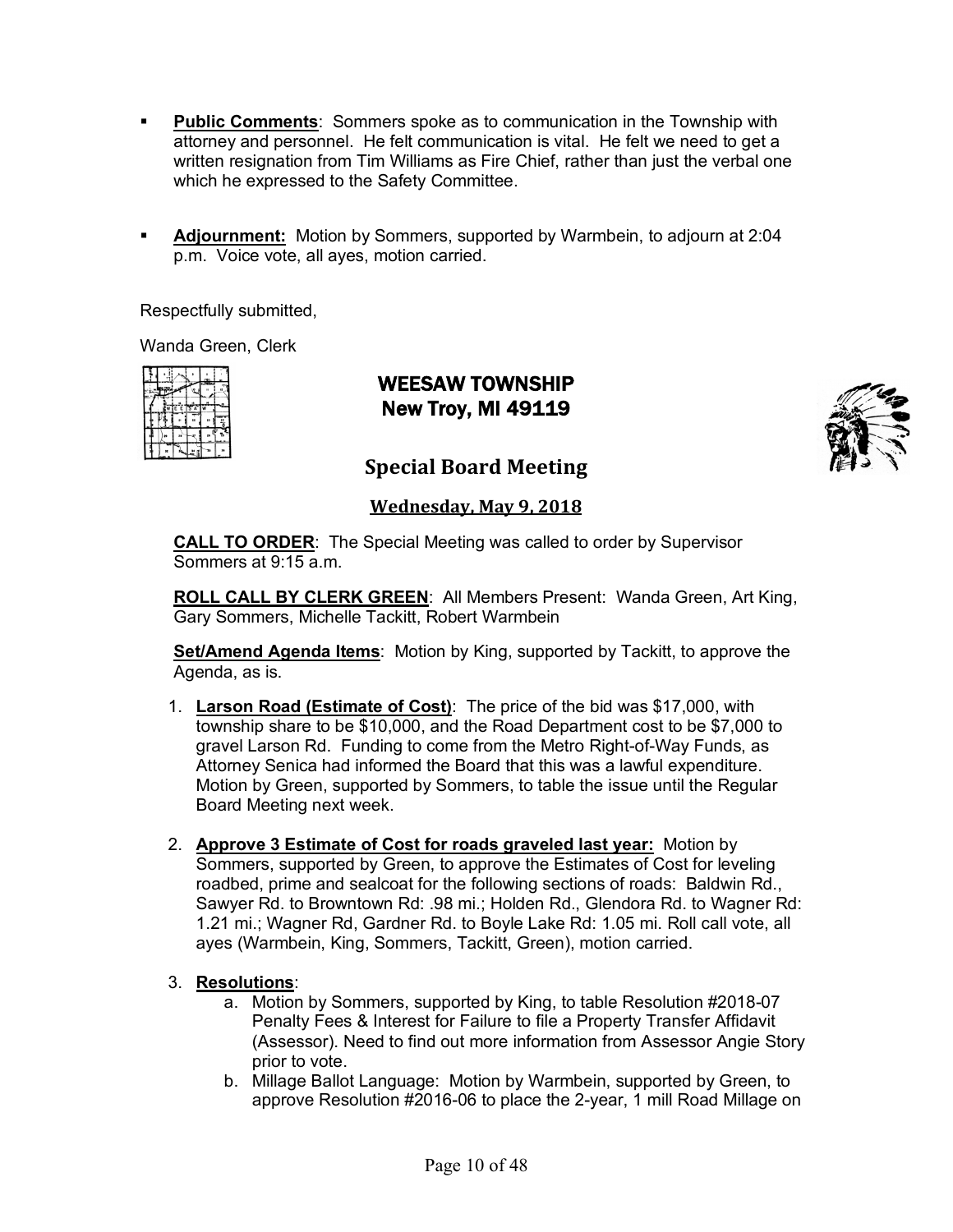the August ballot for renewal and to forward the verbiage for the millage to the Berrien County Clerk to arrive by the May 15 deadline. Roll call vote, all ayes (Tackitt, Sommers, Warmbein, King, Green), motion carried.

- 4. **Approve Assessor's Document**: The assessor requested that the board approve "Policy and Application for Exemption from Property Taxes". Motion by Green, supported by Tackitt, to adopt the policy. Roll call vote, all ayes (Green, Tackitt, Warmbein, Sommers, King), motion carried.
- 5. **Specs, Bids to Approve Laptop for Elections:** Elizabeth will make phone calls for additional information, and we will come back to this issue prior to end of meeting.
- 6. **OSHA Medical Evaluation Questionnaire (Fire Dept.)**: Motion by Green, supported by Warmbein, to table this issue. Roll call vote, all ayes, motion carried.
- 7. **Approve Updated Land Division Packet Documents**: The Planning Commission had reviewed and edited the Land Division documents at their latest meeting. These documents will now be in a packet for folks requiring a land division. Motion by Warmbein, supported by King, to approve the documents as a packet. Voice vote, all ayes, motion carried.
- 8. **Special Events Par Plan Forms for Fire Brigade**: Green provided copies of forms to Warmbein to give to the Fire Brigade. to be completed for the Special Events they are planning this year (approximately 10 events). They must be filled out, copies given to the Township Board for approval, and sent to Par Plan for their approval, as in the past.

It was also reported that as of last Thursday, Adam Williams, had quit his position as training officer and his officer's pay should be prorated.

- 9. **Trees Purchased for Mill Rd. Park**: There are five Blue Spruce trees, which are available for sale, approx. 4' in height, \$45 each (they originally \$190 each). Sommers suggested planting one in the Township Hall awn. Sommers will report back on this issue.
- 10. **Cemetery Volunteers Clean-up**: Getting ready for Memorial Day, for the past two years, board members and others have volunteered to rake, remove old decorations, and such to get the cemeteries attractive. Motion by Sommers, supported by Warmbein, to set the date for the cemetery volunteerism as Sat., May 19, 9:00 a.m., at the New Troy Cemetery on Wee-Chik Rd. Voice vote, all ayes, motion carried. Volunteers should bring rakes and other yard implements needed.
- 11. **Driver's License Sign-Up with Dept. of State (to be performed by Warmbein)**: State of MI information provided to Board Members.
- 12. **Approve Closed Session Minutes of 4/12/2018**: All board members read the one copy of the minutes, motion by Warmbein, supported by King, to approve the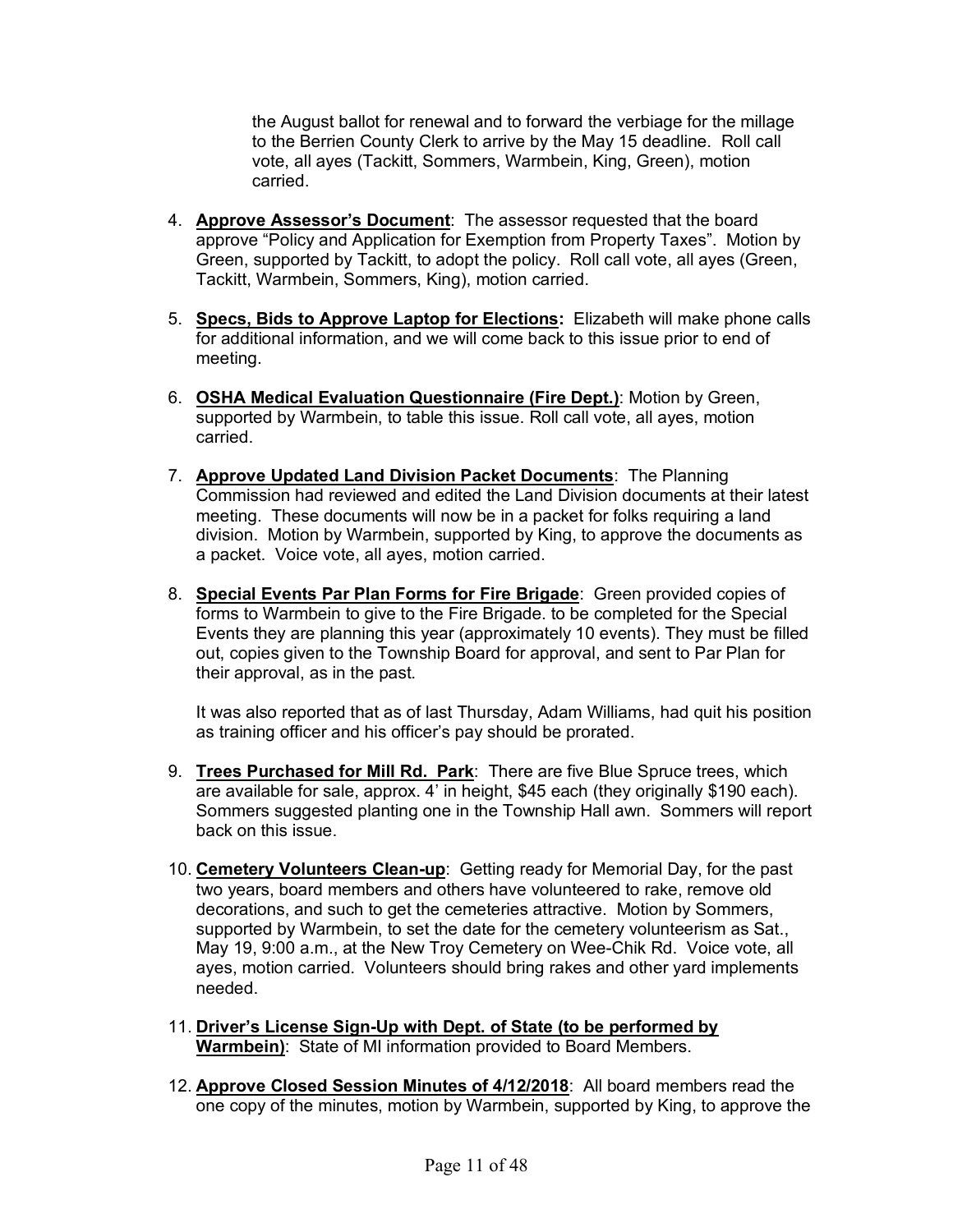Closed Session minutes with the Township Attorney in attendance, as amended, change PA119 to "*PA116*". Roll call vote, all ayes (Tackitt, Sommers, Warmbein, King, Green), motion carried.

13. **Resolution for Emergency Road Funds due to Flooding**: Green provided a partially completed "Application for Disaster Assistance", "State Disaster Contingency Fund Grant Resolution" and other documents that require tidbits of information. She will gather the required documents, ensure that all information is provided, and hand-carry them to Kalamazoo on Monday, May 14. We hope to get reimbursement funds for the Township to cover damage that transpired during the flooding occurrence of March 19-23, 2018 timeframe, such as Gardner Rd. .5 mi.; and 2 drains – Sandridge Rd. Crossings of John English and Priebe Drains. Sommers will help and oversee this endeavor. Motion by Sommers, supported by Warmbein, to approve the State Disaster Fund Grant Resolution, Application for Disaster Assistance, and other information required for the disaster flooding funding, due at Kalamazoo Valley College on 5/14/2018, from 2- 4 p.m., contingent upon receipt of costs for the areas which required extensive repairs. Values will be added as needed to the Resolution and other documents, since costs are required to apply for this funding. The damage consisted of a flooded road, Gardner (N. of Wagner Rd., approximately .5 mile); 2 drain tubes on Sandridge Rd. Roll call vote, all ayes (Tackitt, Sommers, King, Warmbein, Green), motion carried.

**BACK TO ITEM #2, Election Laptop**: Elizabeth provided additional information for the laptop. Motion by Green, supported by King, to purchase a new laptop computer from Dell Computers for \$566.09. This computer is in compliance with required specifications for elections and includes a 3-year warranty. Roll call vote, all ayes (King, Warmbein, Sommers, Green, Tackitt), motion carried.

**Public Comments**: Warmbein mentioned that Shipshewana Hardwoods is in the area, and he will try to get in touch with them. No public in attendance.

**Adjourn:** Motion by Green, supported by King, to adjourn at 12:07 p.m.

Respectfully submitted,

Wanda Green, Clerk

|  | TE E IS A |  |  |
|--|-----------|--|--|
|  |           |  |  |
|  |           |  |  |
|  |           |  |  |

# WEESAW TOWNSHIP **New Troy, MI 49119**



# REGULAR BOARD MEETING MINUTES **Wednesday, May 16, 2018**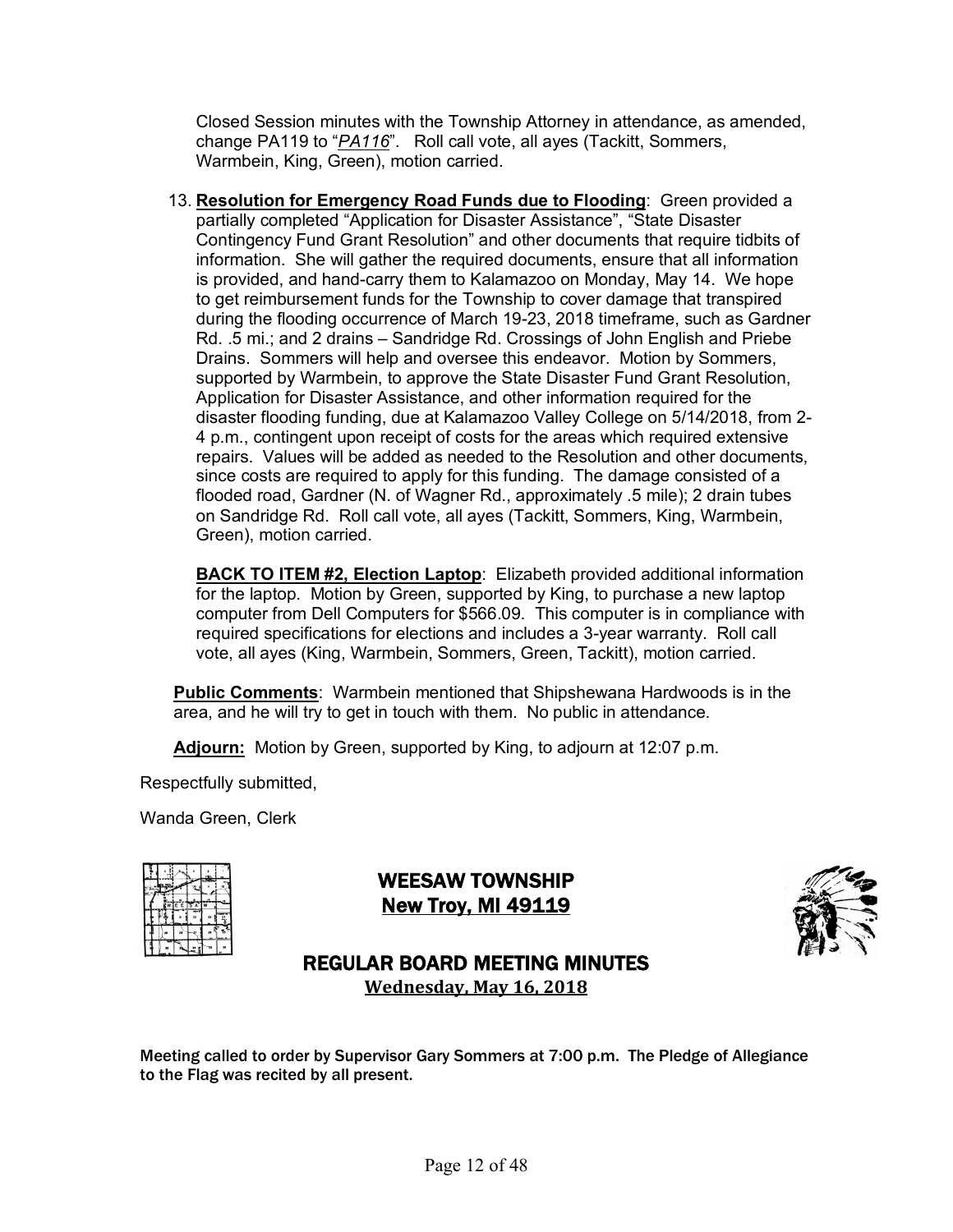- **Roll Call by Clerk Green -**Members Present: Wanda Green, Art King, Gary Sommers, Robert Warmbein. Absent: Michelle Tackitt
- **Berrien County Sheriff's Dept. Rep:** Deputy Sheriff Alisch was present. The statistics for 03/01/2018-03/31/2018 were as follows: Complaints: 23; Tickets issued: 2; Arrests: 1.
- Set/Amend Agenda Items: Sommers requested to add Ezra Scott, after Hearing of Person Present on Agenda Items; the following issues under Fire Dept. Report: Special Events, Resignation Forms, Training with Buchanan Township. Under Cemetery: purchase patio blocks. Under New Business: Plant 3 trees in township. Motion by Green, supported by King, to amend the agenda and accept the Agenda as amended. Voice vote, all ayes, motion carried.

#### **Example 2 Hearing of Persons Present on Agenda Items:** None

**Ezra Scott, County Commissioner:** Mr. Scott spoke regarding various subject matter that he has encountered as a County Commissioner. The Berrien County Road Dept. now reports to the commissioners; information regarding repair of Red Arrow Hwy. in the near future; PA51 road funds; the roads that were repaired in the past year should have had a 6" base of gravel instead of 3" as was put down. He said he would talk with Managing Director, Jason Latham, and ask him to change the road repairs to 6" gravel.

- **Assessor Angela Story presented an explanation of Resolution 2018-07:** This issue was tabled at the last Special Meeting entitled Resolution 2018-07 "Resolution Waiving Penalty Fees and Interest for Failure to file a Property Transfer Affidavit". The Township Board did not fully understand the reason for this resolution. Assessor Story explained that this issue seldom comes up. The paperwork explains very clearly that the Property Transfer must be filed with 45 days, otherwise there are fees and penalties, and most of the time the documentation is filed in the time required. There would be little revenues to be gained due to charging these fees, and she would suggest that we not charge the fees. Motion by Green, supported by Sommers, to accept Resolution #2018-07 as written waiving the fees/penalties. Roll call vote, all ayes (Green, King, Sommers, Warmbein – Tackitt absent), motion carried.
- **EXPERIFERENT ENGINEER IS A Robert Krauss presented the board FIFT** Robert Krauss presented the board members with his report. 12 complaints closed; 12 ongoing improvement; 14 no change, 6 of which have received a final notice letter (of these, the next step is issuing a citation).
- **Fire Dept. Report:** Acting Fire Chief Daryl DeRossi reported 4 calls: 1 Structure Fire (Mutual aid to Galien), 1 Grass Fire, 2 ambulance lift assists; Training/Maintenance: 2 meetings
	- $\circ$  Other Fire Dept. Info The former ambulance was taken to be diagnosed and it needs brake inspection, lights, air shocks (have a leak).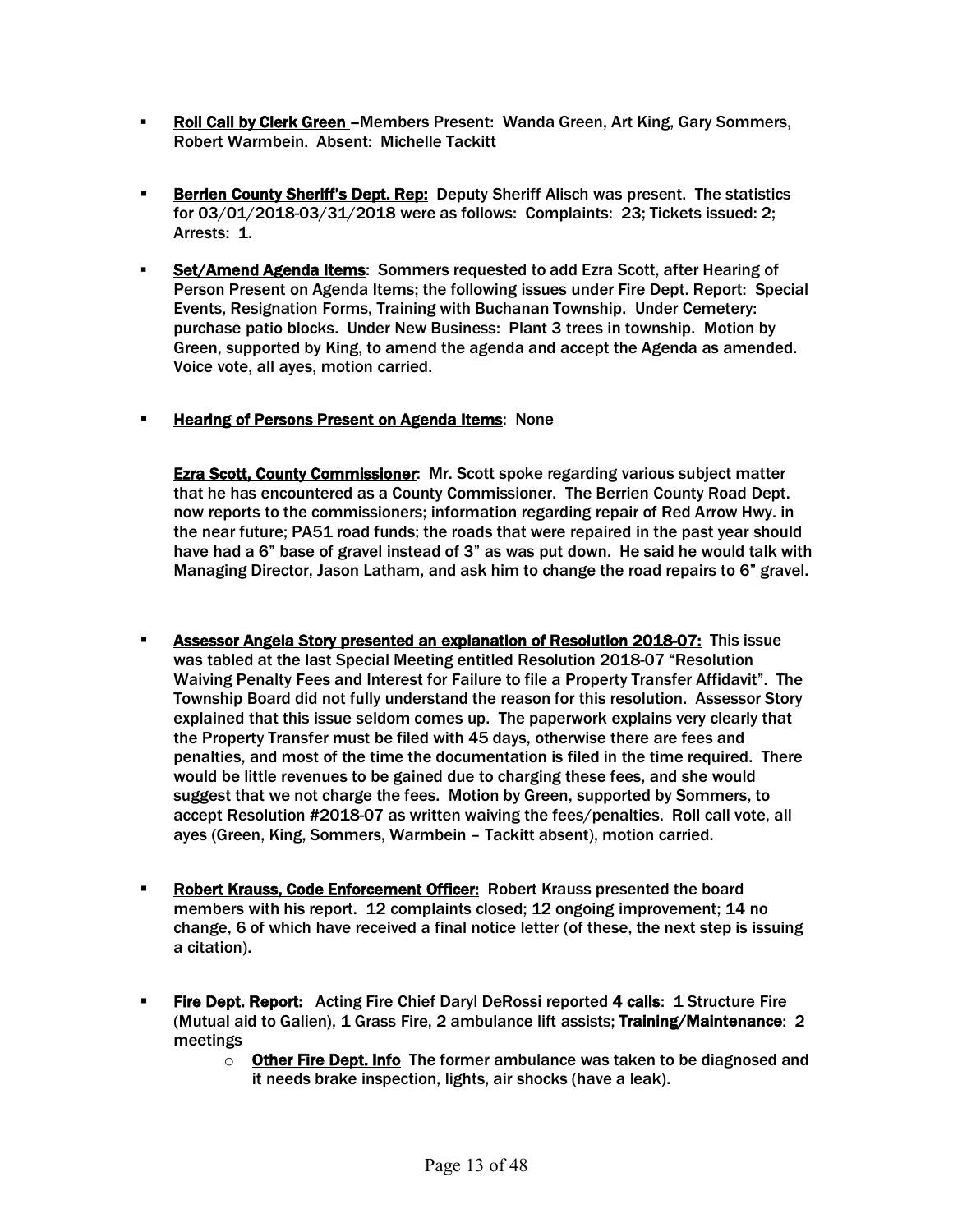- o Update Fire Chief Job Description (Policy 109): Motion by Green, supported by Warmbein, to review and update the Fire Dept. Policy 109 Fire Chief Job Description. Voice vote , all ayes, motion carried. Chief DeRossi had suggested a number of changes. Suggestions will be reviewed for possible updates.
- o Acting Assistant Fire Chief Appointment: Sommers had spoken with Firefighter Scott McKamey and asked if he would take this position for 90 days, since the former Assistant Chief, Daryl DeRossi, had taken over as Acting Fire Chief (90 days). Scott McKamey stated that he would. Motion by Warmbein, supported by Sommers, to reassign Scott McKamey as Acting Assistant Fire Chief for up to 90 days. Roll call vote, all ayes (Green, Sommers, Warmbein, King), motion carried. The position was accepted by McKamey.
- o Employment Application received from Amanda Hine: Sommers stated that Amanda Hine is applying to the Fire Dept. as firefighter. She has been a firefighter for Weesaw Township and Lake Township in the past. She has a considerable amount of certificates for training. Motion by Green, supported by Warmbein, to table the issue for the present due to Fire Dept. reorganization efforts.
- o Brittney Williams Mileage Reimbursement Request: Motion by Green, supported by Warmbein, to table the mileage reimbursement request. Roll call vote, all ayes (Warmbein, Sommers. King, Green), motion carried.
- o Previously Tabled Issue: Fire Dept. Special Events Forms: The Fire Dept. Acting Chief and Johnson II had been presented with Special Events Forms to fill out. The 4 upcoming events are as follows: Weesaw Memorial Day Parade (May 27) ,Galien Memorial Day (May 28), Pancake Breakfast (June), Flag Day (June 17). Motion by Warmbein, supported by Sommers, to approve the Fire Dept.'s participation in these activities. Voice vote, all ayes, motion carried. The Fire Dept. personnel to complete the Special Events forms and present them to the insurance company for approval as previously.
- $\circ$  Previously Table Issue: OSHA Respirator Medical Evaluation: Motion by Green, supported by Warmbein to again table this issue. Voice vote, all ayes, motion carried.
- o **Adam Williams Verbal Resignation & Draft Resignation Form:**: Motion by Warmbein, supported by King, to approve accepting Adam Williams' verbal resignation as Training Officer. Roll call vote, all ayes (Warmbein, Sommers, King, Green), motion carried. Since the Fire Dept. has not received resignation letters for several firefighters who have resigned recently, motion by King, supported by Warmbein, to approve the generic Resignation Form that had been created for the Fire Dept.'s use in order to ensure we have written resignations on file. Voice vote, all ayes, motion carried. Form was provided to DeRossi for firefighters to use in the future. DeRossi also reported that he had placed a payroll check in his desk for Adam Williams , as Adam had indicated that he was quitting the Fire Dept., and the check has come up missing. Green stated that she would call the bank to see if it had been cashed; and if not, she would stop payment on the check.
- $\circ$  Training: Training has been scheduled by Buchanan Township relating to transfer of water. Sommers said he had spoken with Dustin Moore, our insurance rep. and was told that Buchanan Township Fire Dept. should provide a certificate of additional insurance to Weesaw Township Fire Dept.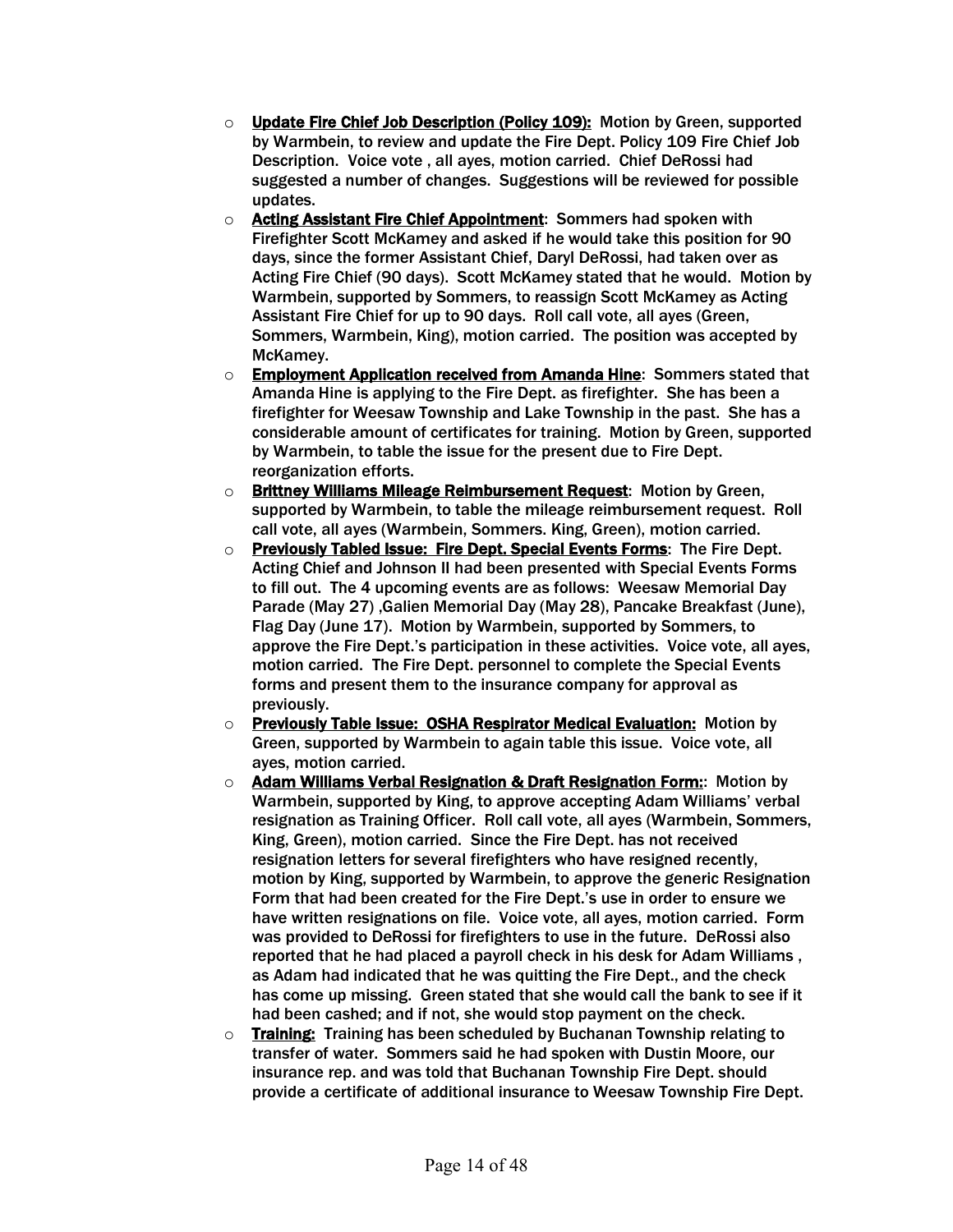for coverage of the water transfer training to cover Weesaw Township and the Fire Dept. personnel.

**EXPED PREVIOUS MINUTES:** Motion by King, supported by Warmbein, to approve the Regular Board Meeting minutes of Wed., 04/18/18 and Special Board Meetings of Tue., 04/24/2018, and Wed., 05/09.2018, as presented. Voice vote, all ayes, motion carried.

#### **E** Correspondence:

- o B.C. Drains Commission Notice (5 drains): Wolf Creek, Clark & Goodell, John English, Pletcher, Shields, Day of Apportionment: 5/22/2018, 9 a.m. – 5:00 p.m.
- Approve Accounts Payable Monthly Expenditures Report: Motion by Warmbein, supported by Sommers, to approve Accounts Payables report as follows: General Fund \$14,281.79; Fire Dept. \$3,199.22; Ambulance \$2,211.27; Sewer Fund \$5,658.45; for a Grand Total of \$25,350.73. Roll call vote, all ayes (Sommers, Tackitt, King, Green, Warmbein), motion carried.

#### DEPARTMENTAL REPORTS:

- **Treasurer's Report:** Although she could not be present, Tackitt provided bank balances. .
- **B/Z Administrator Report: Zoning Report provided by Bob Kaufman.**
- **Planning Commission Minutes: 03/16/2018 Minutes provided.**
- Parks/Recreation: 03/28/18 Update provided.
- **Road Committee:** Minutes provided. Larson Rd. contract received. Sommers is attempting to get further information for purchasing gravel. Motion by King, supported by Warmbein, to table this issue. Voice vote, all ayes, motion carried.
- **Cemetery Committee:** Sommers requested that we purchase hydrant patio stones for a price of \$2.50 to \$3.00 per each, or a maximum amount of \$40. Motion by Green, supported by King to spend up to \$45 for the patio stones. Roll call vote, all ayes (Green, Sommers, King, Warmbein), motion carried.
- **Road Millage Verbiage:** The verbiage from the County was received and all board members read it over and said it was okay for the August ballot.
- **Website Committee:** Mike Metz reported that the website would be up for renewal in June. It will be itemized as WIX on the credit card and the amount should be paid.
- **Drains Committee: Notes and concerns handed out to the board.**

#### § New Business

- **Survey Glendora Cemetery:** Sommers received bids from 2 surveying companies. Wightman had the lowest bid at \$1,400 (but latitude and longitude were not showing). Motion by Green, supported by Sommers, to accept the Wightman survey in the amount of \$1,400 (up to \$1,529), contingent upon Lat. and Long. being indicated on the survey, Roll call vote, all ayes (Sommers, Warmbein, King, Green), motion carried.
- Trees on Property: Sommers suggested that we purchase three Redbud trees of the Forest Pansy variety to plant in the Township Hall lawn and one for the Weesaw Park, up to \$100/ea. Tree. James and Evelyn Vines were in the audience and volunteered to dig up Redbud trees and plant them where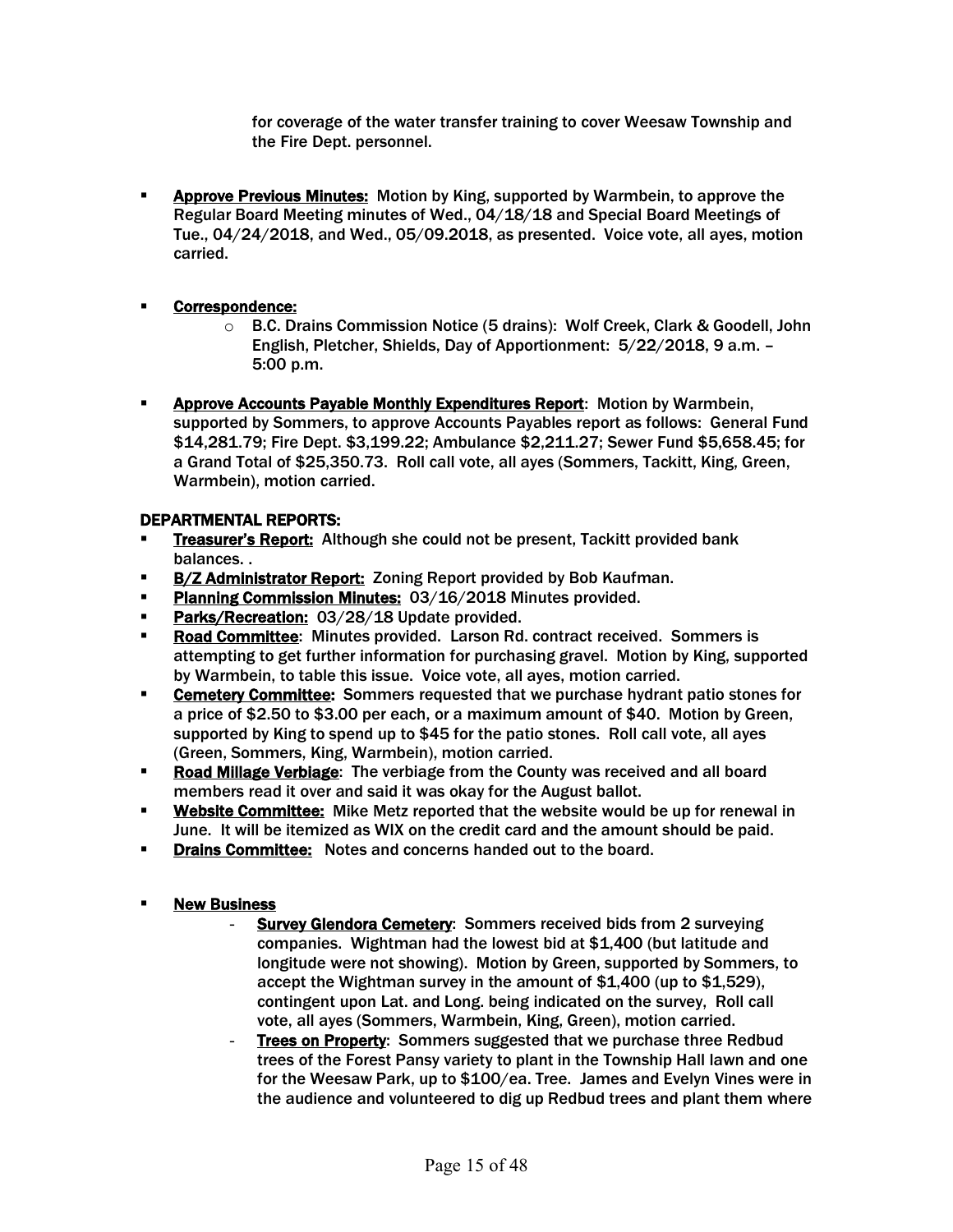Sommers wants them. Many thanks to these kind folks for their generosity and kindness in this effort.

- § Unfinished Business:
	- Atty. Sara Senica update: No discussion.
	- Update 2020 Census: Discussion. Jack Dodds will look into this endeavor and provide information to the Township Board as to how to proceed.
- **Public Comments:** Metz reported the fee for the website is \$199. There were complaints regarding trucks on local roads. Ezra Scott mentioned and there was discussion regarding the recreational marijuana which will be on the November ballot.
- **EXTER:** Motion by Green, supported by Warmbein, to adjourn at 9:05 p.m. Voice vote, all ayes, motion carried.

Respectfully submitted,

Wanda Green

Clerk

|  | TE E TS A |  |   |
|--|-----------|--|---|
|  |           |  | × |
|  |           |  |   |
|  |           |  |   |

WEESAW TOWNSHIP New Troy, MI 49119



### REGULAR BOARD MEETING MINUTES **Wednesday, June 20, 2018**

- § Roll Call by Clerk Green: Members Present: Wanda Green, Art King, Gary Sommers, Michelle Tackitt, Robert Warmbein.
- **Berrien County Sheriff's Dept. Rep:** Deputy Sheriff Alisch was present to report the Township's 04/1-04/30/2018 statistics as follows: Complaints 19; Tickets issued: 6; Arrests: 0.
- Set/Amend Agenda Items: Motion by King, supported by Warmbein, to accept the agenda as is. Voice vote, all ayes, motion carried.
- **Example 2 Hearing of Persons Present on Agenda Items: None**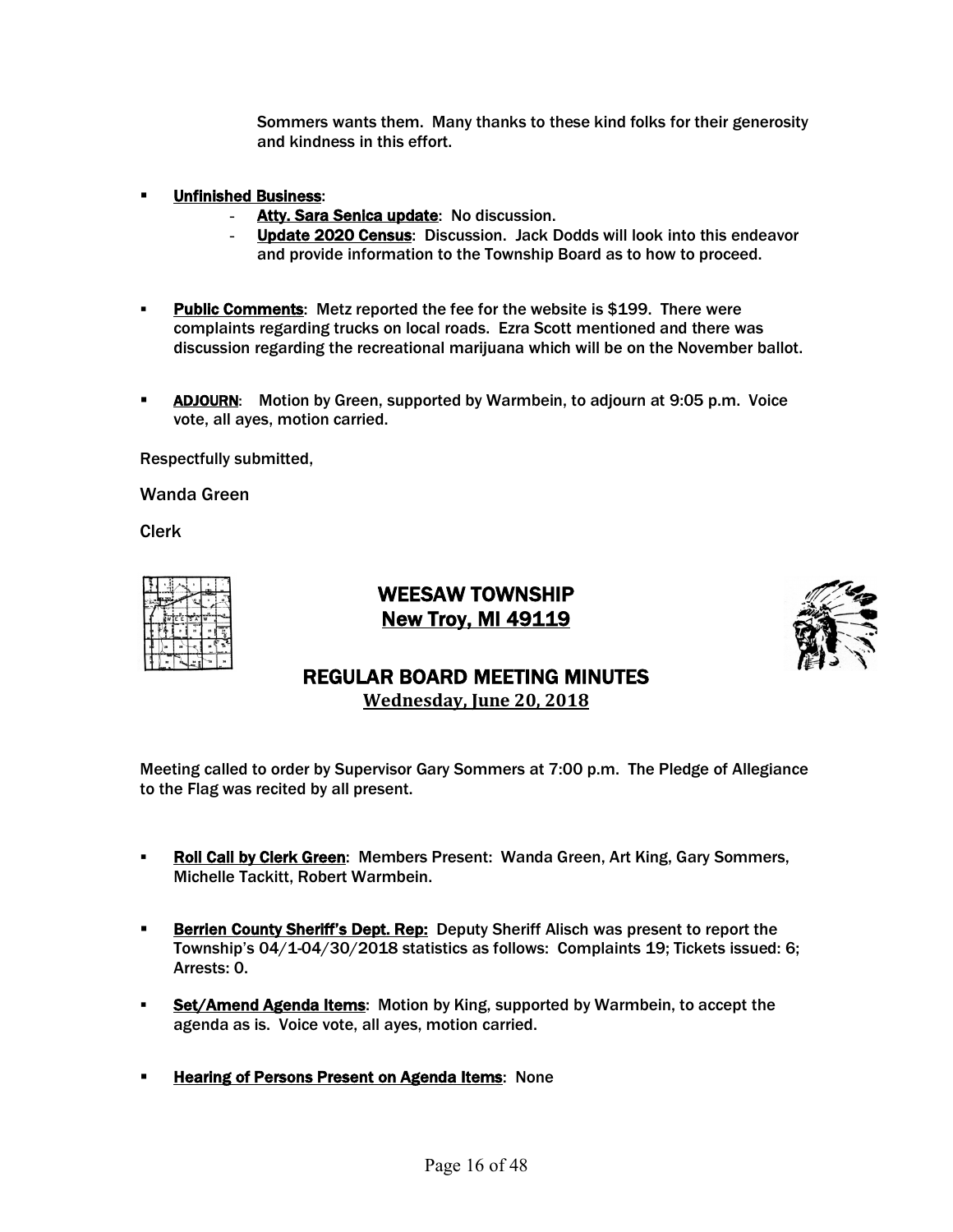- **Enforcement Officer Robert Krauss: Not present due to work conflict.**
- § Fire Dept. Report (written/oral): Acting Fire Chief Daryl DeRossi reported 4 calls: 2 vehicle accidents, 2 power lines down; Training/Maintenance: Clean trucks for Memorial Day parades, monthly truck inspection (Fire Dept. usage, tanker familiarization)
	- $\circ$  Other Fire Dept. Info: Larry Harwood/Harwood & Associates reviewed the Fire Dept. for MIOSHA standards and provided a report. Mr. Harwood will be at the Township for a Special Board Meeting on TU, 6/26/2018, 1:00 p.m., to further explain the results of the inspection with Fire Dept. personnel and the Township Board.
	- o Fire Chief Job Opening: Motion by King, supported by Tackitt, that a permanent Fire Chief be hired, as follows: 1) Green to post the opening in the outside display case and on the township website for 2 weeks from Monday, June 25 – Monday, July 9, 5:00 p.m. 2) Applicants employment applications and other paperwork will be reviewed on July 10, at a Special Meeting. 3) Interviews will be held at a meeting to be set. Voice vote, all ayes, motion carried.

Sommers suggested that a potential Fire Chief candidate provide the Township Board with the names of their choices for officers who they may prefer, with the Township Board having final approval of the matter. This issue was not brought to a vote by the board. All Fire Chief candidates should provide an "Application for Employment" along with his/her résumé and other support documents including certificates, commendations, etc., if he/she so desires.

- $\circ$  Pancake Breakfast: The approved documentation has not come back from the insurance company yet. An insurance rider will probably be required, which expense would be the responsibility of the Fire Brigade, and a Health Dept. permit would be required also. They will ask to have the pancake breakfast advertised on the FONT board at the community center.
- o Updated Policies: After a brief discussion, motion by Warmbein, supported by Sommers, to adopt the updated Fire Chief Position Description, Guideline #109 Rev., as presented. Roll call vote, all ayes (Warmbein, King, Sommers, Tackitt, Green), motion carried.

Motion by Sommers, supported by King, to adopt the Sexual Harassment, Sexual Activity, Profane & Vulgar Language, Indecent or Notoriously Disgraceful and other such conduct, Guideline #104 Rev. as presented, and each and every firefighter is to sign and return an additional copy of page 3 of the guideline to retain in the Township indicating that he/she has received the document and agrees to abide by same. Roll call vote, all ayes (Green, Tackitt, Sommers, King, Warmbein), motion carried. Both of these guidelines were previously forwarded to Attorney Senica for review and editing.

o Fire Dept. Association Dinner Funding: After considerable discussion, nothing was finalized. On numerous occasions various Township Board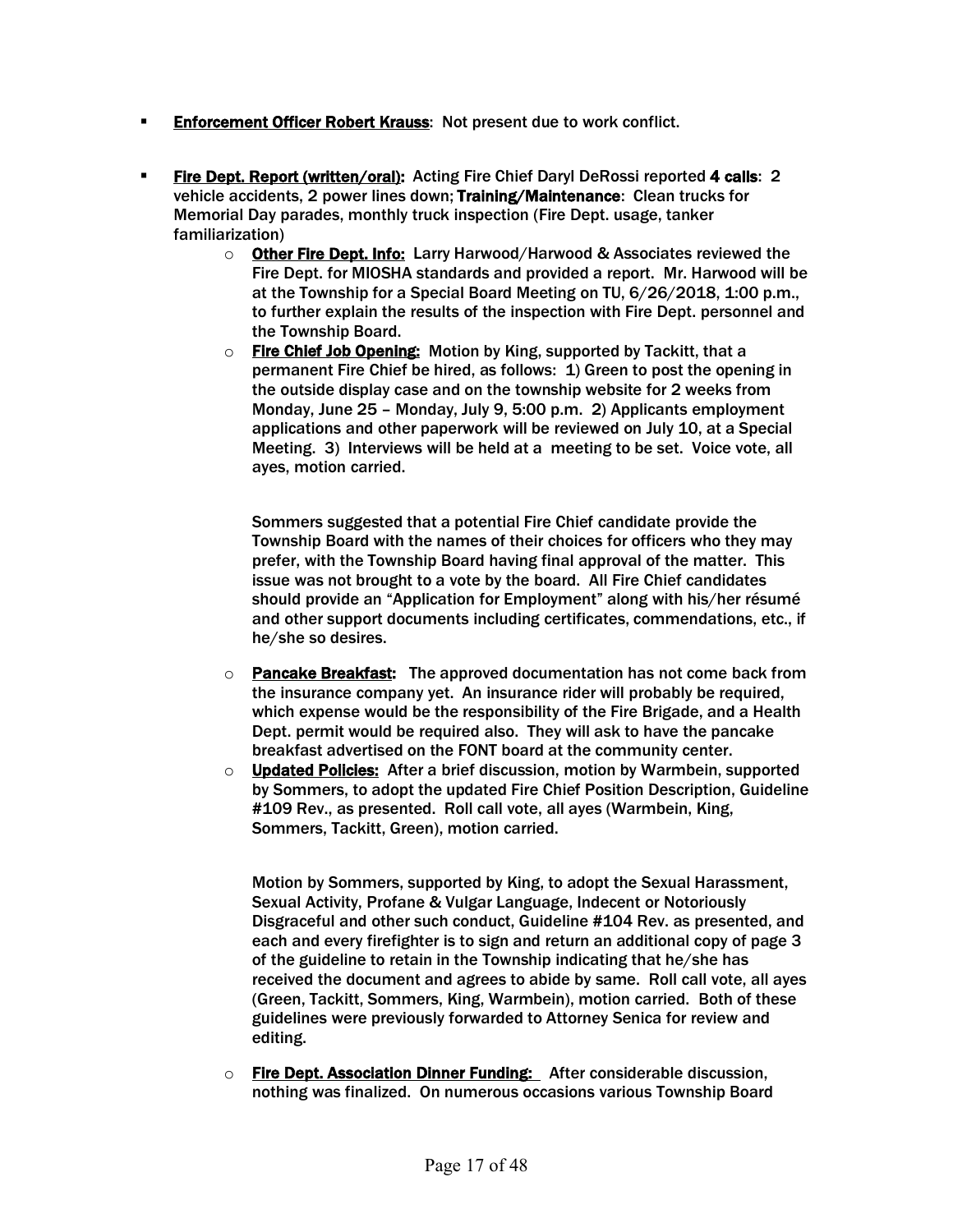members have been told by an MTA consultant, who is an attorney, that this is an illegal expenditure. There were a number of suggested ideas for funding, such as, that the Fire personnel, under the umbrella of the Fire Brigade initiate fundraisers, as other Fire Departments do; that the need for donations be made known and accepted by the Fire Brigade; and that the firefighters also subsidize the fund. Along with the foregoing suggestions, and no final recommendation resolution, Sommers put forth that they have another potluck dinner for the upcoming function. It was also suggested that the Fire Brigade be kept active for holding donated and fundraiser funds.

- o Fire Dept. New Special Events Forms/procedure: The forms were not received from Par Plan by the Clerk to hand out.
- **EXPED PREVIOUS MINUTES:** Motion by Warmbein, supported by King, to approve the Regular Board Meeting minutes of Wed., May 16, 2018, as presented. Voice vote, all ayes, motion carried.

#### § Correspondence:

- $\circ$  B.C. Board of Commissioners' Resolution received relating to new Assessing procedure and ramifications involved. This resolution has been forwarded to Assessor Angie Story for her input. Motion by Warmbein, supported by King, to table the B.C. Board of Commissioners Resolution. Voice vote, all ayes, motion carried.
- § Approve Accounts Payable Monthly Expenditures Report: Motion by King, supported by Sommers, to approve the expenditures as presented as follows: General Fund \$18,278.92; Fire Dept. \$3,266.02; Ambulance \$\$2,348.77; Sewer Fund: \$12,575.07, for a total of all expenditures \$\$36,468.79. Roll call vote, all ayes (Tackitt, Warmbein, Sommers, King, Green), motion carried.

#### DEPARTMENTAL REPORTS:

- **Treasurer's Report: Tackitt provided the bank balances, and reported that the summer** tax bills will be sent out by 07/01/2018. She will be in the office on Tuesdays for tax collections. The last day to collect is Sept. 14, and the hours that day will be 9:00 a.m. – 5:00 p.m.
- **B/Z Administrator Report: Zoning Report provided by Bob Kaufman.**
- **Planning Commission Minutes:** No meeting in May, thus no approved minutes to provide.
- **Parks/Recreation: Weesaw Parks Summer Priority List was distributed to the board** members by Jack Dodds. The priority list consists of a Porta-john 4 mos. \$320; rebuilt picnic table, trash barrels, lid \$270; build message board incl. materials \$100; rules sign for Weesaw Park \$100, for a total of \$790. Motion by Sommers, supported by King, to approve up to \$800 to purchase the aforementioned items from the priority list. In addition, the ADA tabletop for Mill Rd Park will be replaced by the Parks Committee using the already-purchased ADA top.
- **Cemetery Committee:** The Glendora Cemetery survey has been completed for \$1400 by Wightman & Assoc. including longitude and latitude marking. Steel posts will be provided by King and to be put in the proper designated places, as designated by the surveyor Wightman. We will need to get some sort of survey stake protection for the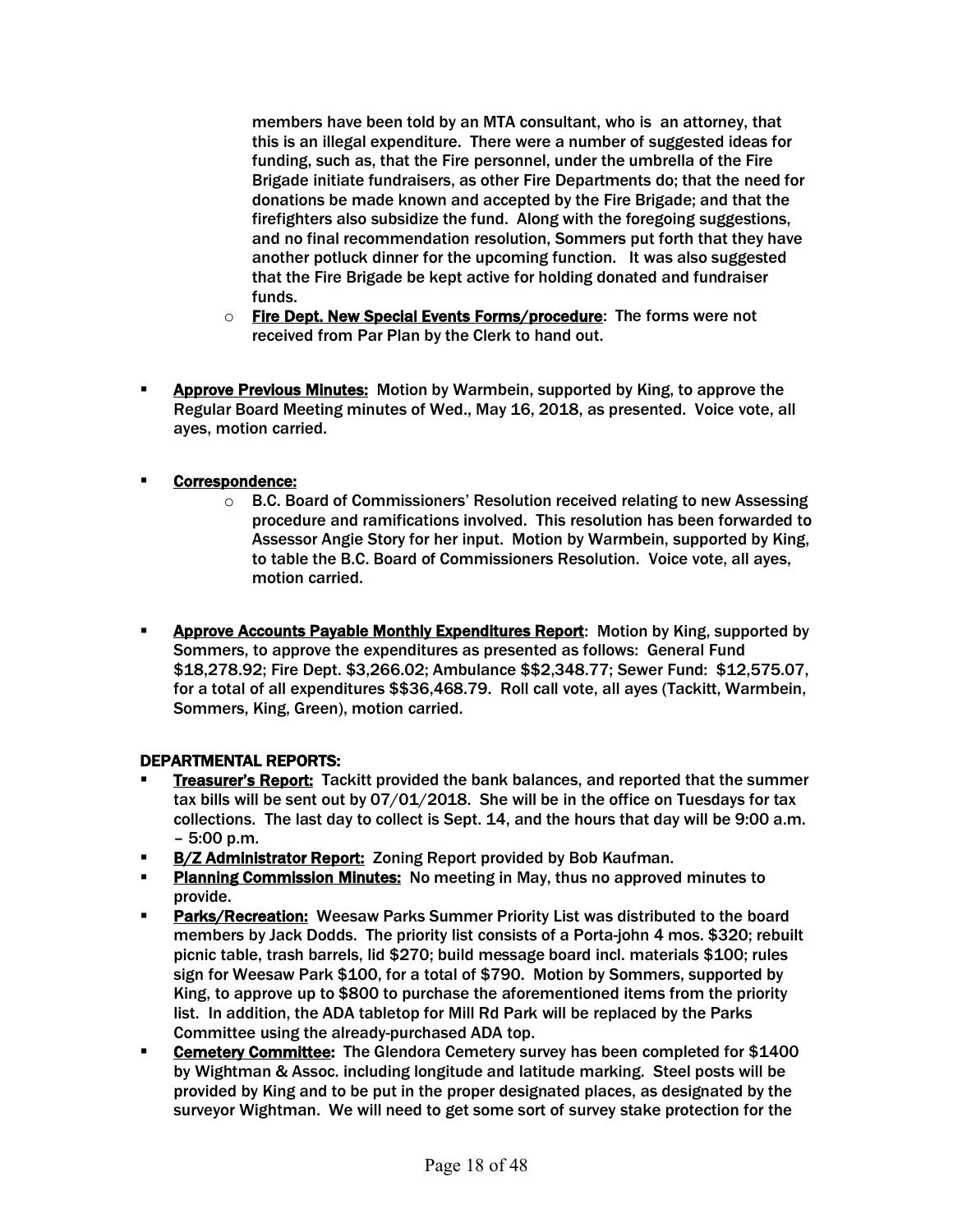stakes that are located in the south neighbor's driveway, so as not to prove a problem when the stakes are driven over. Stakes also were found to be located so that a small section of a neighbor's building to the south is situated on the cemetery property. The stakes will be placed where the surveyor has indicated.

- **Road Committee:** Larson Rd. project will include gravel and cloth to be installed up to \$17,000 (\$10,000 will be paid by the Township; B.C.R.D. will pay \$7,000) to provide repairs to the road.
- **Website Committee: No report.**
- **Drains Committee:** Sommers talked with Mr. Quattrin regarding our excessive drains assessments.
- § New Business None
- § Unfinished Business:
	- Atty. Sara Senica update: Nothing to report.
	- Appointment of Election Inspectors for 8/07/2018 Primary Election: Green provided the list of proposed inspectors for the election, motion by Warmbein, supported by King, to approve the following: Ruth Heidinger (Chair) \$11/hr. + \$10 bonus; Margaret Cullen, Wanda Green, Ann Howell (partial day), Jeannine Krieger (partial day), Elizabeth Palulis, Lori Pastryk, Donna Wines (each \$10/hr.) + \$10 bonus for Receiving Board only – Palulis and Pastryk. Purchase of sub-sandwiches (Wal-Mart \$39.98 for 6') and water. Roll call vote, all ayes (Tackitt, Sommers, King, Warmbein, Green), motion carried. Additional food for the election to be provided by election inspectors' potluck.
	- Update 2020 Census: Jack Dodds reported that he had finished filling out the census forms. He had 13 pages of corrections, additions, deletions. Motion by Sommers, supported by Warmbein, to pay Jack Dodds for mileage at \$.545/mile and other census expenses he incurred while gathering the Census information. Motion by Sommers, supported by Warmbein, to preapprove up to \$250 for Jack's reimbursement. Roll call vote, all ayes (Sommers, Tackitt, Green, King, Warmbein), motion carried.
- **Approve Road Millage Funds:** The 2019-2020 Road Millage options document was distributed to the Board Members. After discussion of the various project scenarios for use of the proposed 2019-2020 road millage, motion by Green, supported by Sommers, to approve Scenario #4 Wagner Rd. 2 miles, Pardee—Holden; Cleveland— Gardner, \$127,200; Pardee, 1 mile, Browntown—Sawyer, \$40,000, Total \$167,300, based upon the road millage being approved by the electorate at the August Primary Election.
- § Public Comments: Donnie Johnson II brought up the subject of mileage reimbursement to Brittney Williams. After considerable discussion relative to the reimbursement including the fact that our Attorney recommended that we not pay it, motion by Warmbein, supported by Sommers, to pay Britney Williams the \$400 mileage reimbursement as a special case, one-time only, no further retroactive mileage money will be reimbursed in the future as of this date. This will end discussion and any obligation to the Township for this schooling mileage reimbursement. During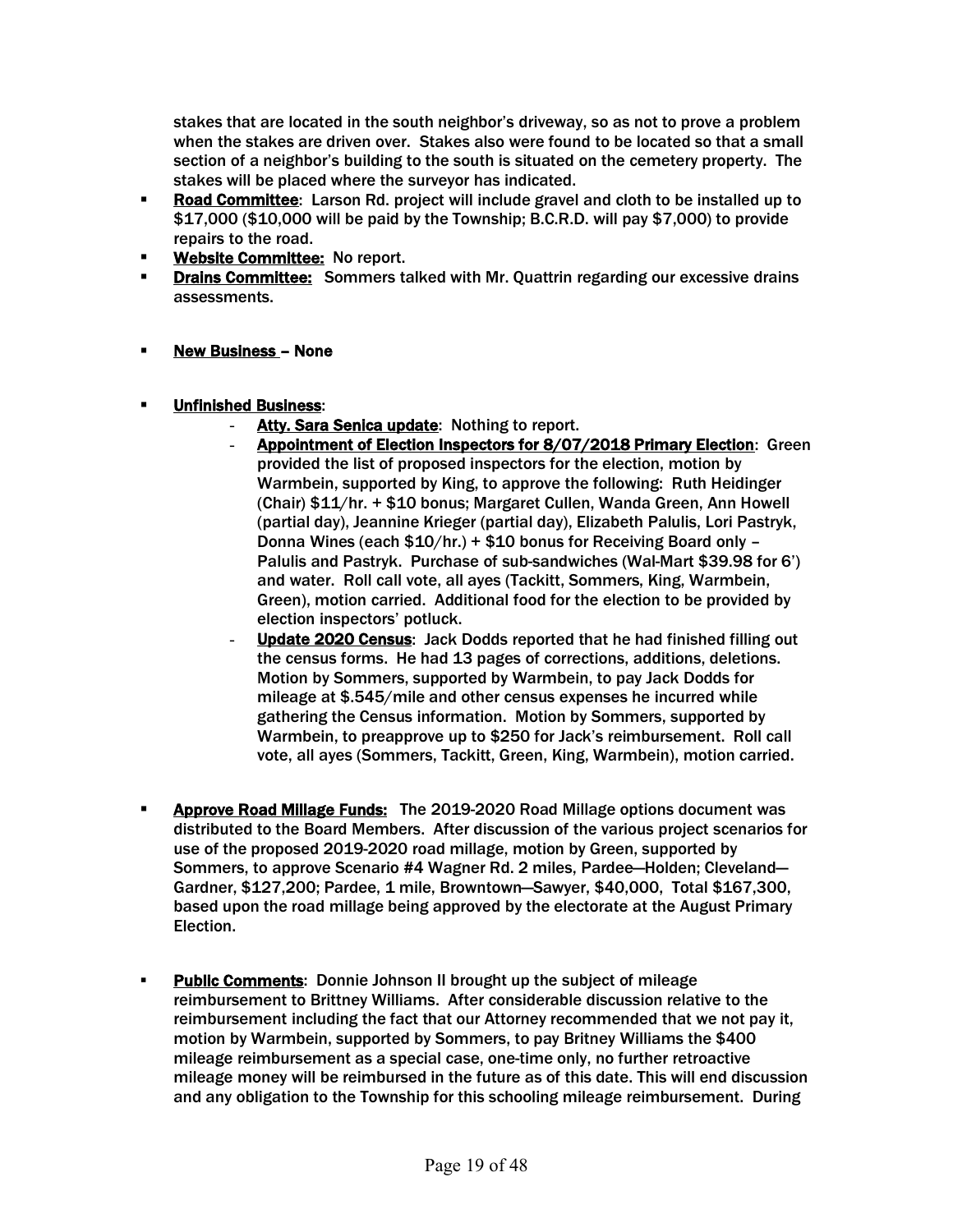the discussion, Johnson was texting Brittney. During this course of communication, Brittney made a phone text commitment to the township through Donnie Johnson II that she plans to stay on the Weesaw Fire Dept. for another full year. Roll call vote, all ayes (Warmbein, Sommers, Tackitt, King, Green), motion carried. Green advised Donnie to let Brittney know that she can pick up her reimbursement check on Monday morning. Green will have it ready for her acceptance.

**EXTED ADJOURN:** Motion by King, supported by Warmbein, to adjourn at 10:31 p.m. Voice vote, all ayes, motion carried.

Respectfully submitted,

Wanda Green

Clerk

|  | FFT |  |  |
|--|-----|--|--|
|  |     |  |  |
|  |     |  |  |
|  |     |  |  |

# WEESAW TOWNSHIP New Troy, MI 49119



# **Special Board Meeting**

### **Tuesday, June 26, 2018**

**CALL TO ORDER**: The Special Meeting was called to order by Supervisor Sommers at 1:00 p.m. Mr. Larry Harwood/Harwood & Associates who performed the Fire Dept. safety audit was present to go through the report that was provided to the Weesaw Township Board of Trustees. In addition, two members of the Fire Dept. were present – Daryl DeRossi and Scott McKamey.

**ROLL CALL BY CLERK GREEN**: All Members Present: Wanda Green, Gary Sommers, Robert Warmbein. Members absent: Art King, Michelle Tackitt

#### **Audit Presentation:**

Mr. Harwood had a projector and screen and proceeded to go through the audit report page by page taking time to explain positives and negatives involved in the various Fire Dept. categories. A number of items require to be documented, even though the requirement may be being followed by the fire personnel, they are also required to be in writing as a policy, guideline or procedure. In other areas equipment is not available and must be provided. There were other items that need replacement due to age (tires). He also mentioned timetables in some instances. Mr. Harwood will provide a checklist to Green to go through and provide to the Board and each firefighter to ensure they are compliant with various trainings and other requirements or need additional training.

**Public Comments**: Questions were asked and answers provided throughout the audit presentation by those present.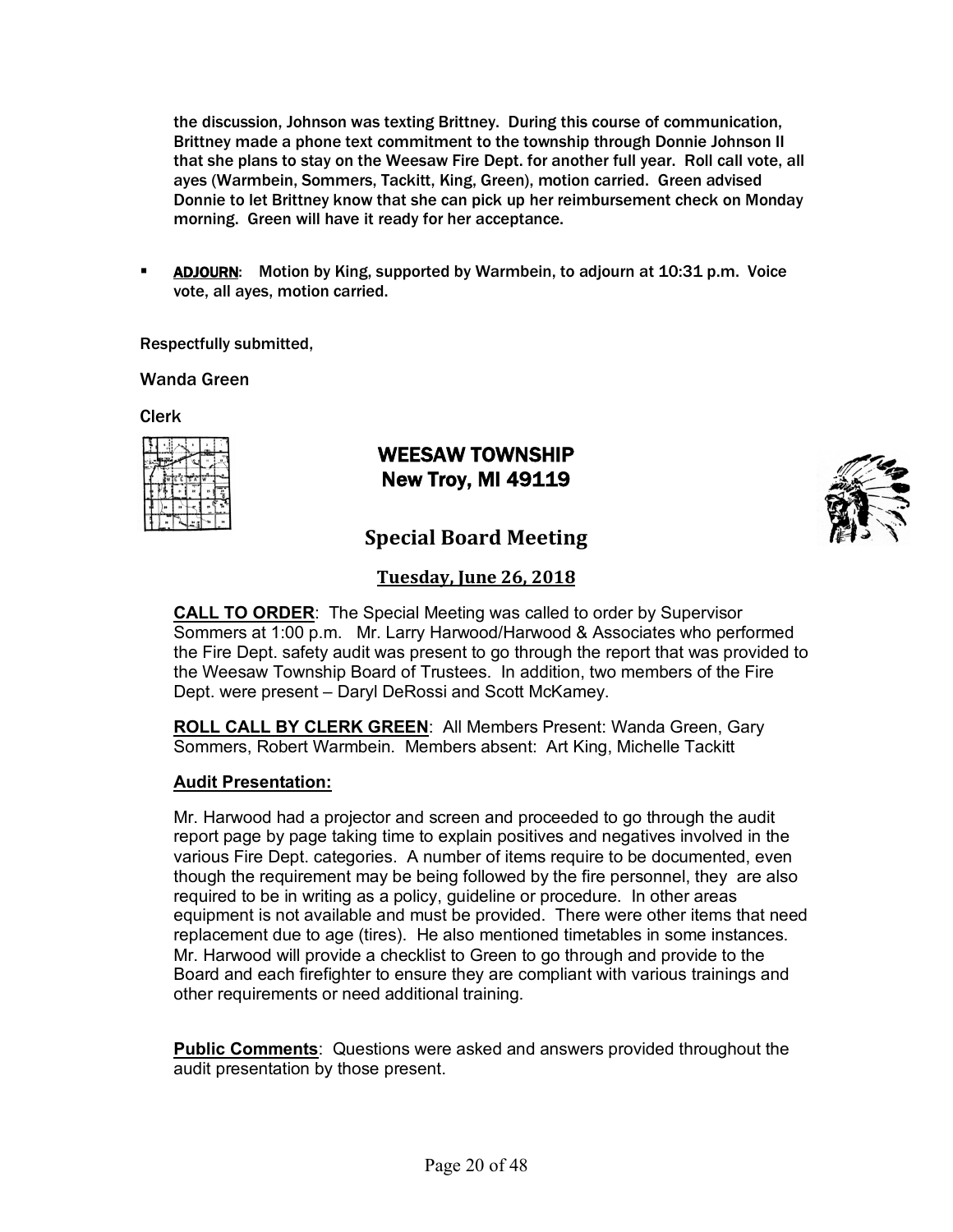**Adjourn:** Motion by Green, supported by Warmbein, to adjourn at 2:12 p.m. Voice vote, all ayes, motion carried.

Respectfully submitted,

Wanda Green, Clerk

|  |          | m. |   |
|--|----------|----|---|
|  | TE ETS A |    |   |
|  |          |    | ä |
|  |          |    |   |
|  |          |    |   |

WEESAW TOWNSHIP New Troy, MI 49119



# **Special Board Meeting**

### **Tuesday, July 10, 2018**

**CALL TO ORDER**: The Special Meeting was called to order by Supervisor Sommers at 9:00 a.m.

**ROLL CALL BY CLERK GREEN**: All Members Present: Wanda Green, Gary Sommers, Robert Warmbein. Members absent: Art King, Michelle Tackitt

**Set/Amend Agenda Items**: Sommers requested to add Lori Wallace bids for demolition. Motion by Sommers, supported by Warmbein, to add an agenda item for review of the bids for demolition of the dangerous structure owned by Lori Wallace on CA Rd. Voice vote, all ayes, motion carried. Demolition bids to be forwarded to Atty. Senica for her action. This dangerous structure already has a court order by the Berrien County court against it to be demolished.

- 1. **Review Fire Chief Résumés and other documentation received**: Three Weesaw firefighters had provided résumés for the open Fire Chief's position – Daryl DeRossi, Scott McKamey, and Ted Nitz. Green made copies of the documents for the board members, redacting sensitive information such as social security and driver's license numbers. All applicants were qualified for the position. Motion by Green, supported by King, that board members look over the documentation and that the board schedule a Special Meeting for Thurs., July 26, at 5:00-6:00 for the board members to discuss the applications and proposed questions; and schedule another special meeting for the candidates with each individual candidate's interview to be held as follows: 1) 6:00-6:30 p.m.; 2) 6:45-7:15 p.m.; 3) 7:30-8:00 p.m. Roll call vote, all ayes (Sommers, Warmbein, King, Tackitt, Green), motion carried. Green to contact Attorney Senica to see if she can be present to conduct a closed session for the interviews.
- 2. **Accept Tim Williams' Resignation**: Interim Fire Chief Daryl DeRossi provided a text message in which Tim Williams resigned from the Fire Dept. Motion by Warmbein, supported by Sommers, to accept Williams' text message resignation as Fire Chief from the Fire Dept., effective July 1, 2018. Roll call vote, all ayes (Tackitt, Sommers, King, Green, Warmbein), motion carried.
- 3. **Revisit Adam Williams' Training Responsibilities**: Evidently there was a misunderstanding on the part of Daryl DeRossi regarding resignation of Adam Williams as Fire Dept. training officer, as DeRossi relayed the discussion to the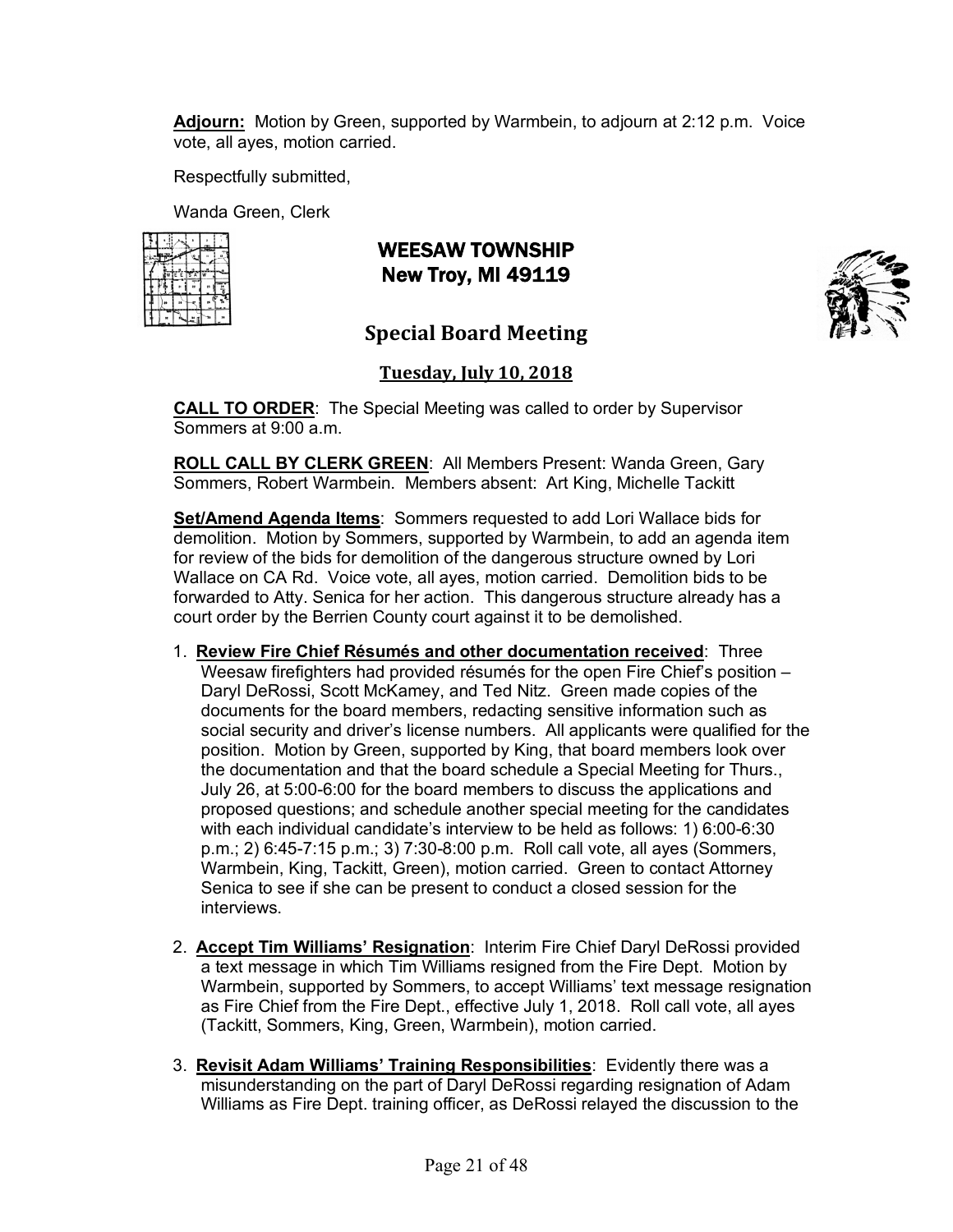township board; thus at that time the board voted to accept the resignation. DeRossi is now requesting that Adam Williams be reinstated, due to this error. Motion by Warmbein, supported by Sommers, to reinstate Adam Williams to his duties as training officer back to the June 20, 2018, board meeting, including officer's pay as of the June 20-July 17, 2018, pay period. Roll call vote, all ayes (Warmbein, King, Sommers, Green, Tackitt), motion carried.

- 4. **Develop Questions for Fire Chief Candidates Interviews**: The interview times have already been set up. The board members need to develop questions for the Fire Chief applicants' responses. Motion by Sommers, supported by Warmbein, to develop questions and provide to Green so she can assemble and type them up by July 23, 2018, for use during the interview process. Voice vote, all ayes, motion carried.
- 5. **Road Millage Notice**: Jack Dodds provided verbiage for a road millage flyer. He had already run it by MTA for feedback and was told it sounded okay, with their suggestion that we provide the verbiage to our Attorney's for approval. It was decided by board members to forward the road millage notice verbiage to Attorney Senica and request her immediate response. Green will forward the verbiage to Atty. Senica today for her reply.
- 6. **Dangerous Building CA Rd. Bids for Dangerous Building Demolition**: The bids for demolition of the Lori Wallace former home were as follows: Burkholder: \$9,950.00; Jack Richter: \$8,500.00, with stipulation that it be checked for asbestos by a certified inspector prior to demolition. The bids will be forwarded to Atty. Sara Senica for her review and to request a timeline of this demo.

**Public Comments**: No public in attendance.

**Adjourn:** Motion by Sommers, supported by King, to adjourn at 11:12 p.m. Voice vote, all ayes, motion carried.

Respectfully submitted,

Wanda Green, Clerk

|  |           |   | H |
|--|-----------|---|---|
|  | wie eis a | ŵ |   |
|  |           |   | ă |
|  |           |   |   |
|  |           |   |   |

WEESAW TOWNSHIP New Troy, MI 49119



REGULAR BOARD MEETING MINUTES **Wednesday, July 18, 2018**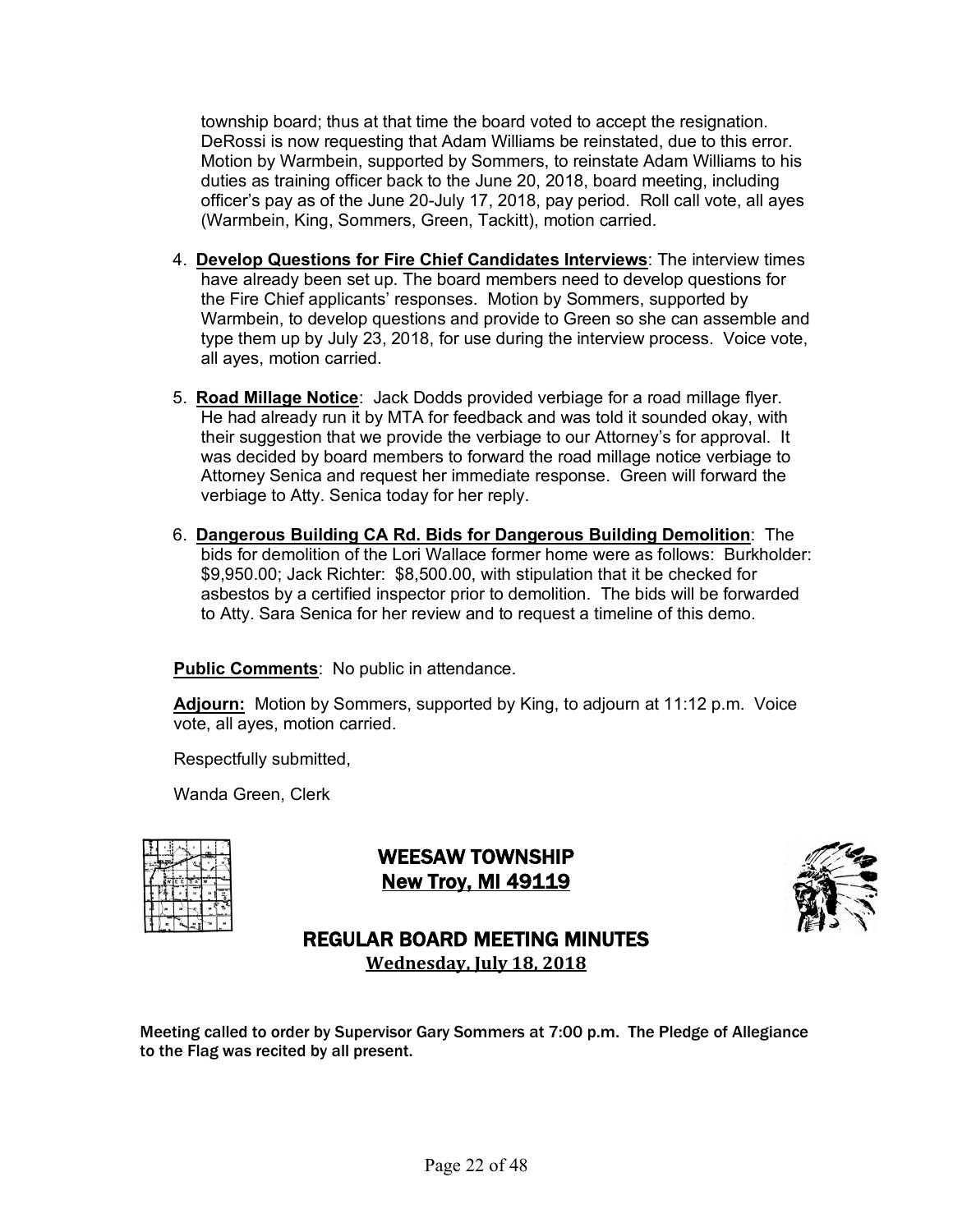- § Roll Call by Clerk Green: All Members Present: Wanda Green, Art King, Gary Sommers, Michelle Tackitt, Robert Warmbein.
- **Berrien County Sheriff's Dept. Rep:** No representative present. No report received prior to meeting.
- § Set/Amend Agenda Items: Motion by Green, supported by Sommers, to accept the agenda as is. Voice vote, all ayes, motion carried.
- **Example 3 Hearing of Persons Present on Agenda Items:** Sommers asked if anyone present wanted to speak. Brad Paquette, candidate for State Representative, requested to be added to the Agenda. Motion by Sommers, supported by Green, to provide time for Mr. Paquette to speak. He provided his past experience in the education field and requested support.

#### **• Prior Requests to Speak:**

- $\circ$  Jeff Jackson not in attendance
- $\circ$  Michael Thomas: spoke regarding his property's drain issues (former Trapp) Farm on CA Rd.). He had previously spoken with R. Kaufman (Zoning Administrator) regarding his complaints and sent a letter to Drain Commissioner Quattrin regarding his ongoing complaints. The letter was presented to the board for their review.
- o Paul Backus: Requested of the board to put together a fundraiser to provide additional recycling funds to repair the damage done to the parking lot by the recycling bin. Backus also requested to be put on the Agenda for the August meeting to present his proposed fundraiser event.
- o Robert Krauss (Enforcement Officer) Presentation: Robert Krauss presented a slideshow highlighting the work having been done and to be done in the future regarding past complaints. Michael Gabriel, 2418 Wagner Rd., who had also requested to speak at the meeting, related his issue during Robert Krauss' report during the code enforcement complaints being worked: An email regarding this property was also presented. Krauss will provide additional information next month at the board meeting. Krauss provided an email of work completed and scheduled work to be performed at 14170 Log Cabin Rd. He questioned if we should give the owner, Josh Wisner, a 30-day extension, with inspection in another 30 days. This ongoing project will be discussed again next month also.
- **Fire Dept. Report (written/oral):** A verbal/written reported presented by Acting Fire Chief Daryl DeRossi. reported 6 Calls: 1 grass fire, 1 vehicle accident, 2 alarms, 2 power lines down; **Training/Maintenance**: Pump operation training; **Meetings:** Monthly truck checks, quarterly safety meeting. Hosted B.C. Firefighters Assn. dinner meeting. Sommers questioned if the Fire Dept. had attended events and parades in the past month and if Special Events Forms had been completed. DeRossi stated he wasn't really aware what parades were attended by the Fire Dept. They were at the Weesaw Township Memorial Day Parade; he thought they were at the Galien Parade, Baroda Fireworks, Flag Day/3 Oaks. He replied he didn't know it was required to fill out Special Events Forms for these events. Sommers will look into this issue with our Insurance Company.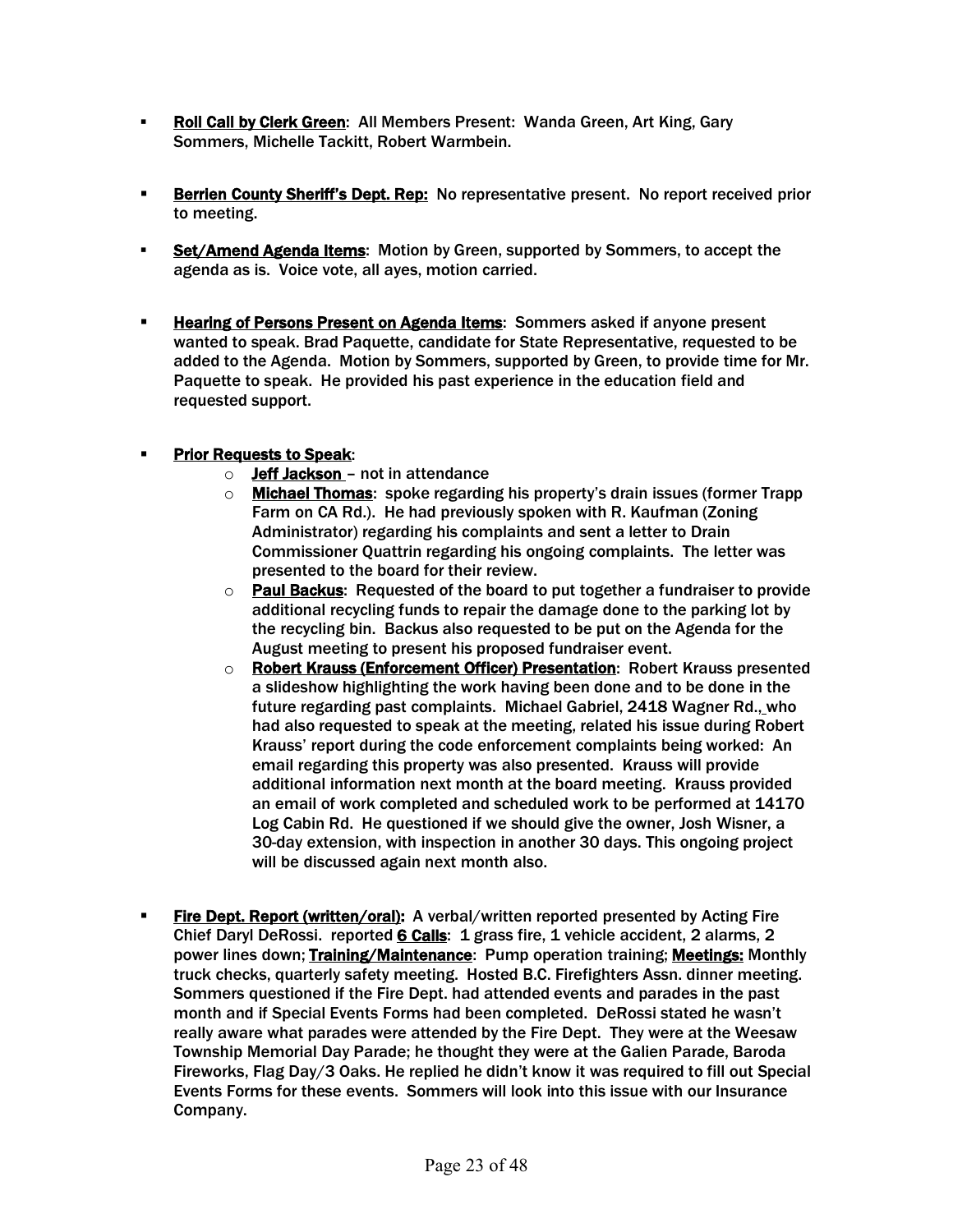- $\circ$  Fire SCBA Grant Feedback: Mr. Stover reported he's heard nothing yet. He will look into the issue and let the board know what's happening.
- o Bids for Antenna Replacement (Damaged by windstorm in 2017): Two bids were received one from Tele-Rad \$1,223.55 and the other from HEI Wireless \$2,851.51. Green asked if all things are equal regarding the specs. quoted by the two bidders, and was told they are equal. Motion by Green, supported by Warmbein, with all things equal to accept the lower bid from Tele-Rad for \$1,223.55. Roll call vote, all ayes (Sommers, Tackitt, Warmbein, King, Green), motion carried.
- **EXPED PREVIOUS Minutes:** Motion by King, supported by Warmbein, to approve the Regular Board Meeting minutes of Wed., June 20, 2018, and the Special Board Minutes of Tue., June 26, 2018, and Tue, July 10, 2018, as presented. Voice vote, all ayes, motion carried.

### § Correspondence:

- o BC Local Emergency Planning Committee Handout to Board Members
- **EXPEDED Accounts Payable Monthly Expenditures Report:** Motion by Warmbein, supported by Sommers, to approve the Accounts Payables as follows: General Fund \$14,870.44; Fire Dept. \$3,854.45; Ambulance \$2,211.27; Sewer Fund \$8,464.55 (Tackitt to hold the GRSD check in the amount of \$8,136.29 until after Sommers talks with Mr. Histed/GRSD about this billing), Total of all Expenditures: \$29,400.71. Roll call vote, all ayes (Warmbein, Tackitt, King, Green, Sommers), motion carried. It was suggested that in the future the sewer billing repairs be paid with a separate check.

#### **DEPARTMENTAL REPORTS**:

- **Treasurer's Report:** Tackitt provided the bank balances, and reported that an Ambulance CD had matured. She transferred a portion to the Ambulance checking account, and the balance in another CD at 2.35%. She also provided the recycling report. It was advised that she let Jill Adams know prior to the township running out of recycling funds.
- **B/Z Administrator Report:** Zoning Report provided by Bob Kaufman.
- **Planning Commission Minutes: April 23, 2018, minutes provided.**
- **Parks/Recreation:** Minutes of 6/19/18 provided. It was recommended to purchase a grill, which conforms to ADA requirements for the Weesaw Township Park. Jack Dodds will contact Marcy Hamilton, SW MI Planning Commission, re. the BCF grant that was not received. After discussion regarding the items to purchase for the park, motion by King, supported by Warmbein, to purchase a Pilot Rock Heavy Duty grill for the Weesaw Township Park for \$163.99 (shipping free), an ADA 96x62" table from Zoro at \$581.78 (free shipping), and a Park Rules sign from Dornbos 18x24". \$66.10, for a total of \$811.87. Roll call vote, all ayes (Green, Tackitt, Sommers, King, Warmbein), motion carried.
- **Cemetery Committee:** The Glendora Cemetery survey was completed; however, stakes have not been installed yet. King will provide the stakes at a cost of \$3.00 each.
- **Road Committee:** In the interest of time constraints, Sommers asked that everybody read the minutes.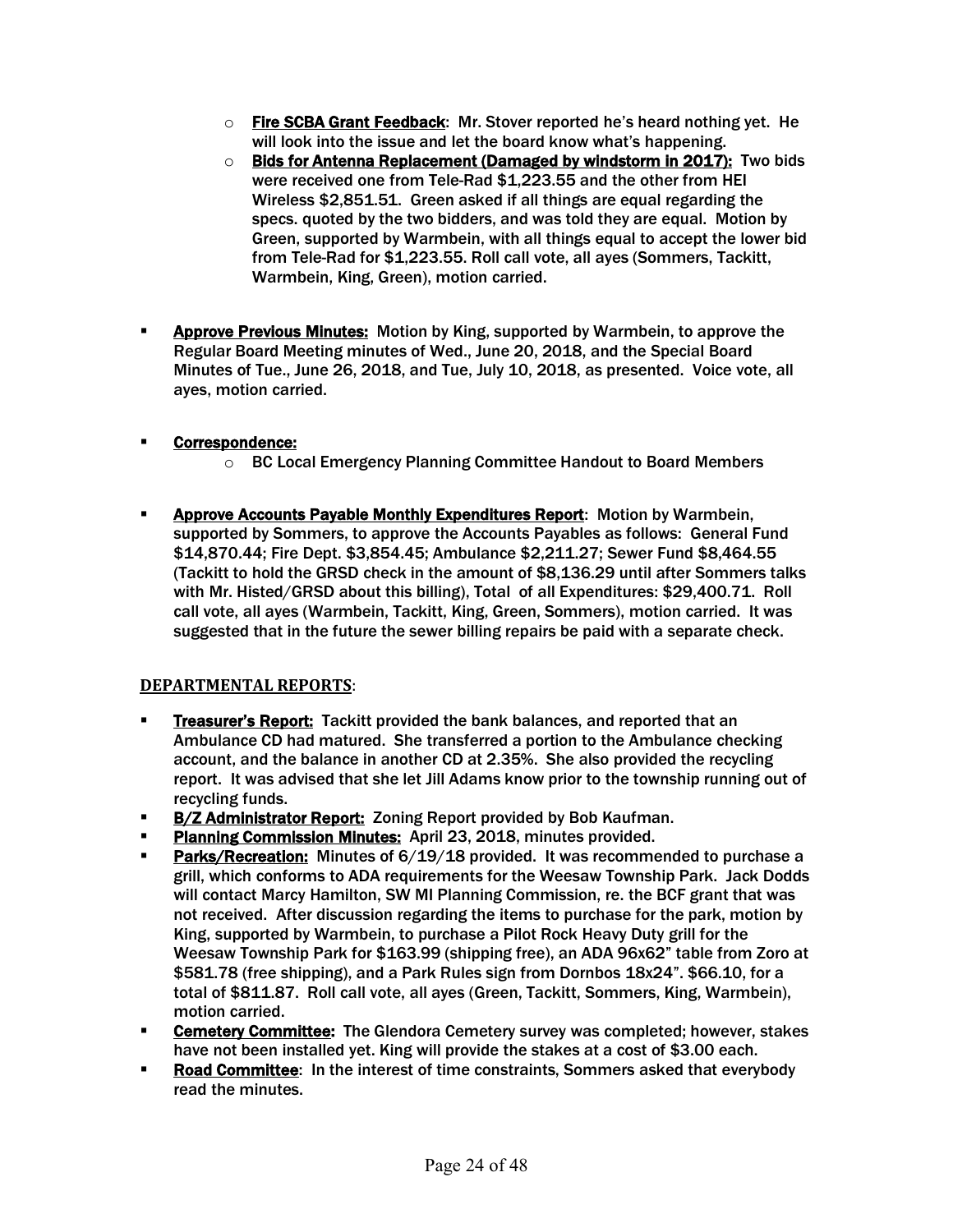Motion by Tackitt, supported by Green, to approve the "Notice" dated 7/18/18; Subject: Roadwork on Glendora Rd. for handout to residents and concerned citizens. Voice vote, all ayes, motion carried.

- **EXECT** Website Committee: No report.
- § Drains Committee: Sommers and Warmbein will attend the Day of Review of Drainage District Boundaries and Review of Apportionments meeting on TU, July 24, relating to Wolf Creek and Ott & Krieger Drains.

#### NEW BUSINESS:

§ Fire Chief Resignation Accepted: Two "Draft" letters were provided to the board members for review to officially accept the resignation of Tim Williams as Fire Chief, since he indicated he "quit" in a media message to Interim Fire Chief DeRossi. Motion by Warmbein, supported by Sommers, to mail the letter (without mention of return of equipment) by Certified Mail – Return Receipt Requested to Tim Williams. According to Interim Fire Chief DeRossi, Williams' equipment has already been returned. Voice vote, all ayes, motion carried.

#### UNFINISHED BUSINESS:

- Atty. Sara Senica update: Nothing to report.
- Resolution #2018-09, Adopt Required Receiving Board for 2018 Election Cycle: Motion by Sommers, supported by Warmbein, to adopt Resolution #2018-09 "Establishing a Receiving Board for 2018 Election Cycle . . ." Roll call vote, all ayes (Warmbein, King, Sommers, Tackitt, Green), motion carried.
- **Public Comments:** Evelyn Vines informed the board that she and her husband have the Mill Rd. Park table that was thrown in the river years ago by vandals, and the Board can have it back if someone picks it up. Sommers and Jack Dodds will go look at it to see if it is repairable for possible use in the park. Also, there was a question about replacement of the antenna for the Fire Dept.

ADJOURN: Motion by Warmbein, supported by King, to adjourn at 10:10 p.m. Voice vote, all ayes, motion carried.

Respectfully submitted,

Wanda Green

Clerk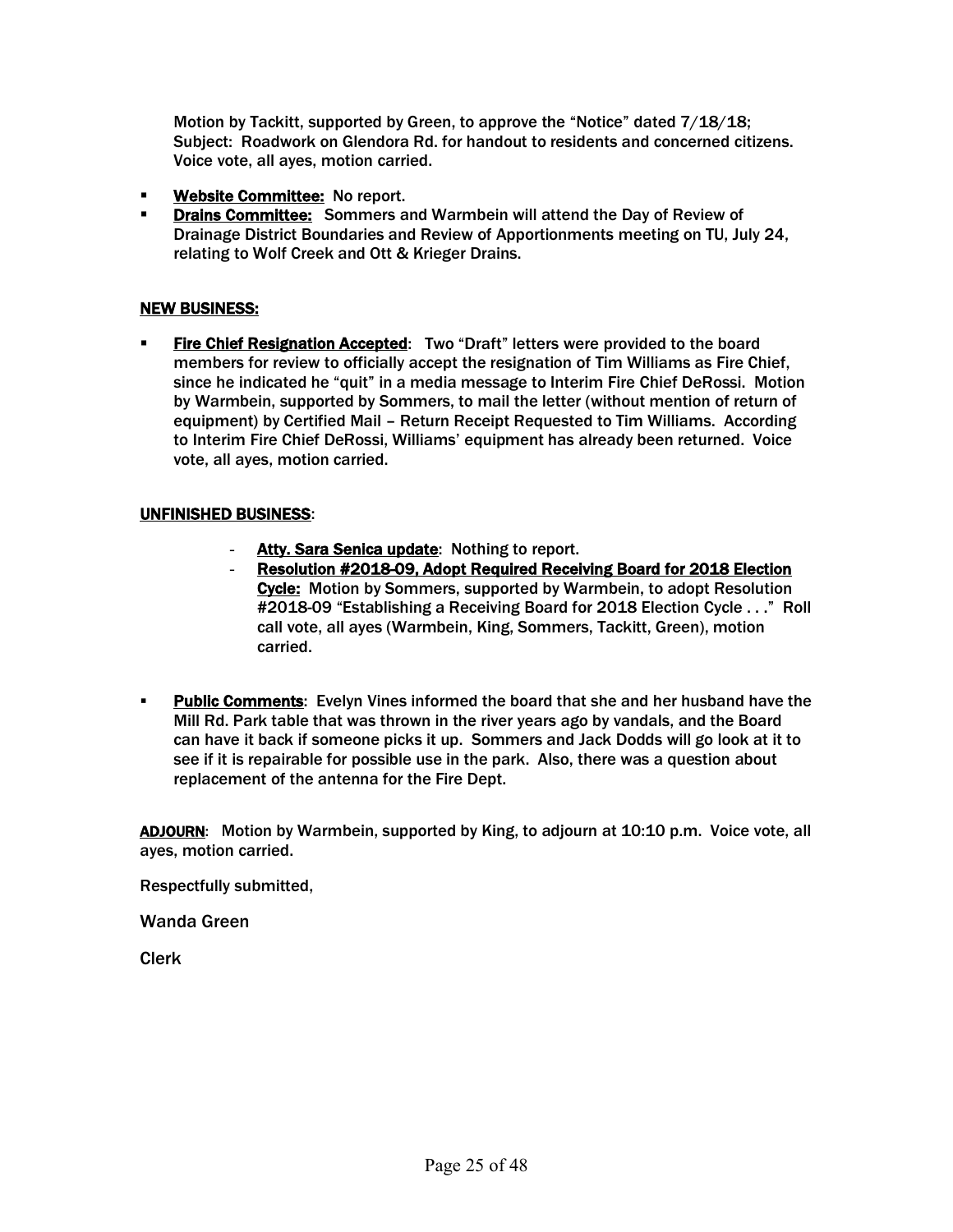

# WEESAW TOWNSHIP New Troy, MI 49119



# **Special Board Meeting**

### **Thursday, July 26, 2018**

**CALL TO ORDER**: The Special Meeting was called to order by Supervisor Sommers at 5:00 p.m.

**ROLL CALL BY CLERK GREEN**: All Members Present: Wanda Green, Art King, Gary Sommers, Michelle Tackitt, Robert Warmbein

**Set/Amend Agenda Items**: No changes to be made.

**Purpose of Meeting:** 1) The Board members to review prepared interview questions for the Fire Chief candidates, with comments and discussion; and 2) to discuss the Fire Chief interviews with Attorney Sara Senica. Attorney Senica arrived at 5:25 p.m. Discussion with Attorney Senica wherein she agreed to moderate and guide the interviews for the three candidates: Daryl Derossi, Scott McKamey, Ted Nitz.

**Public Comments**: Relevant to the "Mystery Land" issue, Atty. Sara Senica also informed the Board Members that Judge Donahue had retired and Judge Donna Howard was taking over. A hearing will be heard on August 3, 2018.

No audience members were present in the audience.

**Meeting Adjournment:** The meeting was adjourned at 5:59 p.m.

Respectfully submitted,

Wanda Green

Clerk

|  |       | <b>COLAN</b> |                 |
|--|-------|--------------|-----------------|
|  | EETSA | w            |                 |
|  |       |              | $\frac{\pi}{2}$ |
|  |       |              |                 |
|  |       |              |                 |

# WEESAW TOWNSHIP New Troy, MI 49119



# **Special Board Meeting**

### **Monday, August 13, 2018**

**CALL TO ORDER**: The Special Meeting was called to order by Supervisor Sommers at 9:00 a.m.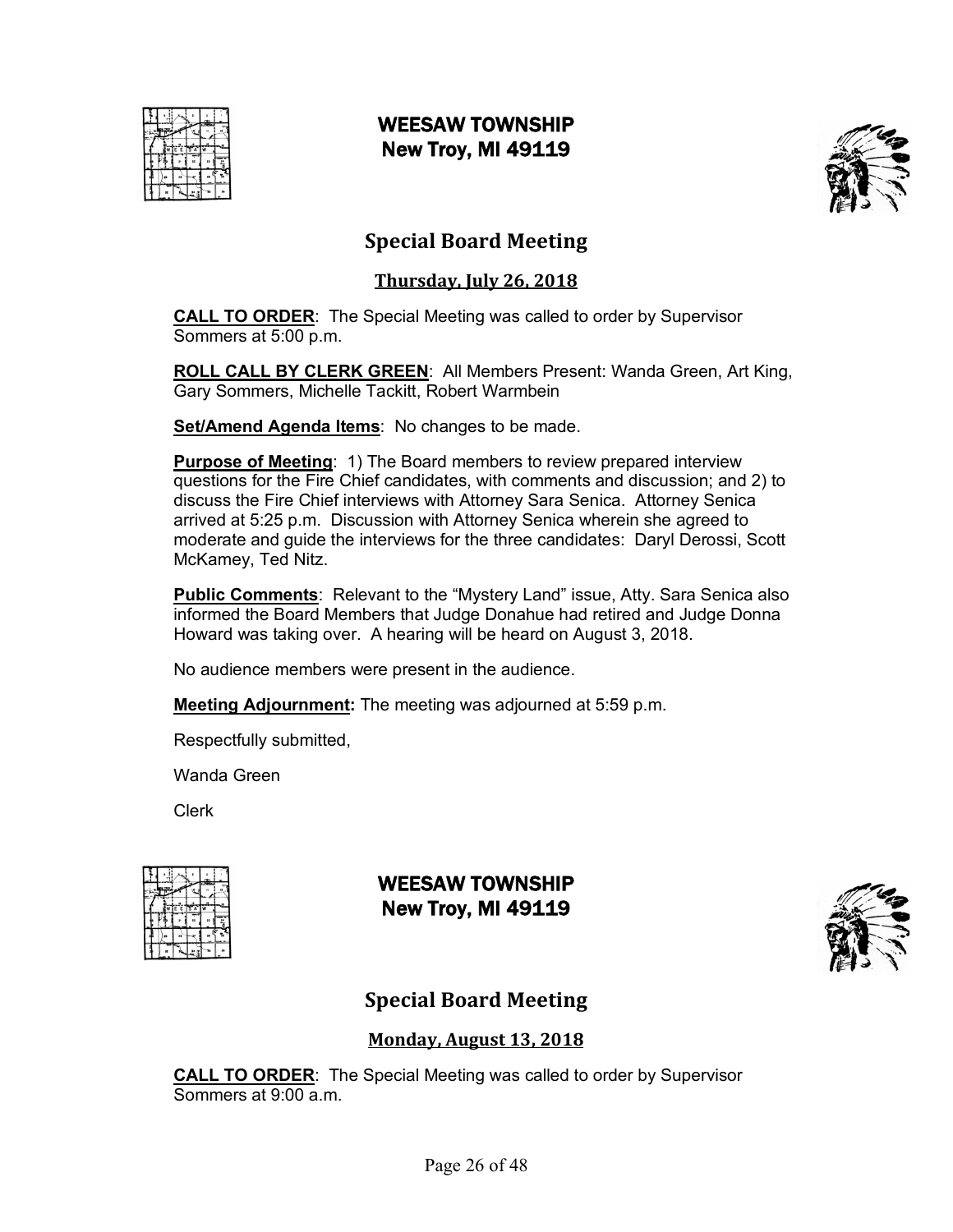**ROLL CALL BY CLERK GREEN**: Members Present: Wanda Green, Art King, Gary Sommers, Robert Warmbein. Michelle Tackitt arrived at 9:02 a.m.

**Set/Amend Agenda Items**: No changes made.

#### **Purpose of Meeting**:

1) **Board approval of 4-year Fire Protection Renewal Millage**: Verbiage & Resolution 2018-10 to adopt millage language. Motion by Warmbein, supported by King, to approve the 4-year Fire Dept. Millage verbiage and Resolution 2018-10 to adopt millage language. Roll call vote, all ayes (Warmbein, King, Sommers, Green, Tackitt), motion carried. The millage language will be provided to the Berrien County Clerk's office for placing on the November 6, 2018, ballot by Clerk Green.

#### 2) **Board's Approval of Action of Fire Chief Ted Nitz in dismissal of firefighter**:

After discussion and the scenario provided by Safety Committee members, motion by Warmbein, supported by Sommers, to accept Fire Chief Ted Nitz' recommendation of dismissal as follows, "*according to policy 2018-2, part Q of Section 4, Daryl* (DeRossi) *has been relieved of Service",* as of August 2, 2018. Voice vote, all ayes, motion carried. The dismissal form that was presented to the Board of Trustees for approval was also signed by other Fire Dept. Officers Scott McKamey and Adam Williams. Upon receipt, a copy of the police report is to be provided by Fire Chief Nitz. Other documents pertinent to this issue were also provided to the board members.

3) **Discussion**: Fire Dept. Physical Exams: There was discussion of physical exams for the Fire Dept. personnel. It was suggested that a letter be written to Mr. Larry Harwood/Harwood & Associates, LLC., who performed the Fire Dept. Safety Audit in June, to inquire as to whether or not a physical exam is required or if an agility test would suffice to meet OSHA requirements. Green will write the letter to Mr. Harwood. Three quotes for providing physicals were also presented by the Safety Committee, with Bio-Care being the most economical at \$400 + fee to bring exam vehicle (amount depending upon how many municipalities are involved in the exams). The next screening Bio-Care will have that the Fire Dept. can be a part of will be in October. Other discussion ensued regarding this issue.

4) **Tube on Gardner Rd. and other Gardner drain issues**: Sommers informed the Board of issues regarding several drainage tubes on Gardner Rd., for which several Township board members had received complaints from residents. Sommers contacted the Rd. Commission regarding the tube on Gardner Rd. between Elm Valley & Galien-Buchanan Rds., as it is a safety issue. Barricades were placed; however, they have since been moved. King suggested the Road Div. slide a new tube inside the old one. Sommers will contact the B.C.R.D. to see if this is feasible. It was related by Jason Latham/BCRD to Sommers that they are waiting on a permit from the DEQ to place a longer tube for safety's sake. Another issue is related to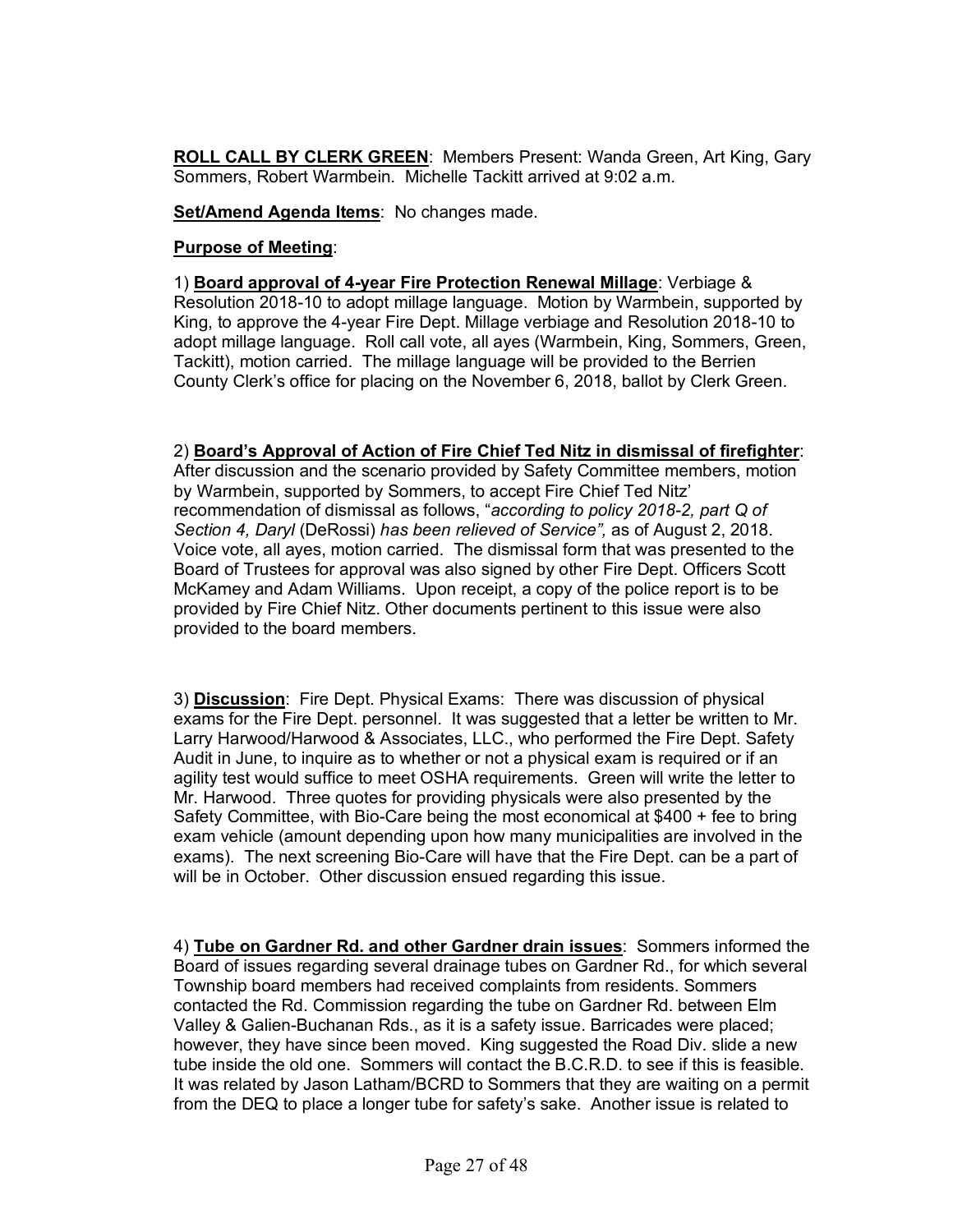another drain on Gardner Rd. north of Glendora Rd. It appears it is not known who is responsible for this tube. It is being researched.

In addition, Sommers provided a letter received from State of MI, Dept. of State Police, relating to the flooding that occurred 2/19-21/2018, wherein they conditionally approved financial assistance funding in the amount of \$27,870 for expenses incurred in responding to the disaster. He will keep abreast of this.

Another dangerous road issue was brought forth by Sommers. He is looking into possible remedies for all these problems with the applicable authorities.

**Public Comments**: No public present.

**Meeting Adjournment:** Motion by King, supported by Warmbein, to adjourn at 10:30 a.m. Voice vote, all ayes, motion carried.

Respectfully submitted,

Wanda Green

Clerk

|  | TE E TS' |  |   |
|--|----------|--|---|
|  |          |  | 븹 |
|  |          |  |   |
|  |          |  |   |

# WEESAW TOWNSHIP New Troy, MI 49119



# REGULAR BOARD MEETING MINUTES

**Wednesday, August 22, 2018**

- **Roll Call by Clerk Green:** Members Present: Wanda Green, Art King, Gary Sommers, Robert Warmbein. Absent: Michelle Tackitt
- **EXECTE:** Berrien County Sheriff's Dept. Rep: No representative present. Sheriff's Reports for May and June were received for Weesaw Township activities. May: 23 complaints, 3 tickets issued, 2 arrests; June: 24 complaints, 3 tickets, 1 arrest.
- § Set/Amend Agenda Items: A letter from former interim Fire Chief Daryl DeRossi was received. Motion by Warmbein, supported by Green, to add the reading of DeRossi's letter during the Fire Report, and to accept the Agenda as amended. Voice vote, all ayes, motion carried.
- **EXECTE:** Hearing of Persons Present on Agenda Items: No residents spoke concerning the Agenda items.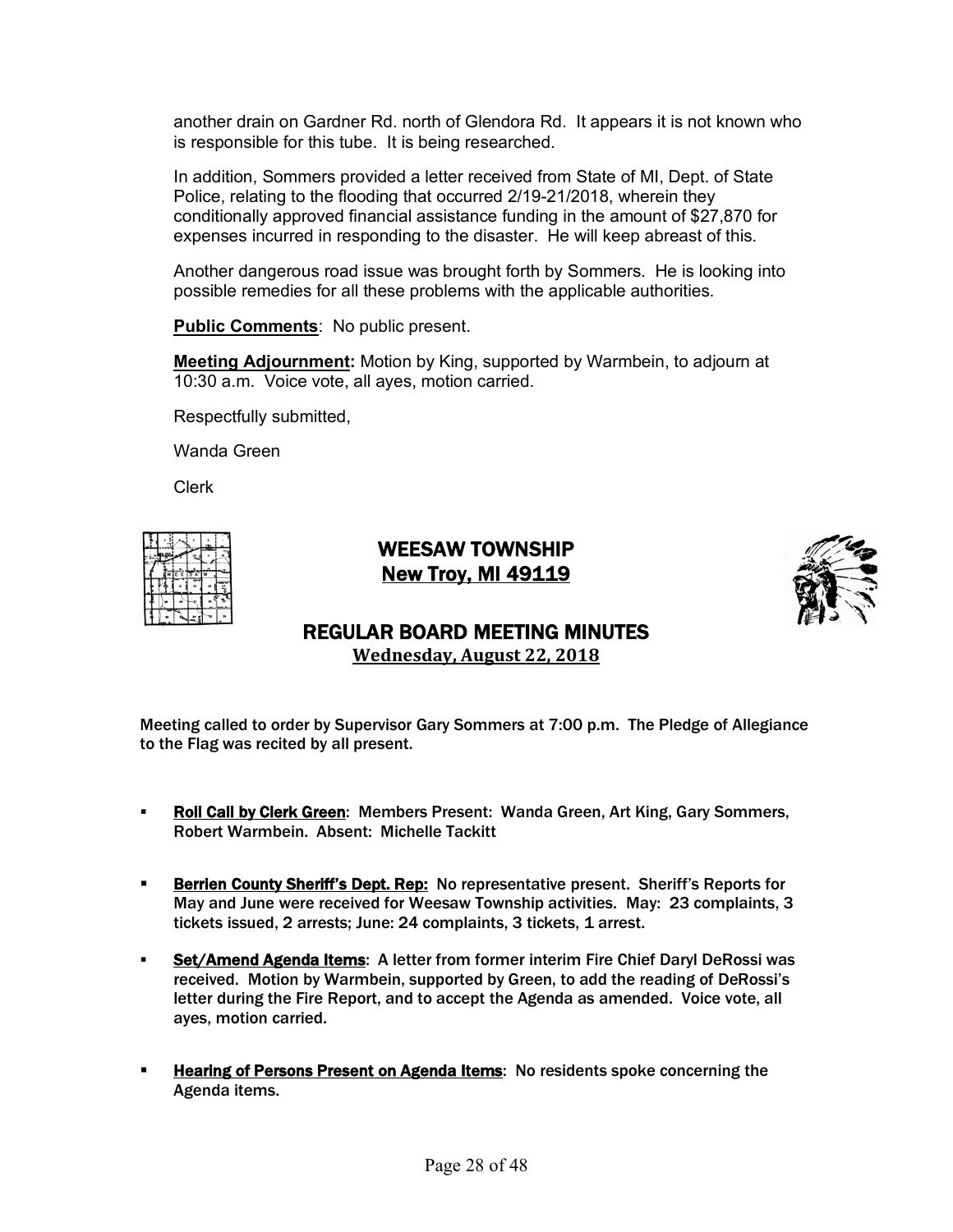- § Mike Layher/Kruggel Lawton, CPAs was present to present an overview of the audit: Mr. Layher provided audit information and reported that the Township has approximately 2+ years of fund balance revenues. The audit is available online at the State of MI level for those who may be interested. Motion by King, supported by Warmbein, to accept the audit as presented. Roll call vote, all ayes (Warmbein, Sommers, King, Green; Absent: Tackitt), motion carried.
- **Paul Backus:** At the July Regular Board Meeting, Paul Backus provided information regarding having a fundraiser to repair the Township Park parking lot where is has been damaged by the recycling bin. He provide quotes from 2 contractors to provide materials to do these repairs. He also mentioned having a band, silent auction, raffles. He felt \$2500 would be the most that could be raised. Members of the Parks Committee will speak with Terry Hanover regarding this issue. Paul Backus provided his phone number. Tackitt had provided the fiscal year recycling program numbers.
- **Robert Krauss, Code Enforcement Officer Report:** Krauss reported he has closed 4 complaints in the past 2 weeks. In addition, he has been working with the Glendora Rd./New Troy block building owner's son to get this eyesore removed and the son is finally taking down the building.
- **Fire Dept. Report (Verbal):** A verbal report by Fire Chief Ted Nitz: 9 calls: mutual aid calls for Bertrand, Galien; an ATV stolen and found in the Galien River at Mill Rd. Park; 4 power lines down; semi-trailer mutual aid (Buchanan), power line down. 2 meetings: Fire Chief spoke to Firefighters, Truck checks. They went to the B.C. Youth Fair on Saturday, which provides good public relations. He provided a flyer from Bridgman Fire Chief regarding "Pink Heals". He also said the Fire Dept. personnel will be working with FONT for the 5k & 10k run on Sept. 15. Nitz will pick up the copy of the police report regarding an incident at a previous Fire Dept. meeting. Warmbein reported that the antenna has been ordered. Justin Milliken is going to test this week for Firefighter 1&2 classes. Motion by Warmbein, supported by Sommers, to send Dennis Barker to Firefighter 1&2 classes beginning October 1, 2018, for an amount of \$250.00 for all classes. Roll call vote, all ayes (Sommers, Warmbein, Green, King), motion carried. In addition, if there are missed classes, they can be made up at the Cass County training.
	- $\circ$  Sommers read a letter from Daryl DeRossi addressed to the Township Citizens.
	- $\circ$  Chief Nitz reported the Fire Dept. is planning a Pancake Breakfast for the first part of October. No date set as of yet. It was mentioned that a Special Events Form from B&F Insurance is required. They are planning the times of the breakfast to be from 7:00 a.m. to 1:00 p.m., so that church attendees may show up later.
	- $\circ$  Fire Chief Ted Nitz' recommendations for his officers are as follows: Township Board members must also approve:

| <b>Assistant Fire Chief</b>       | <b>Adam Williams</b> |
|-----------------------------------|----------------------|
| <b>Captain - Training Officer</b> | <b>Ben Nelson</b>    |
| Captain - Maintenance Officer     | <b>Cody Shepherd</b> |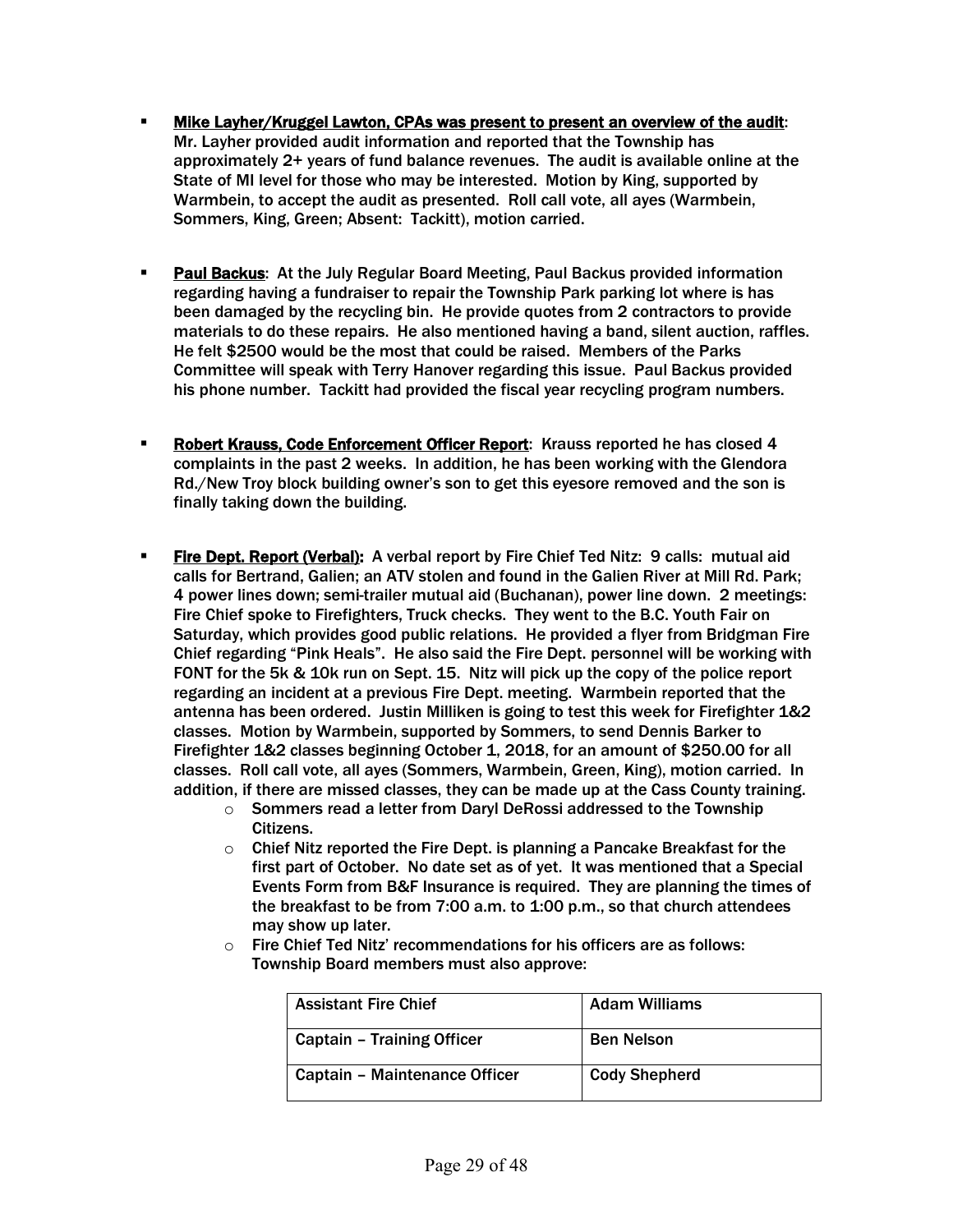Motion by Warmbein, supported by Sommers, to approve the above-named officers to the positions recommended, with the following additional stipulations: 1) There is to be a probationary period of 90-days followed by a Safety Committee's performance evaluation; 2) at the 6 months' timeframe, there will be another performance evaluation, 3) another evaluation at the end of one year, and 4) going forward, an annual evaluation each year thereafter. If each performance evaluation's outcome is satisfactory, the position will continue. Roll call vote, all ayes (Green, Sommers, King, Warmbein), motion carried.

There could possibly be another officer named in the future, but has not been named at this point in time.

- **EXPED PREVIOUS Minutes:** Motion by King, supported by Warmbein, to approve the Regular Board Meeting minutes of Wed., 7/18/2018; and Special Board Minutes of Thur., 7/26/18, Prep for Fire Chief Interviews; Thurs, 7/26/2018 Fire Chief Interviews/Selection; 8/13/2018; and Mon., 8/20/2018. Voice vote, all ayes, motion carried.
- § Correspondence:
	- o Berrien County Board of Commissioners Resolution no action
	- $\circ$  IN-MI Power Electric Franchise dated 08/06/18 Motion by Sommers, supported by King, to contact IN-MI Power to find out what this issue is about. Voice vote, all ayes, motion carried.
	- $\circ$  Purchase additional brochures for sewer customers: Motion by King, supported by Warmbein, to purchase an additional 100 brochures for the 2 brochures entitled "It's a Toilet, Not a Trashcan", and "Fat-Free Sewers" to add to the 100 brochures that GRSD had already purchased for the township, making enough to supply to all sewer customers a copy for a cost of \$11/C + shipping. Roll call vote, all ayes (Sommers, Warmbein, King, Green), motion carried.
- **EXPROVE ACCOUNTY ASSET ASSET ASSET ASSET ASSET ASSET** Motion by King, supported by Sommers, to approve the Accounts Payables as follows: General Fund \$16,622.51; Fire Dept. \$3,842.65; Ambulance \$2,261.27; Sewer Fund \$11,137.01, for a Total of all Expenditures: \$33,863.44. Roll call vote, all ayes (King, Warmbein, Sommers, Green), motion carried.

#### **DEPARTMENTAL REPORTS**:

- **Figurer's Report:** Tackitt had provided the bank balances.
- **B/Z Administrator Report:** Zoning Report provided by Bob Kaufman.
- Planning Commission Minutes: 6/25/18 Minutes provided.
- Parks/Recreation: Sommers confirmed that the picnic table is in place. The grill is being readied, and the trash cans provided by the Vines' are being readied for painting. A very special thank you to Jim & Evelyn Vines for providing the trash cans for the Weesaw Township Park to the Parks Committee. Motion by Sommers, supported by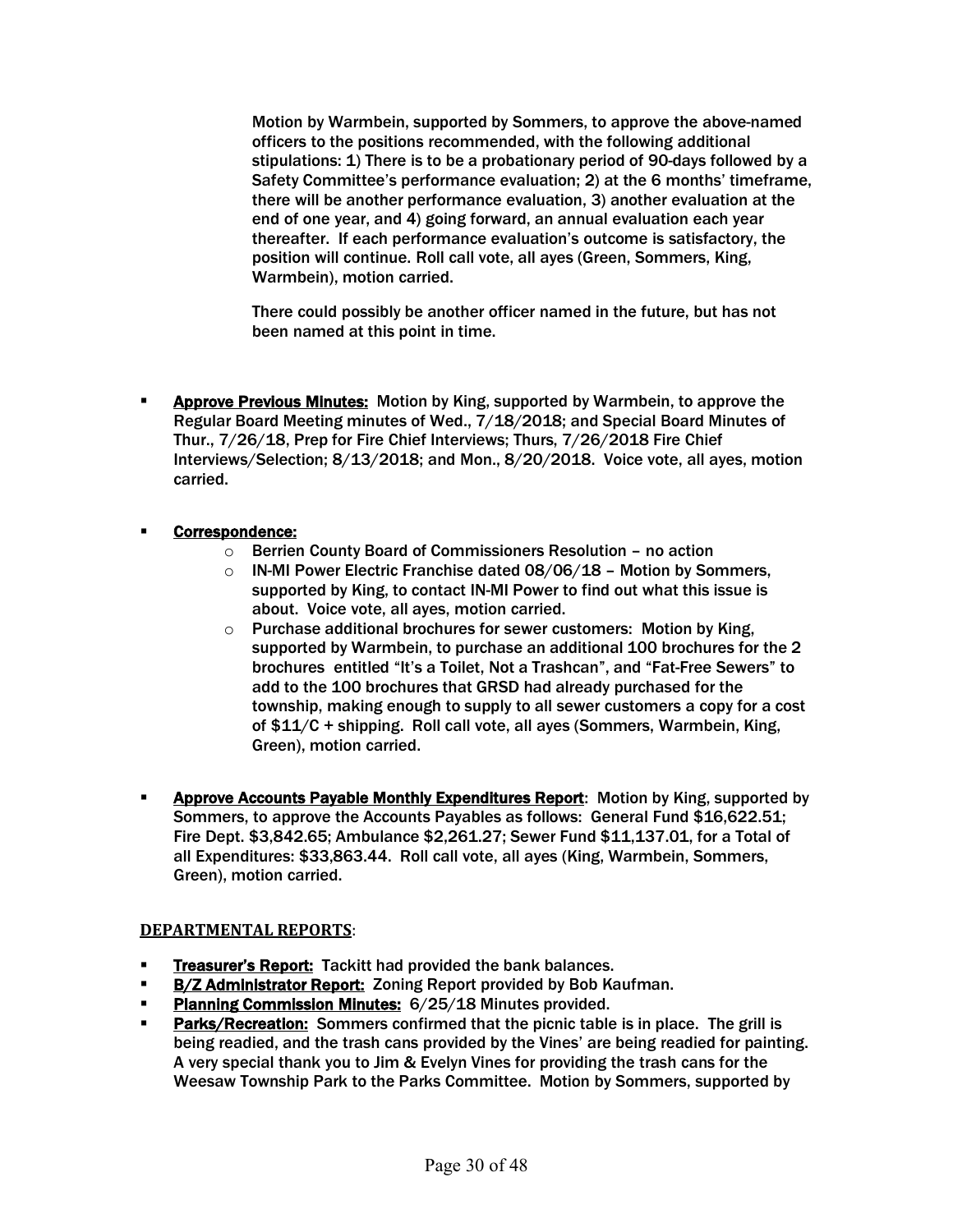King, to approve incidental expenses to get the park ready for use. Roll call vote, all ayes (Green, Sommers, King, Warmbein), motion carried.

- **Cemetery Committee:** Sommers reported that the Glendora Cemetery survey is completed and he needs to fix the stake in the neighbor's driveway to not interfere with driveway ingress/egress. There is tree down in the New Troy Cemetery. Gary informed that someone will probably cut the tree up to use for firewood.
- **Road Committee:** There was not a meeting this month. He indicated that we are attempting to have additional signage placed at U.S.-12 and Pardee, and committee members are talking with Galien Twp. Board members in an attempt to request them to adopt a No Thru Trucks Ordinance similar to Weesaw Township's. In addition, the Gardner Rd. DEQ permit for the needed tube was received.
- **Website Committee: No report.**
- **Drains Committee: No report.**

#### NEW BUSINESS:

Street Light Assessment Annual Review, Resolution 2018-08: Due to the continuing increase in street light billings during the past year, motion by Warmbein, supported by Sommers, to adopt Resolution 2018-08, and to raise the Street Light Assessment from \$23/yr. to \$27/yr. beginning on the December 2018 tax bills. Roll call vote, all ayes (King, Warmbein, Sommers, Green), motion carried.

#### UNFINISHED BUSINESS:

- **EXEDENT Attorney Sara Senica Update:** Sommers and Green spoke with Atty. Senica regarding various legal matters.
- **Public Comments:** Nothing requiring action.

ADJOURN: Motion by Green, supported by King, to adjo

urn at 9:12 p.m. Voice vote, all ayes, motion carried.

Respectfully submitted,

Wanda Green

Clerk

# WEESAW TOWNSHIP **New Troy, MI 49119**



REGULAR BOARD MEETING MINUTES **Wednesday, September 19, 2018**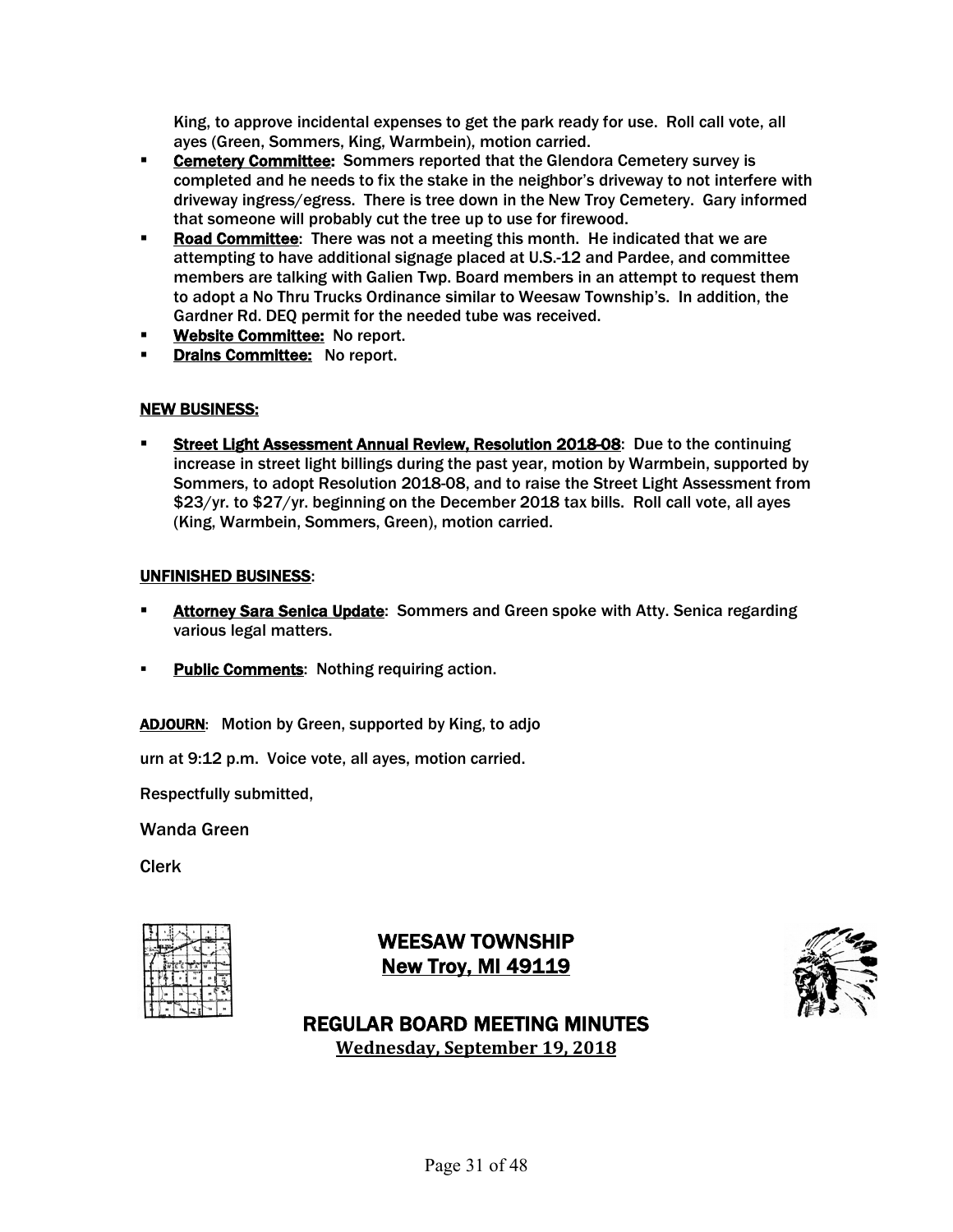- **Roll Call by Clerk Green: Members Present: Wanda Green, Art King, Gary Sommers,** Michelle Tackitt, Robert Warmbein.
- **Berrien County Sheriff's Dept. Rep: Deputy Sheriff Jennifer Newman was present to** provide the stats for the period of 7/01/-07/31/2018. The statistics for Weesaw Township during this period were Complaints: 26; Tickets Issued: 2; Arrests: 0.
- § Set/Amend Agenda Items: The Safety Committee mentioned 2 items to be added: Fire Dept. Medical Surveillance (Physicals) re. letter from Pam Code, Fire Truck Tires replacement. Motion by Sommers, supported by Warmbein, to add the foregoing two items to the agenda under the Fire Dept. heading. Voice vote, all ayes, motion carried.
- **EXEDER** Hearing of Persons Present on Agenda Items: No input from residents.
- **Present Bids for Recycling Dumpster Pad:** There were a number of bids presented. It had been recommended that we install a 25'x30' concrete pad to protect the parking lot in Weesaw Township Park/CA Rd. from further break-up due to the damage caused by the recycling bin. After all bids were considered, motion by Sommers, supported by Tackitt, to contract with Burkholder Excavating for the project at \$6,250 due to his being a Township resident and the positive results we have had from him in the past. Roll call vote, all ayes (Tackitt, Warmbein, King, Sommers, Green), motion carried.
- **Robert Krauss, Code Enforcement Officer Report:** Krauss not present.
- **Fire Dept. Report:** A verbal/written report was provided by Fire Chief Ted Nitz: Report: 3 Fire calls – 1 carbon monoxide alarm, 2 auto accidents. Training: PPE & SCBA inspections, monthly truck inspections.
	- o D&S Heavy-Duty Truck Estimate/Sodus, MI: An estimate #18367 to remove/repack hubs with new bearings & seals for 2005 Int'l Truck #2230, was received in the amount of \$628.52 (It could be less expensive depending upon what needs to be repaired). The odometer is less than 8,000 miles. Motion by Warmbein, supported by Sommers, to approve up to \$628.52 for labor to remove & repack hubs with new bearings, etc., per estimate received. Roll call vote, all ayes (Sommers, Tackitt, King, Warmbein, Green), motion carried.
	- o Review Bids for "Exit" Sign in Bldg.: Two bids were received from Olson Electric and Mead & White to install "Exit" signs throughout the building. Motion by Sommers, supported by Warmbein, to accept the Olson Electric bid in the amount of \$1,150. Roll call vote, all ayes (Green, Tackitt, Warmbein, King, Sommers), motion carried. The cost of this project will be split by the General Fund and Fire Dept., as apropos for each fund.
	- $\circ$  In addition, pertaining to the Fire Dept., motion by Warmbein, supported by King, to approve other amounts quoted by Olson Electric to install a 2-way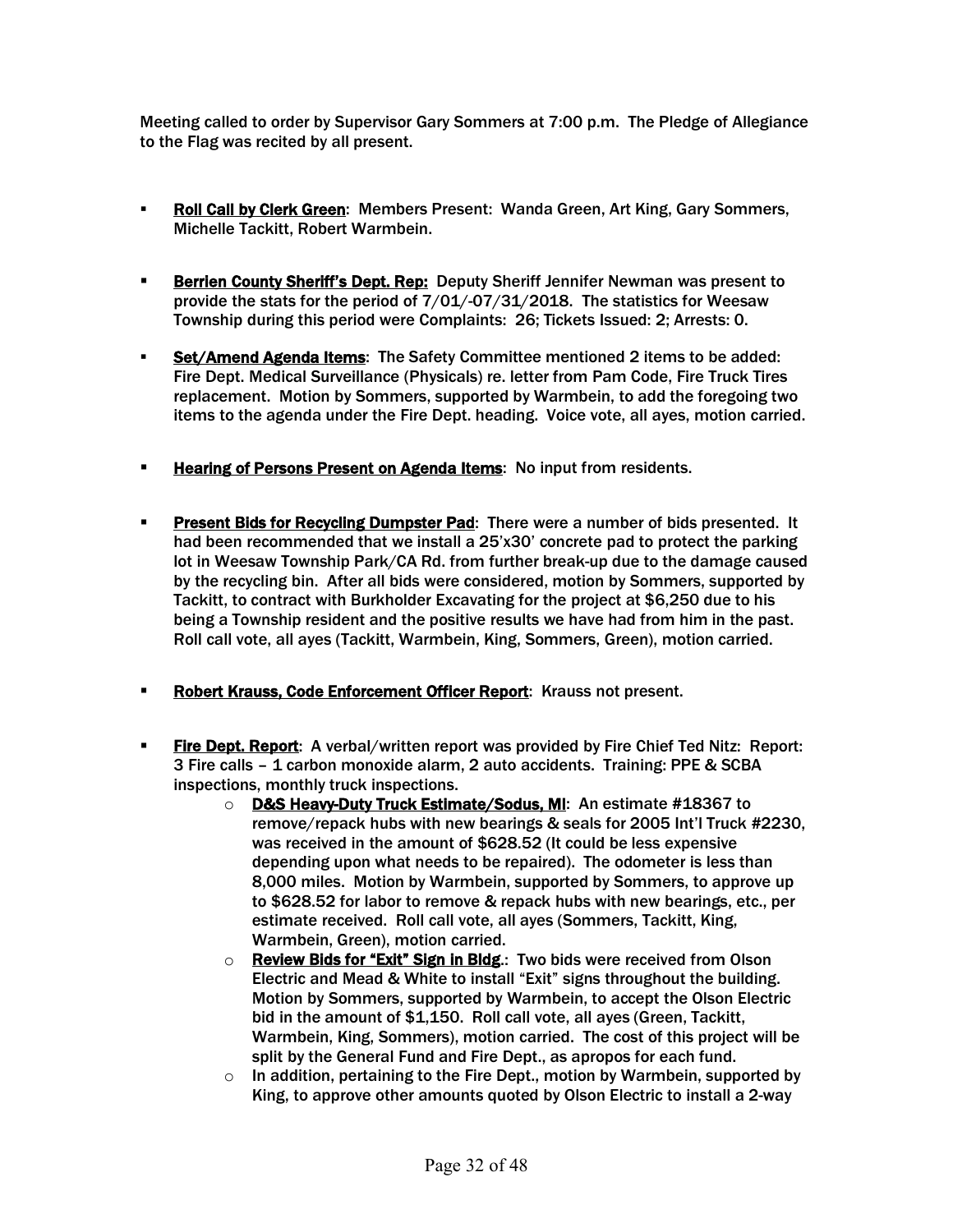light switch for the classroom at \$300, relocate the switch in the small storage room \$95, move the range receptacle \$185 and an electrical permit \$162, for a total of \$742. Roll call vote, all ayes (Tackitt, Sommers, Green, King, Warmbein), motion carried.

- o Review Bids for Ventilation Issue: Sommers stated that he had requested that a number of contractors provide a bid for this issue pertaining to the roof ventilation. However, he has only received 1 bid (Other contractors are too busy and a couple can possibly work it in sometime after the first of the year.). Scott Schutze and Gean Roofing were mentioned as possible contractors to perform this work. Sommers will attempt to get another bid.
- o Review Purchase of letter sign: Fire Chief Nitz advised he had found a used 4'x8' letter sign to use at the Township Hall for providing Firefighters recruitment, and other announcements to be made. He hopes to put it on a trailer in the future. Motion by Warmbein, supported by King, to purchase the used lettering sign at \$150. Roll call vote, all ayes (Sommers, King, Warmbein, Tackitt, Green), motion carried.
- o Fire Dept. Laptop for Training Purpose: PC Consultants ran diagnostics on the laptop, and found no problems. The Fire Dept. personnel indicated it needed MS Windows software, such as Word and Excel. Resident Mike Metz advised that free software is available that they can download to the laptop. Green said she will have the Township I.T. person download this software if the Fire Dept. will leave laptop next Wed. when he is due to be in the Township for the other township computers. Motion by Green, supported by Tackitt, to have PC Consultants look at the laptop when he is present next week. Voice vote, all ayes, motion carried.
- o Approve webbing for S.C.B.A. masks: Motion by Warmbein, supported by Sommers to approve \$667 for straps for the S.C.B.A. masks. Roll call vote, all ayes (Sommers, Warmbein, King, Tackitt, Green), motion carried.
- $\circ$  Approve Pump Tests for 2 Fire Trucks: Motion by Sommers, supported by King, to approve \$500 for pump tests for truck numbers 2220 and 2330. Roll call vote, all ayes (Tackitt, Sommers, Warmbein, King, Green), motion carried.
- $\circ$  Approve In-House Hose Testing: Motion by King, supported by Warmbein, to approve under \$1,500 for the firefighters to perform hose testing for the Fire Dept. hoses. Roll call vote, all ayes (Green, Tackitt, Sommers, King, Warmbein), motion carried.
- o Approve purchase of Refurbished Pager: Motion by Warmbein, supported by Tackitt, to approve the purchase of the refurbished pager for \$150. Roll call vote, all ayes (Warmbein, King, Sommers, Tackitt, Green), motion carried.
- $\circ$  Approve Halloween Party: Ted Nitz indicated that the Halloween Party is planned for Saturday, October 27, 2018, 7-9:00 p.m. Motion by Sommers, supported by King, to approve the Halloween Party as indicated. In addition, Trick or Treat times will be from 5-7 p.m. the same evening.
- o **Approve Medical Surveillance (Physicals)**: Tackitt found the documentation from Biocare for providing this service to the Firefighters, which is required by OSHA. A medical evaluation is required for all participants. Warmbein will coordinate the medical surveillance procedure.
- $\circ$  Tires: Motion by Sommers, supported by Tackitt, to replace the tires on the following Fire vehicles: #2231 tanker, #2232 tanker (10 tires for each tanker), #2270 rescue vehicle (6 tires) at a total cost of \$13,000. Roll call vote, all ayes (Green, Tackitt, Sommers, King, Warmbein), motion carried.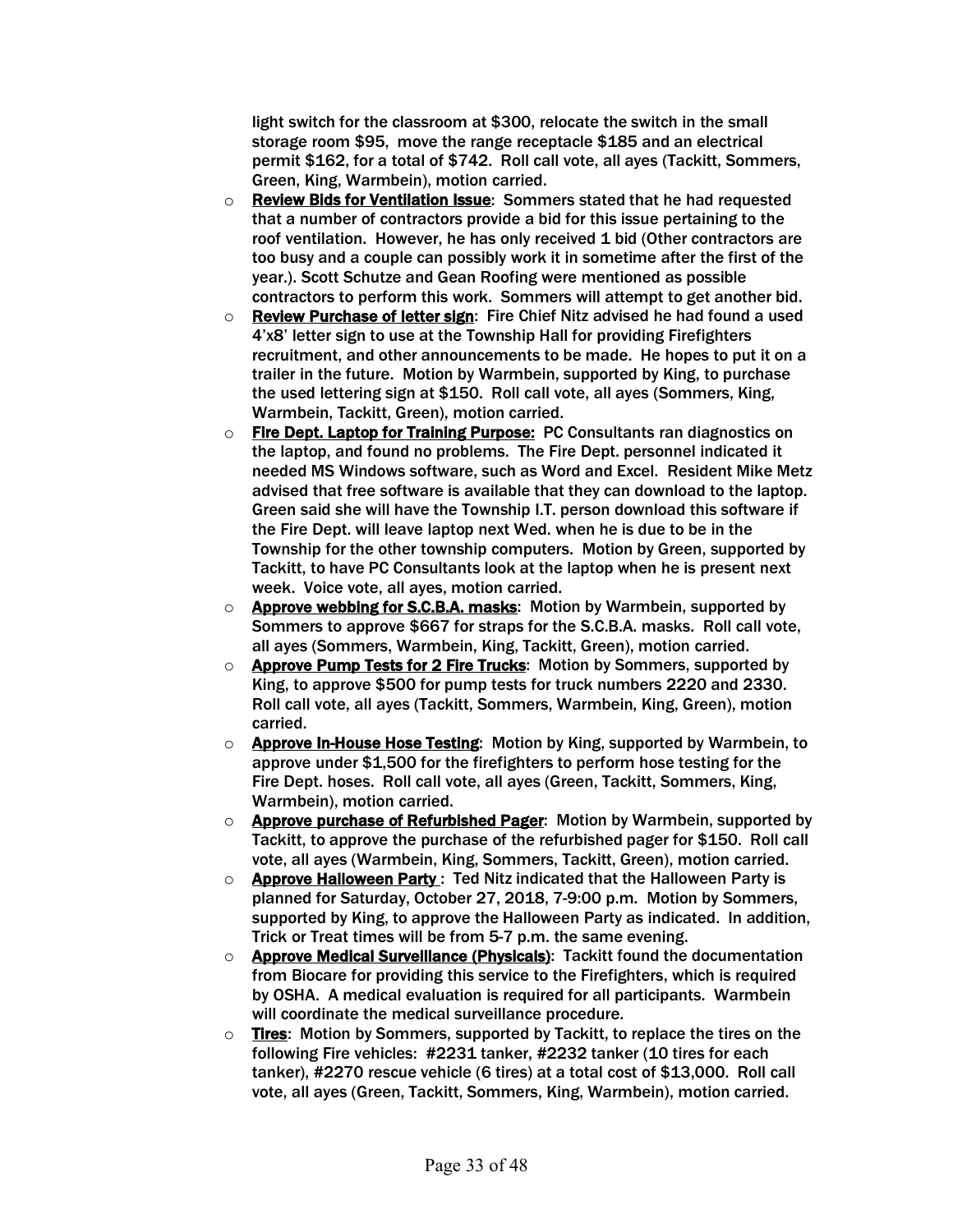§ Approve Previous Minutes: Last month's Fire Dept. report indicated a pancake breakfast; however, Fire Chief Nitz reported that the planned pancake breakfast had been cancelled. Motion by Warmbein, supported by King, to approve the Regular Board Meeting minutes of Wed., 08/22/18, as presented. Voice vote, all ayes, motion carried.

#### § Correspondence:

- $\circ$  I&M Tree Trimming notification; I&M Electric Franchise no ordinance verbiage received from I&M yet; B&F Insurance Renewal – provided to Board and Zoning for review and changes; Emergency test of 9/20/18 notification
- Approve Accounts Payable Monthly Expenditures Report: Motion by Warmbein, supported by Sommers, to approve the Accounts Payables as presented as follows: General Fund \$24,611.22; Fire Dept. \$4,141.78; Ambulance \$2,448.77; Sewer Fund \$6,515.65, Other -- Lynn St. Water Assessment note payment \$5,712.89, USDA Sewer Ph 2 note payment \$13,901.25; for a Total of all Expenditures: \$57,331.56. Roll call vote, all ayes (Sommers, Tackitt, King, Warmbein, Green), motion carried. Sommers reported that he spoke with Warren Histed (GRSD), about the hefty charges we have been charged in the past. Warren has credited Sewer account in the amount of \$636, and advised us to contact I&M regarding the other charges for reimbursement– the equipment is not defective, but it is overheating due to the fact that the voltage from the power company is not clean energy and the voltage is over 240 volts (which is the maximum voltage it should be). Sommers will contact I&M regarding this issue, and we will fill out a claim form in order to be reimbursed for the GRSD charges during the past months.

#### DEPARTMENTAL REPORTS:

- **Treasurer's Report:** Tackitt provided the bank balances, and reported that the summer tax season is completed. Any taxes coming in late will be charged 1%/month late fee.
- **B/Z Administrator Report: Zoning Report provided by Bob Kaufman.**
- **Planning Commission Minutes: Meeting cancelled.**
- Parks/Recreation: No minutes, meeting canceled.
- Cemetery Committee: In the Glendora Cemetery, Butch Jarvis is now back to work following the tragic loss of his dear wife, and he sent an email suggesting that we accept an adjusted layout for Segment 3 in that we eliminate the walkways which have been ignored in the past, and also go to a 4-grave plot instead of 5. The cost for the change in layout will increase by \$568, for a total of \$2,068. It will eliminate a great deal of wasted space and Segment 3 will then have 446 spaces for sale as opposed to 300 for the previous layout. Motion by Green, supported by Sommers, that we approve Mr. Jarvis' suggested changes as laid out in his email relative to the layout of Segment 3 in the Glendora Cemetery at a total cost of \$2,068. Roll call vote, all ayes (Sommers, Tackitt, Green, King, Warmbein), motion carried.
- **Road Committee:** There was not a meeting this month. Sommers reported that he had spoken with Michael Juengling/Berrien County Rd. Dept. regarding truck traffic on Pardee Rd off U.S. 12 in Galien Township, and the Road Dept. will install signage in appropriate places to deter this truck traffic that Weesaw Township is experiencing. He also spoke with Galien Township board members regarding this action, and they (Bruce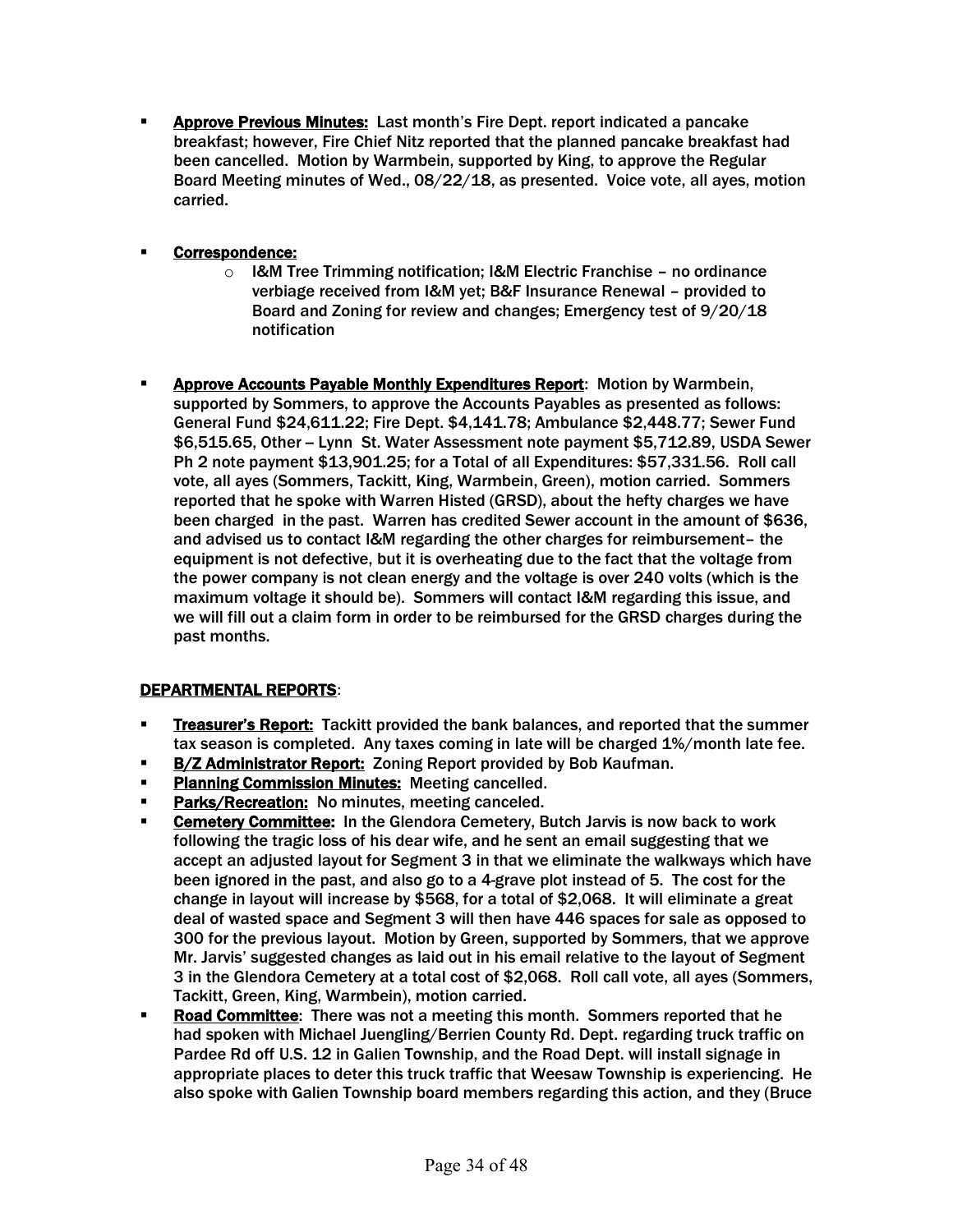Williams and Jerry Mast had agreed to allow the signage.). Green will forward a thank you to the Galien Township Board for their kind accommodation of this suggestion.

- **EXECOMMITTEE: No report.**
- **Drains Committee:** No report. Sommers reported that there have been complaints concerning the condition of the consolidated Blue Jay Drain. Drains Commissioner Chris Quattrin and an associate of The Spicer Group came to the Township and traveled, along with Mr. Wolf (contractor – pricing), farmer Dale Seyfert, and Gary Sommers, Township Rep., to 6 sites to view areas with drain problems.

#### NEW BUSINESS:

§ Approve November Election Inspectors: Chair: Ruth Heidinger; Election Inspectors: Margaret Cullen, Wanda Green, Ann Howell, Jeannine Krieger, Elizabeth Palulis, Lori Pastryk, Unidentified (name forthcoming.). Receiving Board: Lori Pastryk and Elizabeth Palulis. Motion by King, supported by Warmbein, to appoint the above ladies as election inspectors and to approve purchasing sub sandwiches from Wal-Mart Deli in the amount of \$40. Roll call vote, all ayes (Warmbein, King, Tackitt, Sommers, Green), motion carried.

#### UNFINISHED BUSINESS:

- **Demolition for Lori Wallace Dangerous Structure: Having spoken with Atty. Sara** Senica earlier in the day, she advised the Board to make a motion to accept the bid for demolishing the Wallace dangerous residence (no longer being utilized). Motion by Green, supported by Sommers, that the Township Board accept the bid from Burkholder Excavating in the amount of \$9,950, which is the cost to demolish the home located at 13097 California Rd., Sawyer, MI 49125, subject to receipt of final written approval from the Township Attorney Sara Senica. Roll call vote, 4 ayes, 1 nay (Ayes: Tackitt, Warmbein, Sommers, Green; Nay: King), motion carried.
- **EXEDENT Attorney Sara Senica Update:** Sommers and Green spoke with Atty. Senica regarding various legal matters. A confidential Attorney-Client privilege notice was provided to the board members.
- **Purchase 36" Lateral File Drawers for Clerk Green's Office:** Green had found a used lateral file available at Metro Business at a price of \$230. After discussion, motion by King, supported by Sommers, to attempt to purchase a lateral file at a price of up to \$175. Roll call vote, all ayes (King, Warmbein, Tackitt, Sommers, Green), all ayes.
- **Public Comments:** Sommers indicated that the Gardner Rd. tubes have been repaired – 13773 Gardner (18" tube, rusted out) and 16258 Gardner (48" tube, rusted out). Larson Rd. will be graveled as soon as possible; another tube on Gardner Rd. was discussed also.

ADJOURN: Motion by Green, supported by King, to adjourn at 11:00 p.m. Voice vote, all ayes, motion carried.

Respectfully submitted,

#### Wanda Green, Clerk

|  |          | <b>Tres</b> |  |
|--|----------|-------------|--|
|  | E E IS A |             |  |
|  |          |             |  |
|  |          |             |  |
|  |          |             |  |

WEESAW TOWNSHIP New Troy, MI 49119

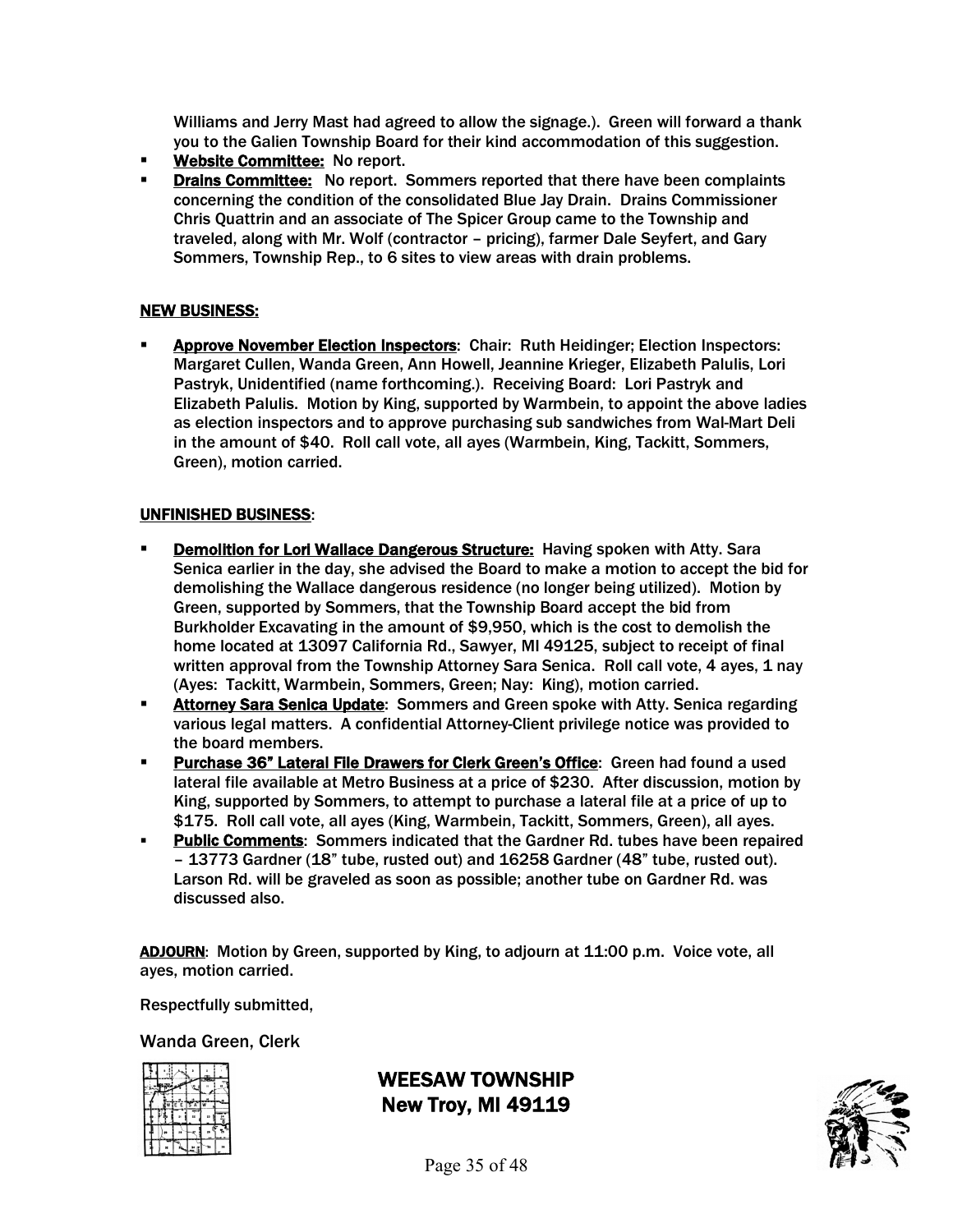# **Special Board Meeting**

### **Friday, October 12, 2018**

**CALL TO ORDER**: The Special Meeting was called to order by Supervisor Sommers at 9:00 a.m.

**ROLL CALL BY CLERK GREEN**: Members Present: Wanda Green, Art King, Gary Sommers, Michelle Tackitt, Robert Warmbein.

**Set/Amend Agenda Items**: No changes made.

### **Agenda Items**:

### 1) **Approve Weesaw Park Survey Line Staking Bid (Wightman & Associates):**

Due to the break-up of the Weesaw Township Park parking lot, Sommers had contacted Wightman for a bid to provide a survey and to stake out the north property line at 6 points as indicated on the map. The bid was \$650. Motion by Warmbein, supported by King, to approve the Wightman bid per the terms laid out therein. Roll call vote, all ayes (Green, Warmbein, King, Sommers, Tackitt), motion carried. Green to contact Jeff Bradford/Wightman to give them the Township Board's goahead for the surveying, which is scheduled to begin on Monday, 10/15/18.

### a) **Approve installing pad upon approval by Berrien County**

**Commissioners**: Per Jill Adams, Environmental Property Manager/Berr. Cty. Parks Dept., the B.C. Commissioners have approved \$6,250 to install a concrete pad in the Weesaw Park, due to the recycling program's moving of the recycling bin which had caused extreme damage to the Park's parking lot. Motion by Warmbein, supported by Sommers, to approve acceptance of the \$6,250 for the installation of the concrete pad which was approved by the Berrien County Commissioner's for the recycling program. Roll call vote, all ayes, motion carried (Warmbein, Sommers, King, Tackitt, Green), motion carried. Sommers will contact Mr. Rosenthal to begin this installation immediately upon the North property line survey's completion.

2) **New Troy Cemetery Lot Exchange**: Dr. Rita Sussman had requested that the Township transfer and/or purchase lots that she had purchased in 2003 to another township resident and his wife, Mr./Mrs. Chris Bolin, per the Township Ordinance. Motion by Warmbein, supported by Green, to transfer 2 cemetery lots to Mr. & Mrs. Bolin at the in-township price, plus \$25/per lot transfer fee, and return a check for the balance of \$50 to Mrs. Sussman at her Chicago, IL address, and the other 2 lots to be placed back in inventory to be resold when needed by another purchaser. Roll call vote, all ayes (Tackitt, Sommers, Warmbein, King, Green), motion carried. Green will forward a \$50 check to Dr. Sussman upon receipt of her cemetery documentation, and notify all parties involved in cemetery dealings of this transaction.

3) **P.C. Consultants Contract:** Notification was received from P.C. Consultants for computer service that the Township can get in under old pricing if we renew our annual Service Agreement with them prior to December 1, 2018. In the past we have selected. Option 1, 30 hours @ 125/hr. Basic Service Agreement which is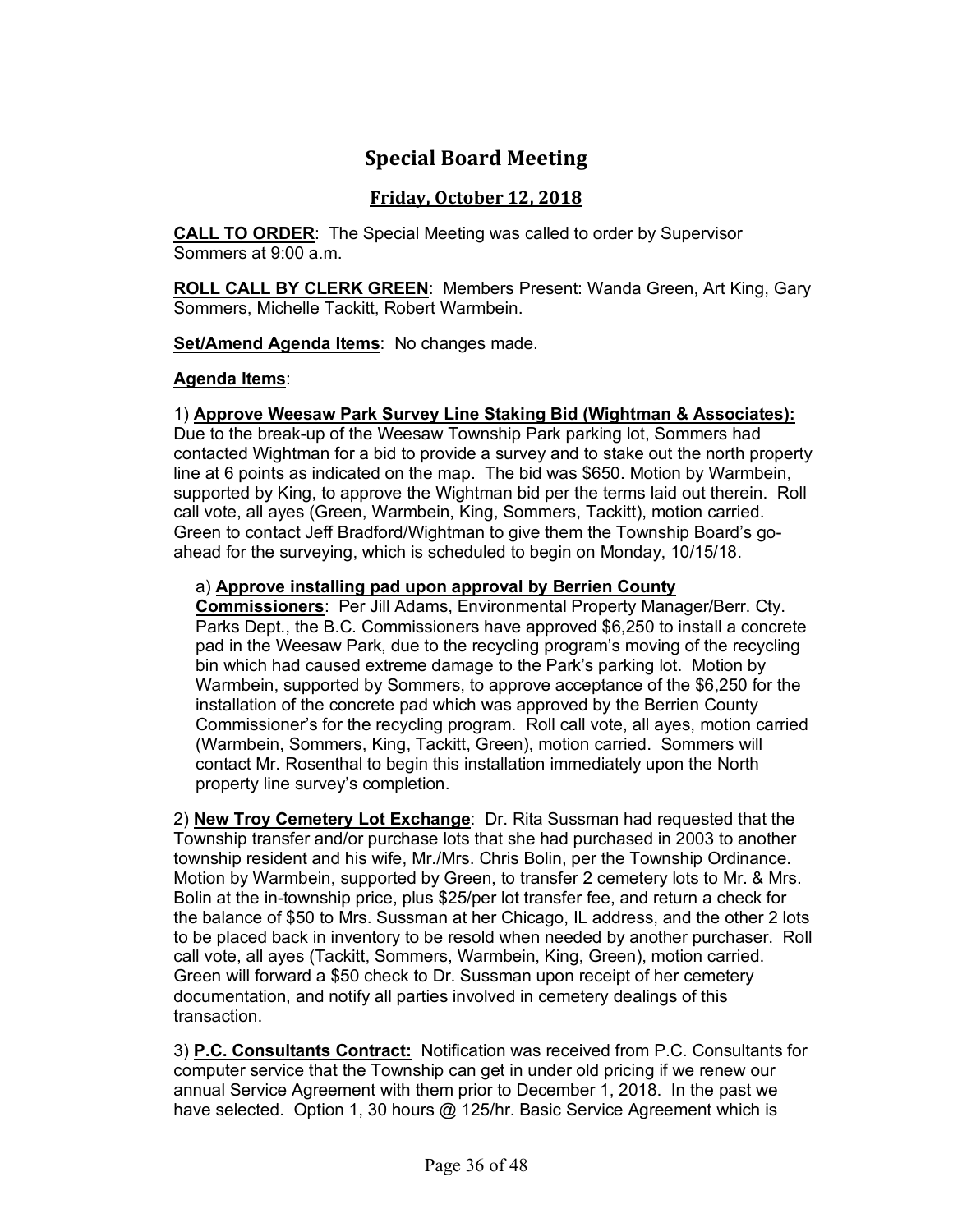\$3,750 annually. Motion by Warmbein, supported by Sommers, to extend the contract based on Option 1 Basic Service Agreement, 30 hrs. @ \$125/hr., or \$3750 annually. Roll call vote, all ayes (Green, Tackitt, Sommers, Warmbein, King), motion carried.

4) **B&F Insurance Policy Changes/Approval**: The Safety Committee provided insurance updates for various Fire Dept. equipment. Sommers wants to check with Warren Histed/GRSD to see if we have enough coverage on the Wee-Chik Rd. Lift Station. Motion by Sommers, supported by Green, to contact Warren Histed to get an updated cost for the replacement of the Wee-Chik Lift Sta., if required in the future. Motion by Warmbein, supported by Sommers, to approve the various changes for equipment indicated on the Fire Dept. document and adjust the amounts to the levels discussed. Roll call vote, all ayes (Warmbein, Sommers, King, Green, Tackitt), motion carried.

5) **Approve Jean Hallen, Election Inspector**: Motion by Green, supported by Tackitt, to approve Jean Hallen as Election Inspector for the November 6, 2018, General Election. Voice vote, all ayes, motion carried.

**Board Meetings Length of Time Discussion**: There was discussion of the large amount of time the board meetings are taking – last month 4 hours. MTA suggested that we put a 2-3 minute time limit for comments and that we ought to also add another public comments time at the beginning for residents who attend so they don't have to wait throughout the entire meeting to speak.

**Public Comments:** Sommers reported that a permit to repair the bridge on Glendora Rd. has been approved. King reported that, since the "No Thru Trucks" signs have been installed on Pardee Rd. in Galien Township, there is no truck traffic.

**Meeting Adjournment:** Motion by King, supported by Warmbein, to adjourn at 10:55 p.m. Voice vote, all ayes, motion carried.

Respectfully submitted,

Wanda Green

Clerk

|  | TE E TS |  |   |
|--|---------|--|---|
|  |         |  | 븽 |
|  |         |  |   |
|  |         |  |   |

WEESAW TOWNSHIP New Troy, MI 49119



# REGULAR BOARD MEETING MINUTES

**Wednesday, October 17, 2018**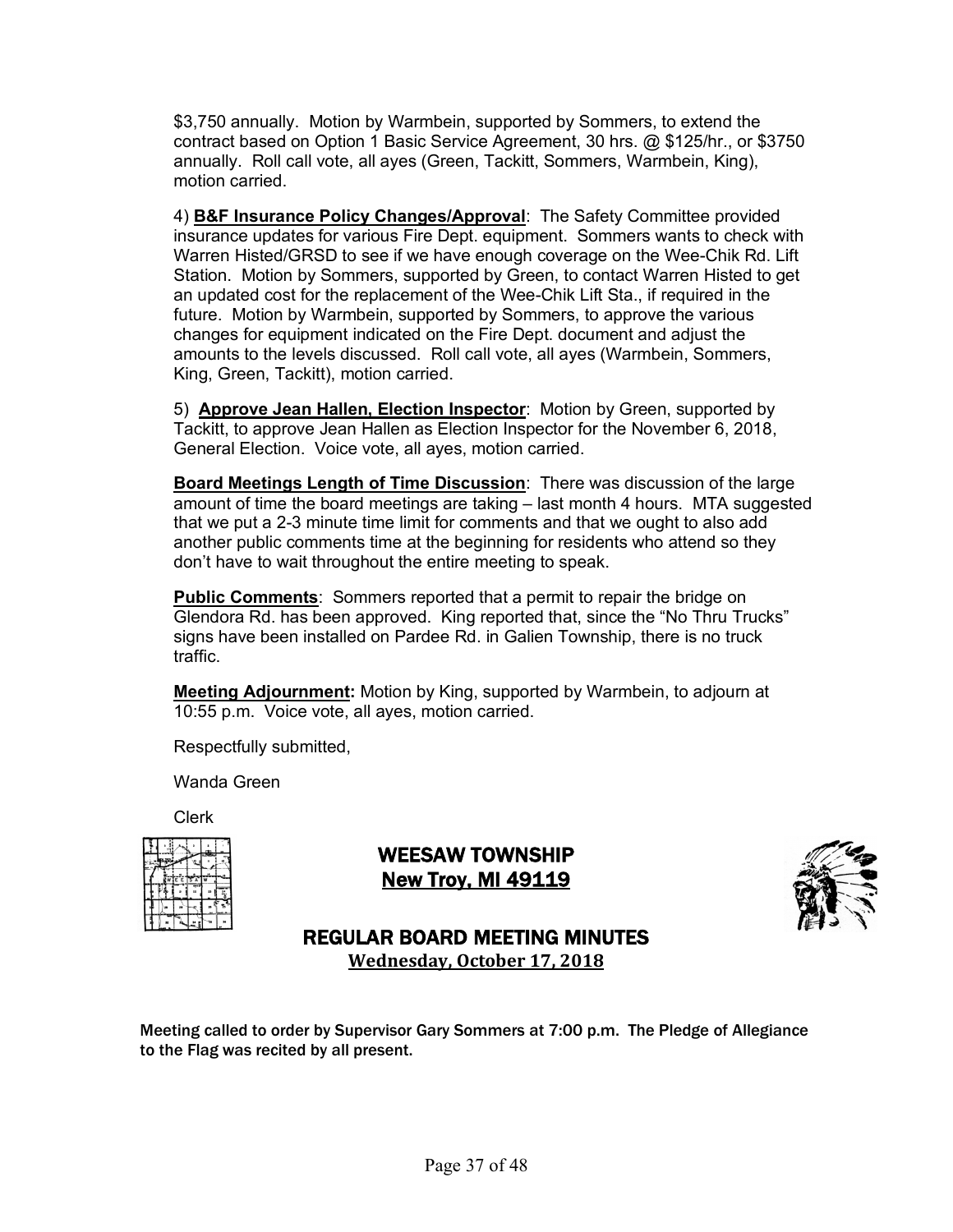- § Roll Call by Clerk Green: All Members Present: Wanda Green, Art King, Gary Sommers, Michelle Tackitt, Robert Warmbein.
- **Berrien County Sheriff's Dept. Rep:** Deputy Sheriff Andrew Belden was present to provide the stats for the Township during the period of 08/01/2018 – 08/30/2018: 29 Complaints, 2 tickets issued; 0 arrests
- **EXECT** Set/Amend Agenda Items: Motion by Green, supported by King, to accept the Agenda as is. Voice vote, all ayes, motion carried.
- **Public Comments/Hearing of Persons Present on Agenda Items:** No input from residents.
- **Robert Krauss, Code Enforcement Officer Report:** Krauss presented a verbal report of what has been happening in the Township regarding enforcement. Some items of interest: 3 complaints from residents regarding an ongoing fence situation. Rep. Pagel contacted Krauss regarding the noise at Vickers Engineering, which is zoned industrial, so nothing can be done. He spoke to Attorney Senica regarding more citations and the CA Rd. demolition ordered to be done. He does not need a building inspector's report to proceed with citations. All his tickets were kicked back due to lack of date of birth. Our Atty. states that we are not required to have date of birth on tickets. Since we are entering winter months, the complaints will sit until spring. He will need to send letters during winter months, so we can begin again in the spring. Sommers asked him to see if the former block building's son will resume cleaning up the demolition materials west of the Township Hall. Krauss will speak with him.
- **Eire Dept. Report:** A verbal/written report was provided by Fire Chief Ted Nitz: Report: 5 calls – 1 carbon monoxide alarm, 1 tree on fire, 2 P.I. accidents, 1 electrical wire down. Training: Quarterly safety meeting, Mutual training in Baroda. Chief Nitz reported that Justin was ill when practicals were done and will have to wait until spring to test out. Also, Nitz indicated that Dennis Barker may have one more year before he is required to take Firefighter I & 2 training. Chief Nitz wants Green to look up when Barker was hired.
	- $\circ$  Change cost of pager approved last month: Last month the Board approved \$150 for purchase of a pager. The amount should have been \$190. Motion by Sommers, supported by King, to approve another \$40 to pay for the pager in its entirety. Roll call vote, all ayes (Warmbein, King, Sommers, Tackitt, Green), motion carried.
	- $\circ$  Approve Mr. Stover's rewriting of SCBA Grant @ \$500: Motion by Warmbein, supported by Sommers, to approve \$500 to rewrite the Grant. The grant was not approved last time. Roll call vote, all ayes (Tackitt, Sommers, Warmbein, Green, King), motion carried.
	- o Approve Brittney Williams' Educational Leniency to attend EMT School : Brittney Williams is presently attending EMT Schooling upon her own initiative with no cost to the township – no tuition, no mileage. Motion by Green, supported by Warmbein, to allow educational leniency so Brittney can continue to be active in the Weesaw Fire Dept. when she has time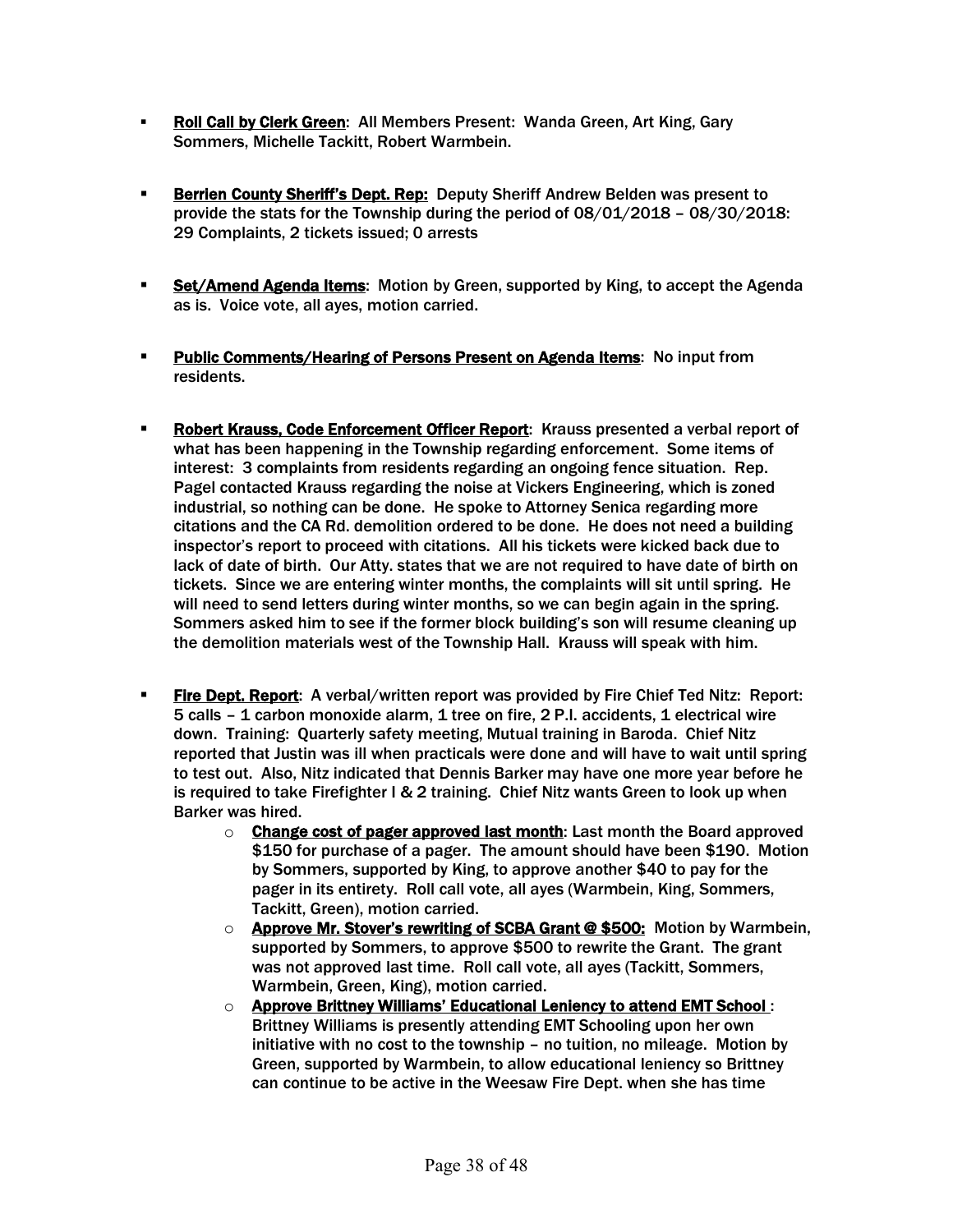available while attending her EMT schooling (ends 3/2019). Voice vote, all ayes, motion carried.

- $\circ$  **Other Items:** Motion by Warmbein, supported by Sommers, to approve up to \$1,200 for the Fire vehicles' oil changes and \$500 for D.O.T. Inspections; for a total of \$1,700. Roll call vote, all ayes (Sommers, King, Warmbein, Tackitt, Green), motion carried.
- o Personal Protection: Motion by King, supported by Tackitt, to approve the following personal protection amounts: \$500 for fire gloves, \$155 for life jackets (4 jackets for water rescue), \$576 for 300-ft throw rope (water rescue), \$200 for team helmet tags (incident command use), \$200 for flashlight repairs (\$100 switches, \$100 batteries). Roll call vote, all ayes (Sommers, Warmbein, King, Tackitt, Green), motion carried.
- $\circ$  Table Approval of 5<sup>th</sup> Fire Dept. Officer: Motion by Warmbein, supported by Sommers, to table the approval of 5th officer – Health/Safety & Administrative Officer. Voice vote, all ayes, motion carried.
- o Training: Motion by Warmbein, supported by Sommers, to approve Ben Nelson and another firefighter to attend BCFFTC's 4-day training entitled "Fireground Survival & Rapid Intervention Teams" at a cost of \$300 per firefighter for a total of \$600 tuition. Roll call vote, all ayes (Green, Tackitt, Warmbein, King, Sommers), motion carried.
- **EXPEDENTIFY Approve Previous Minutes:** Motion by Warmbein, supported by King, to approve the Regular Board Meeting Minutes of Wed., September 19, 2018, and Special Board Meeting Minutes of Fri., October 12, 2018, as presented. Voice vote, all ayes, motion carried.

#### § Correspondence:

- o None requiring action.
- **EXPROVE ACCOUNTY ASSET ASSET ASSET ASSET ASSET ASSET** Motion by King, supported by Sommers, to approve the Accounts Payables as presented as follows: General Fund \$14,469.78; Fire Dept. \$15,606.76; Ambulance \$2,211.27; Sewer Fund \$4,463.79, Other – Berrien County Road Dept. (from road millage funds—Holden Rd., Wagner Rd., Baldwin Rd.) \$99,000.00; for a Total of all Expenditures: \$135,751.60. Roll call vote, all ayes (King, Warmbein, Tackitt, Sommers, Green), motion carried.

### DEPARTMENTAL REPORTS:

- **Examber's Treasurer's Report:** Tackitt provided the bank balances, and reported that she had contacted Jill Adams regarding the shortfall of funding for the recycling program. Jill said the County would cover the shortfall. The Township and FONT's annual subsidy amounts were raised to \$400 this year.
- **B/Z Administrator Report: Zoning Report provided by Bob Kaufman.**
- § Planning Commission Minutes: Minutes provided.
- Parks/Recreation: No minutes provided. A 25'x30' concrete pad was approved by Berrien County Commissioners to remedy the break-up of the Weesaw Park parking lot due to the moving in and out of the recycling bin. The project is scheduled to start early next week. The Parks Committee will be placing the picnic table in the Park in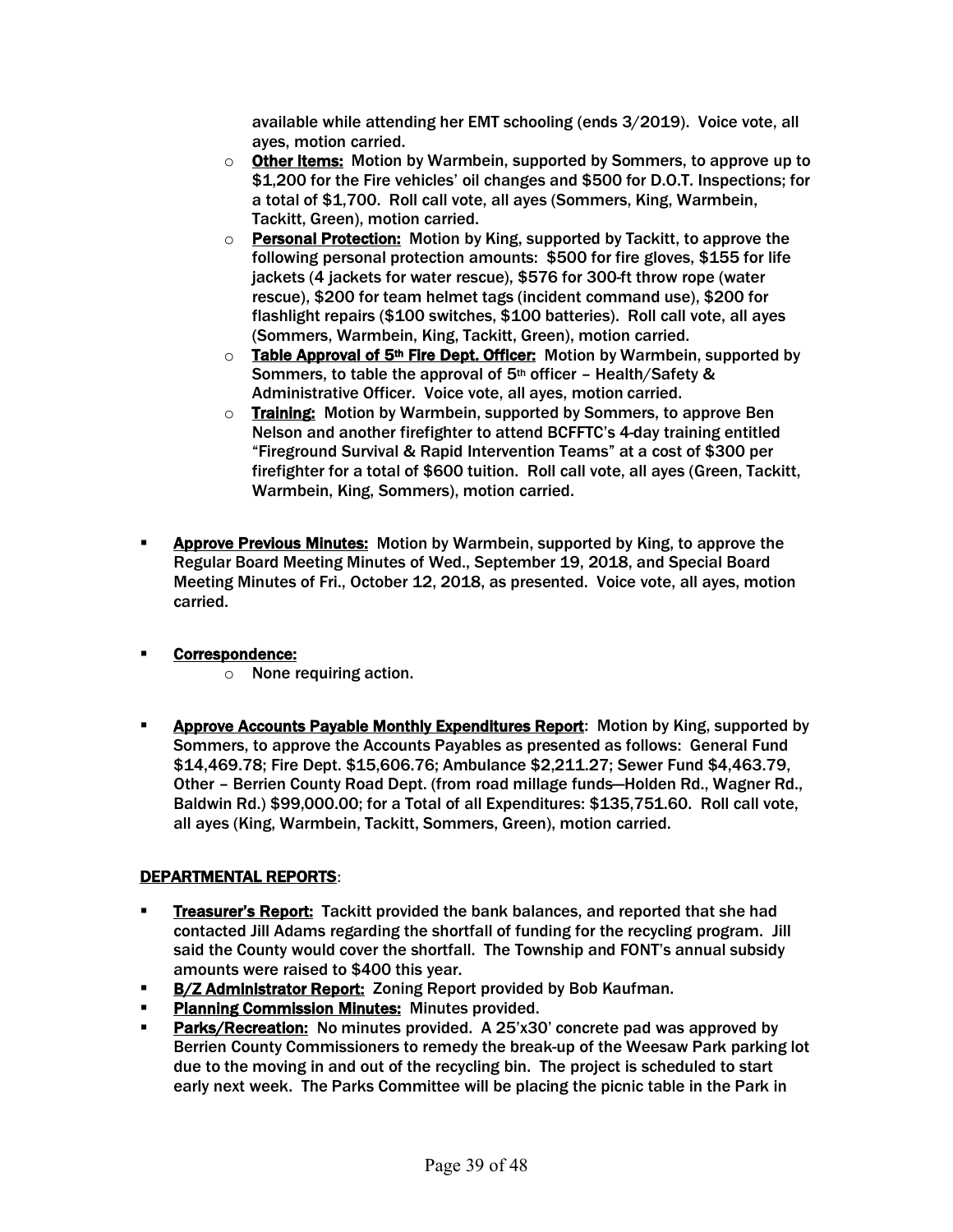storage. Committee member Jack Dodds has volunteered space in his barn. The park Porta-Potty has been removed as of about Oct. 1.

- **Cemetery Committee:** In the Glendora Cemetery, Butch Jarvis is now back to work laying out a remaining section of the Glendora Cemetery. Some of the cemetery markers cannot be found. They may be missing. Mike Livengood and Gary Sommers will attempt to find the markers with their metal detectors.
- **Road Committee:** There was not a meeting this month. The gravel on Larson Rd. has yet to be done. Website Committee: No report.
- **Drains Committee:** The drains invoice was received in the amount of \$48,769.29.

#### NEW BUSINESS:

**• Snowplowing Bids Ad & Specs:** Green provided copies of last year's snowplowing specs and ad to be placed in the newspapers. Motion by Warmbein, supported by Sommers, to update the specs and ad to reflect this year's dates and place the ads in the Herald Palladium, Harbor County and Berrien County Record, with the opening of the bids to be at a Special Meeting on Fri., November 9, at 9:00 a.m. Roll call vote, all ayes (King, Sommers, Green, Tackitt, Warmbein), motion carried.

#### UNFINISHED BUSINESS:

- **EXTER 15 Atty. Sara Senica Update:** Confidential attorney-client report provided to board members.
- § Set Meeting for Public Hearing re. In-MI Franchise (Ordinance copy provided): Green provided the ordinance and asked board members to review it so we can set a Public Hearing in the near future.
- **Public Comments: None.**

ADJOURN: Motion by Green, supported by Warmbein, to adjourn at 9:12 p.m. Voice vote, all ayes, motion carried.

Respectfully submitted,

Wanda Green, Clerk

|  | FТ<br>F |   |  |
|--|---------|---|--|
|  |         |   |  |
|  |         | × |  |
|  |         |   |  |

WEESAW TOWNSHIP New Troy, MI 49119



**Special Board Meeting** 

#### **Monday, October 29, 2018**

**CALL TO ORDER**: The Special Meeting was called to order by Supervisor Sommers at 9:45 a.m.

**ROLL CALL BY CLERK GREEN**: Members Present: Wanda Green, Gary Sommers, Michelle Tackitt, Robert Warmbein; member absent: Art King.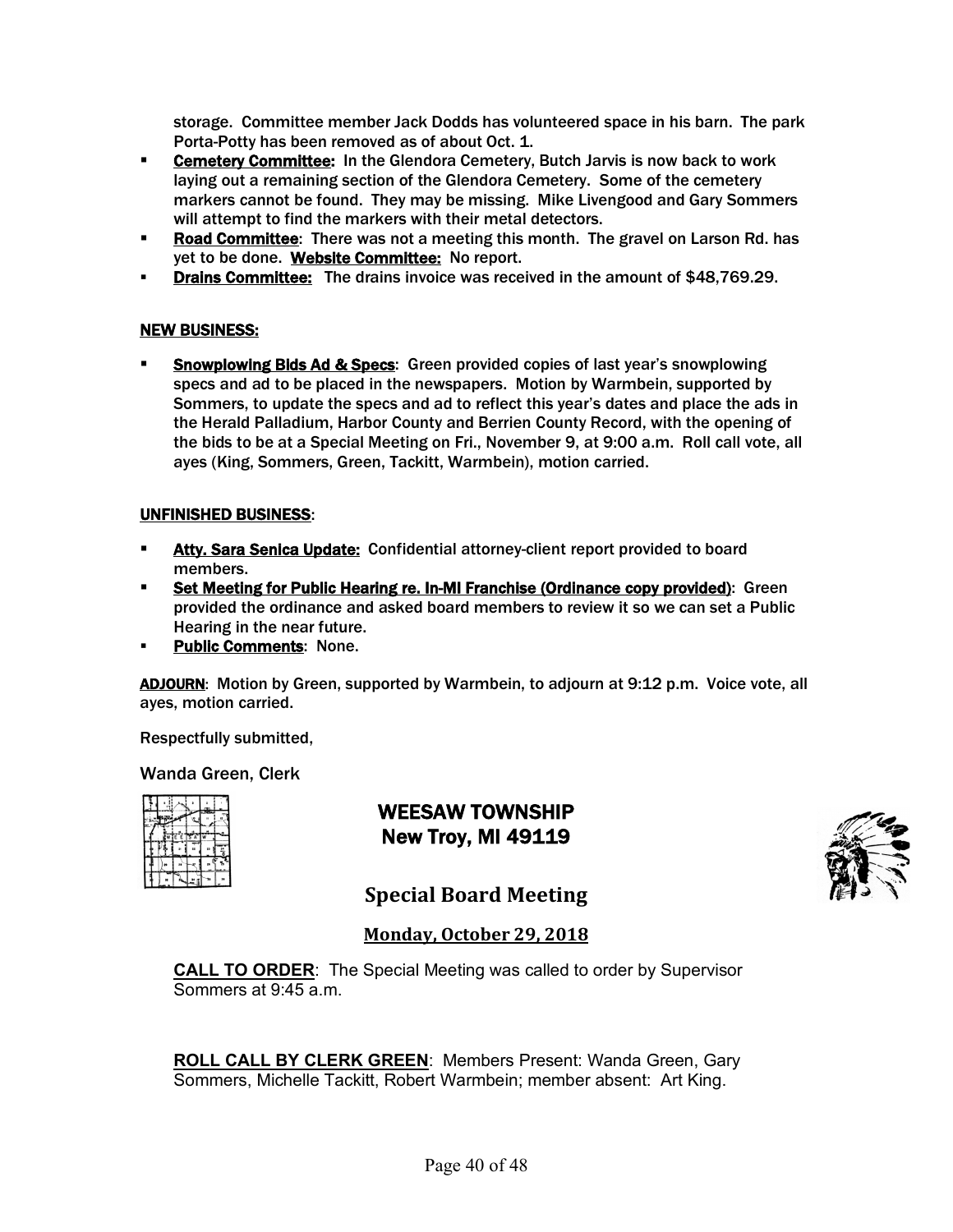**Set/Amend Agenda Items**: No changes.

**Dustin Moore, Representative/Burnham & Flower Insurance Group:** Dustin Moore had arrived early for the meeting. Mr. Moore provided information to the Township Board Members present regarding the insurance policy that is impending renewal at the first of December. He went through the policy page by page and item by item with questions and comments by board members. One area that presented questions from the board was Special Events Forms. Dustin suggested that when the Fire Dept. participates in these activities that we have a "Hold Harmless" document signed by other parties participating in the event. With all such activities a Hold Harmless document should be requested from other participants. Dustin spoke regarding terrorism coverage, which we have presently in our policy. He stated that any activities that are not a regular Fire Dept. activity requires a Special Events Form to be completed and approved by MI Par Plan prior to the event. Green will contact Burnham & Flower for a "Special Events Form" in Word software format.

Mr. Moore left at  $11:18$  a.m.

**Public Comments**: Halloween Party comments and other comments by board members.

**Meeting Adjournment:** Motion by Sommers, supported by Green, to adjourn at 11:50 p.m. Voice vote, all ayes, motion carried.

Respectfully submitted,

Wanda Green

Clerk

|  | ਵਿੱਚ 18 ਨੇ 1 w |    |
|--|----------------|----|
|  |                | 'n |
|  |                |    |
|  |                |    |

# WEESAW TOWNSHIP New Troy, MI 49119



# **Special Board Meeting**

### **Monday, November 5, 2018**

**CALL TO ORDER**: The Special Meeting was called to order by Supervisor Sommers at 9:00 a.m.

**ROLL CALL BY CLERK GREEN**: Members Present: Wanda Green, Art King, Gary Sommers, Robert Warmbein; member absent: Michelle Tackitt.

**Set/Amend Agenda Items**: Motion by Warmbein, supported by King, to approve the Agenda as is. Voice vote, all aves, motion carried.

**1) Tree Work at New Troy Cemetery:** Sommers was able to secure two bids – Kachur \$2,000; Ken Anderson \$1,600 (with \$950 additional for chipper, if required). Motion by Sommers, supported by Sommers, to accept the Ken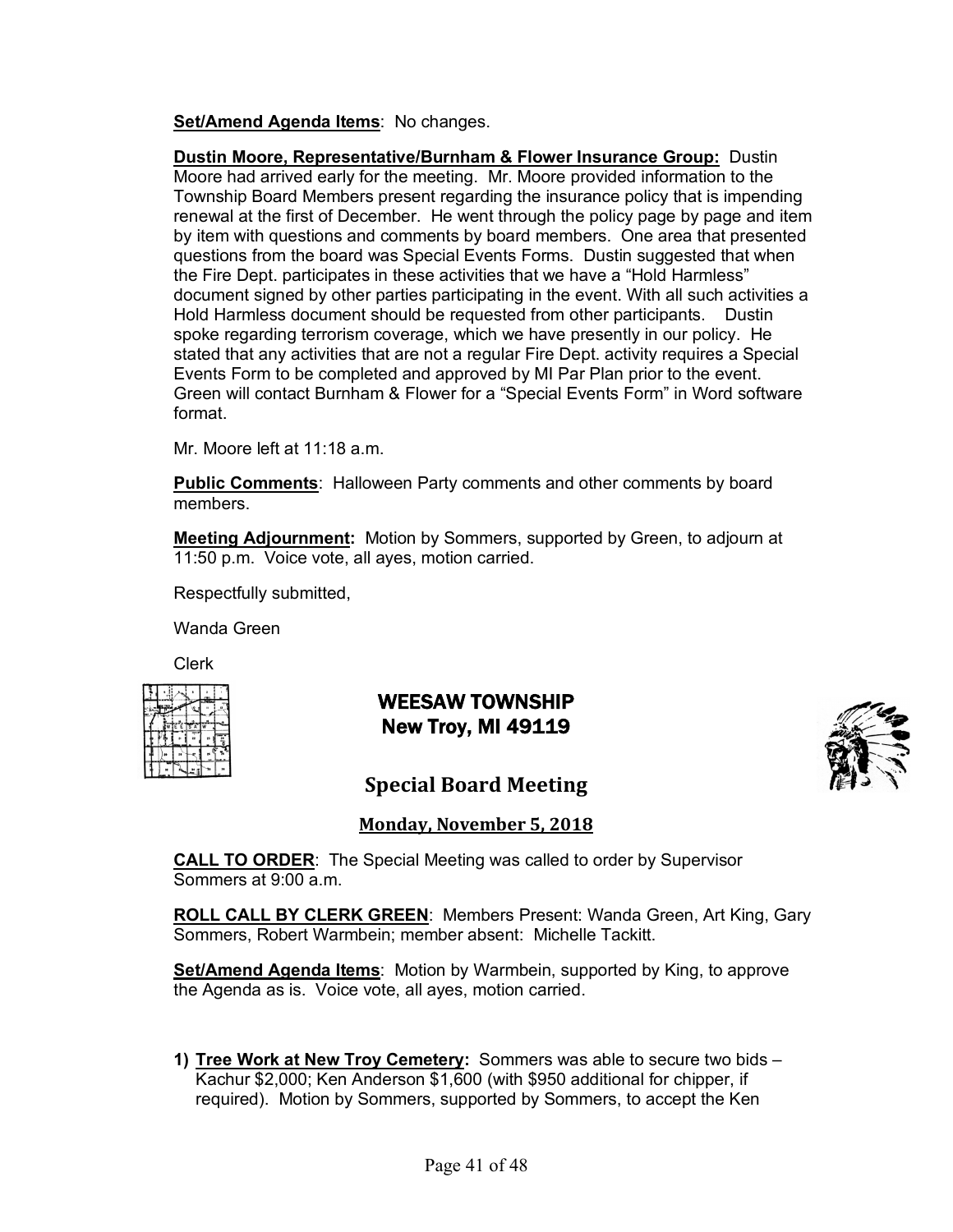Anderson bid at \$1,600 as presented, with clean-up by another individual who is doing the extensive clean-up for free for the wood. Roll call vote, all ayes (Sommers, King, Warmbein, Green), motion carried.

- **2) Approval for Plastic Pipe for Survey Markers**: Sommers provided information in that we are having a survey of the line between FONT and Weesaw Township property in order to install the concrete pad to prevent additional damage to the parking lot. It has been suggested that we install plastic 10', schedule 40, 2" I.D. PVC pipe (Charlotte Pipe Co.) over the markers for aesthetic as well as safety reasons. Motion by Green, supported by Warmbein, for authority to Sommers to purchase the required PVC pipe at Menards @ \$4.99/ea. per 10' length, and \$2.00/cap less 11% rebate, or up to \$250 for the full amount. Roll call vote, all ayes (Green, Warmbein, King, Sommers), motion carried.
- **3) Road Maintenance Contracts:** Estimates of Cost were received for Larson Rd. and Gardner Rd. The estimate issued by B.C.R.D. for **Gardner Rd**., 11/05/28, was in the amount of a \$27,870.00 grant (Sommers had called and talked with the Road Dept. personnel regarding this estimate and was able to have a State grant received figured into the cost). Motion by King, supported by Warmbein, to accept the bid of \$27,870. Roll call vote, all ayes (King, Warmbein, Sommers, Green), motion carried. Emergency repair on this estimate of cost will begin 11/05/18.

An Estimate of Cost for **Larson Rd.** was also received from B.C.R.D. in the amount of \$10,000 for Weesaw Township's cost, and Road Dept.'s cost of \$7,000. Motion by Sommers, supported by Green, to accept the Estimate of Cost in the amount of \$10,000 Township cost; \$7,000 Road Dept. cost per 10/30/18 Estimate of Cost. Roll call vote, all ayes (Sommers, King, Warmbein, Green), motion carried.

- **4) Fire Dept. Payables**: The invoice from Bio-Care was received for physicals of the Fire Dept. personnel. Safety Committee committeeman Warmbein will call and try to negotiate a better price on the amount of \$4,535, due to a snafu that happened, in that Bio-Care was very late in arriving, personnel had to wait, and the equipment did not work properly. The issues were finally resolved and 9 firefighters received physicals and other required items were also accomplished. There are 4 other firefighters who still need physicals and mask fitting. Motion by Sommers, supported by Warmbein, to approve payment of up to \$4,535 for the physicals and assorted other items. If additional amount is negotiated, the amount will be less. Roll call vote, all ayes (Warmbein, Sommers, King, Green), motion carried.'
- **5) Review Fire Dept. 5th Officer Position:** Guideline 115, Rev. 1 was handed out and will be on the Agenda at the 11/20/18 Board Meeting. Township Board needs to review.
- **6) Verify Funds are available in budget to pay for above Position**: Fire Dept. Budget vs. Actual handed out to Board members for review.
- **7) Full-Time Fire Dept. Employee**: Handout prepared by Ben Nelson, Fire Dept., received by board members from Safety Committee pertaining to this issue.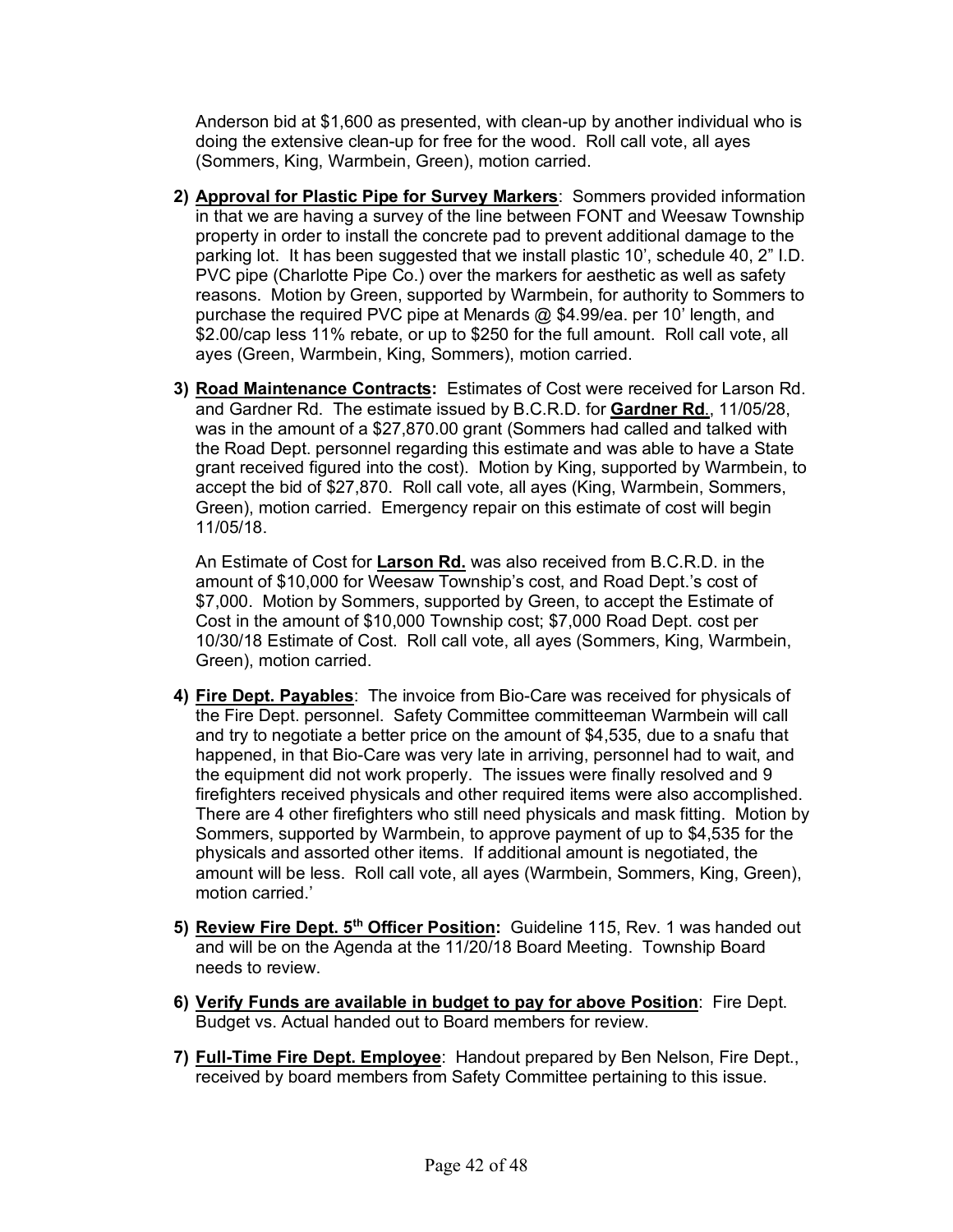**Public Comments**: Atty. Sara Senica telephoned at this time, and there was conversation relating to ongoing legal matters between the Township Board and our Attorney.

**Meeting Adjournment:** Motion by King, supported by Warmbein, to adjourn at 10:21 p.m. Voice vote, all ayes, motion carried.

Respectfully submitted,

Wanda Green

Clerk

|  |       | m |   |
|--|-------|---|---|
|  | EETSA |   |   |
|  |       |   | ÷ |
|  |       |   |   |
|  |       |   |   |

# WEESAW TOWNSHIP New Troy, MI 49119



### **Special Board Meeting**

**Friday, November 9, 2018** 

**CALL TO ORDER**: The Special Meeting was called to order by Supervisor Sommers at 9:00 a.m.

**ROLL CALL BY CLERK GREEN**: Members Present: Wanda Green, Art King, Gary Sommers, Michelle Tackitt, Robert Warmbein

**Set/Amend Agenda Items**: Full Board in attendance, thus Sommers requested to add two items: Replacement batteries for Fire Trucks, and Recreational Marijuana Ordinance. Motion by Sommers, supported by King, to add the items to the Agenda as requested. Voice vote, all ayes, motion carried.

**Fire Trucks' Batteries Replacement**: The Safety Committee requested to replace the three batteries each in Fire Trucks 2220 and 2230 (a total of 6 batteries). Sommers suggested up to \$600 to replace the batteries with Rural King batteries at a cost of about \$60 each + \$12 each core charge. Motion by Sommers, supported by Warmbein, to approve replacing all the batteries in these two trucks for up to a \$600 total. Roll call vote, all ayes (Warmbein, King, Sommers, Tackitt, Green), motion carried.

**Snowplowing Bids:** Bids were received by Burkholder and by Seeder. There were questions regarding both of the bids, and Sommers will contact both contractors in an attempt to get clarification in deciding who had the lower bid. The issue was tabled until 11/20/18 meeting.

**Recreational Marihuana per 11/06/18 Election***:* Verbiage was received from Attorney Senica and provided to board members relating to adopting an ordinance concerning this issue. After discussion and a request to contact MTA with several questions, motion by Warmbein, supported by King, to table this issue to a 11/12/2018 Special Meeting. Voice vote, all ayes, motion carried.

#### **Public Comments**: None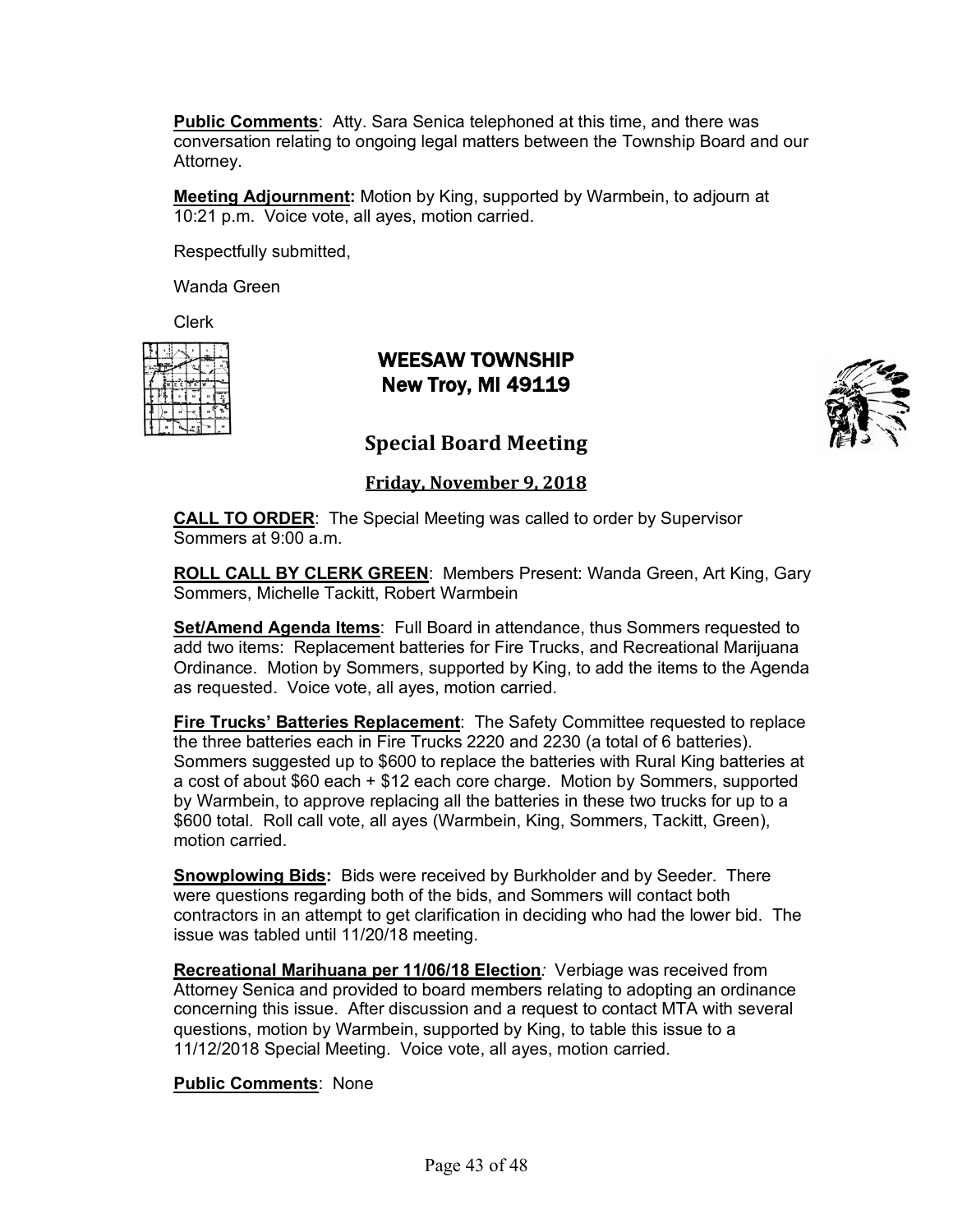**Meeting Adjournment:** Motion by Warmbein, supported by Tackitt, to adjourn at 10:06 a.m. Voice vote, all ayes, motion carried.

Respectfully submitted,

Wanda Green

Clerk

|  |           | ستتعا |  |
|--|-----------|-------|--|
|  | WIE ETS A |       |  |
|  |           |       |  |
|  |           |       |  |
|  |           |       |  |

# WEESAW TOWNSHIP New Troy, MI 49119



# **Special Board Meeting**

### **Monday, November 12, 2018**

**CALL TO ORDER**: The Special Meeting was called to order by Supervisor Sommers at 9:00 a.m.

**ROLL CALL BY CLERK GREEN**: Members Present: Wanda Green, Art King, Gary Sommers, Michelle Tackitt, Robert Warmbein

**Set/Amend Agenda Items**: Motion by King, supported by Warmbein, to accept the Agenda as is. Voice vote, all ayes, motion carried.

**Proposed Recreational Marihuana Ordinance:** Attorney Senica had provided the ordinance verbiage, and it was discussed. It is not necessary to have a Public Hearing due to the matter not being a zoning issue. Motion by Sommers, supported by King, to approve Ordinance No. 22-2018 "An Ordinance to Completely Prohibit Commercial Recreational Marihuana Establishments in Weesaw Township" as written. Roll call vote, all ayes (Sommers, King, Tackitt, Green, Warmbein), motion carried. Ordinance verbiage to be published and will take effect immediately upon publication.

**Public Comments**: Brief discussion concerning demolition of dangerous building on California Rd. and question regarding 5<sup>th</sup> Fire Dept. officer.

**Meeting Adjournment:** Motion by King, supported by Warmbein, to adjourn at 9:34 a.m. Voice vote, all ayes, motion carried.

Respectfully submitted,

Wanda Green

Clerk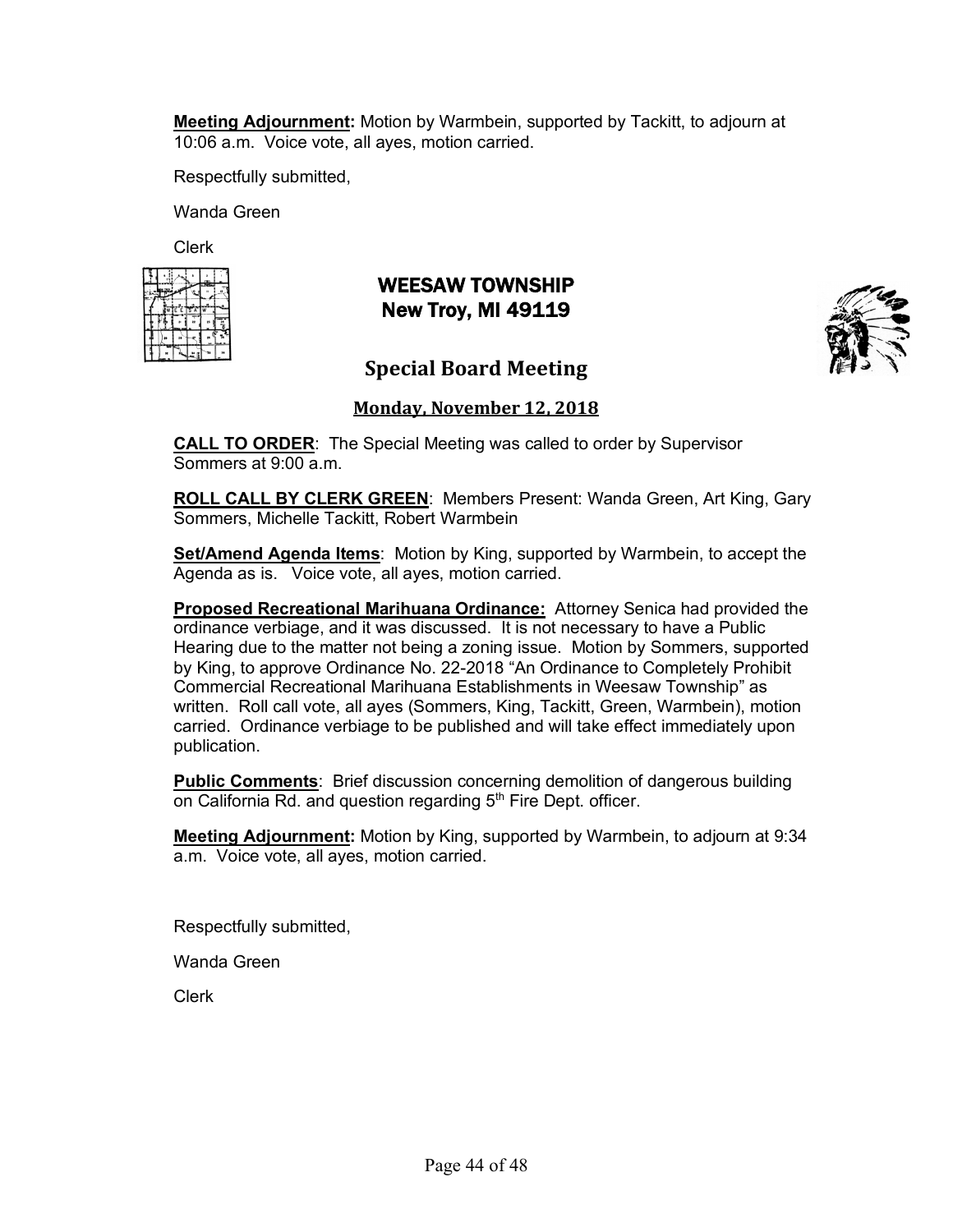# WEESAW TOWNSHIP New Troy, MI 49119



# **Special Board Meeting**

### **Wednesday, December 12, 2018**

**CALL TO ORDER**: The Special Meeting was called to order by Supervisor Sommers at  $10:00 a m$ 

**ROLL CALL BY CLERK GREEN**: Members Present: Wanda Green, Gary Sommers, Michelle Tackitt (arrived at 10:02), Robert Warmbein; absent: Art King

**Set/Amend Agenda Items**: No amendments permitted due to lack of the full board present.

- 1. **Bids for Roof Ventilation Project – Fire Dept./Township Hall:** No bids were received, even though the specifications were published in two newspapers. Sommers had the bid that was submitted previously; however, he has not been able to contact the bidder to see if the bid is still viable. Sommers mentioned that Nick Granke (firefighter) will be off work during the winter and wondered if he would be able to help with this project. The Safety Committee members indicated that Sommers should contact Chris Brooks to see if he would inspect and oversee the project in the event of this happening. Sommers will contact Mr. Brooks.
- 2. **Snow Depth for Plowing**: Discussion of reducing the snow depth before D.J. plows. Motion by Warmbein, supported by Tackitt, to reduce the amount of snow for specified plowings by 1" across the board. Roll call vote, all ayes (Warmbein, Sommers, Tackitt, Green), motion carried. Sommers will call D.J. and let him know about the change.
- 3. **Clear Township Land on Wee-Chik Rd. for Cemetery**: Sommers has spoken with an acquaintance who has indicated he will clear the land for free, which is to be used for enlarging the cemetery. There was discussion of contacting the conservation office to see if the trees could be sold and the township put the money back in the cemetery fund. Sommers and Warmbein will work on this issue.
- 4. **"Draft" Sign for Recycling Bin**: Sommers and Jack Dodd have enhanced the new "draft" signs for the permanent recycling sign that Jill Adams has forwarded. Sommers indicated the new graphics should be ready by Monday, and we can approve the sign on Wednesday, December 19, at the Regular Board Meeting. Green will contact Jill Adams and forward the proposed new sign layout to her.
- 5. **Approve Phone Conference with Atty. Senica**: Some issues requiring Atty. Senica's legal advice have arisen. Motion by Warmbein, supported by Tackitt, that Sommers and Green contact Atty. Senica and request guidance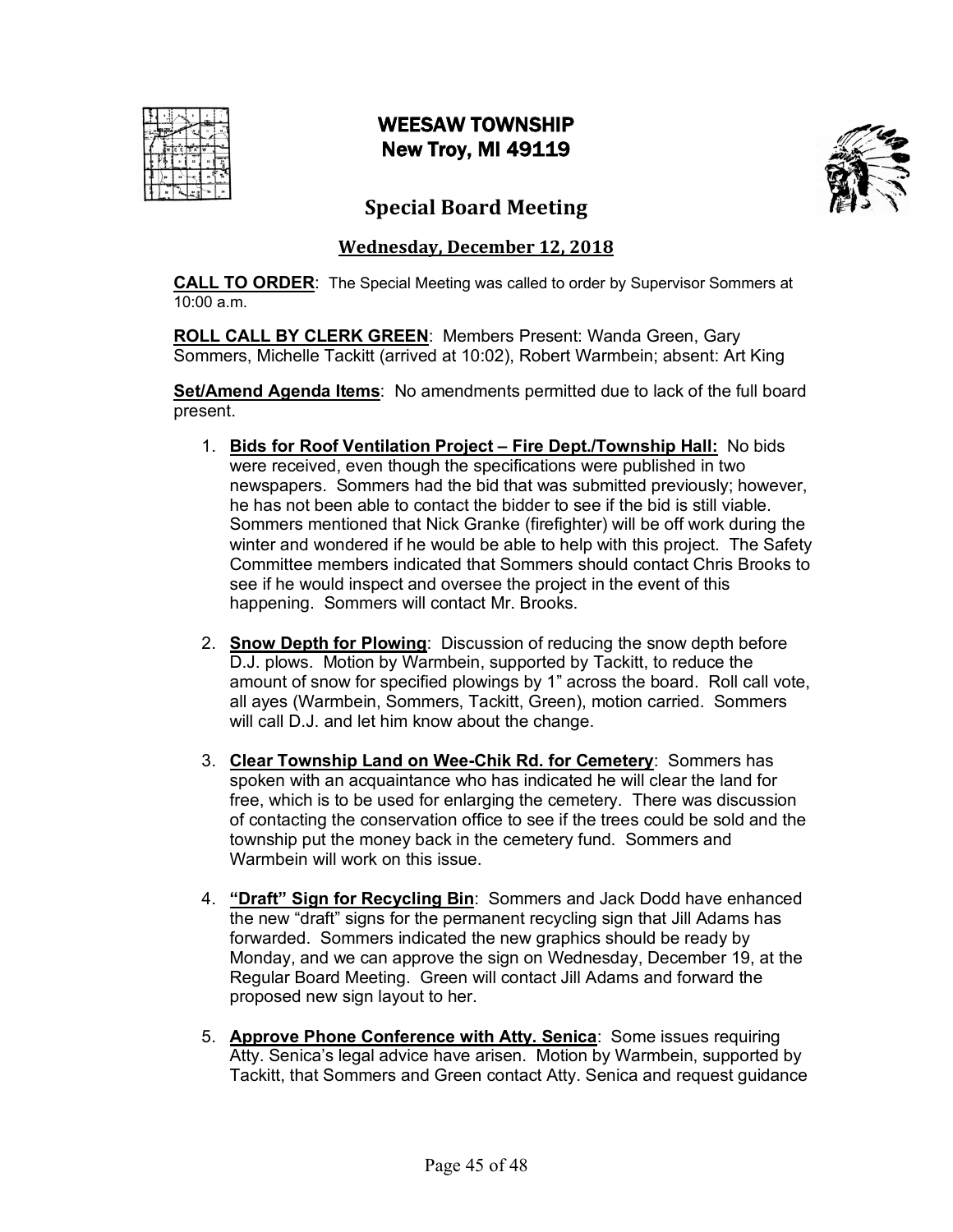on the various questions that have arisen that require her legal expertise. Roll call vote, all ayes (Tackitt, Sommers, Warmbein, Green), motion carried.

#### **Public Comments**: None.

**Meeting Adjournment:** Motion by Green, supported by Warmbein, to adjourn at 11:39 a.m. Voice vote, all ayes, motion carried.

Respectfully submitted,

Wanda Green, Clerk



### WEESAW TOWNSHIP New Troy, MI 49119



# REGULAR BOARD MEETING MINUTES

**Tuesday, December 19, 2018**

- **Roll Call by Clerk Green:** Members Present: Wanda Green, Art King, Gary Sommers, Robert Warmbein. Members absent: Michelle Tackitt
- **Berrien County Sheriff's Dept. Rep:** No representative present. Report for the period of 10/01/2018-10/31/2018 indicated 20 complaints worked in Weesaw Twp., 1 ticket issued, and 1 arrest.
- **EXECTER 15 Set/Amend Agenda Items:** An amendment to the Fire Dept. Report was requested regarding a Training Opportunity for firefighters. Motion by Green, supported by King, to amend the Agenda as requested. Voice vote, all ayes, motion carried.
- **Public Comments/Hearing of Persons Present on Agenda Items:** No input from residents.
- **Robert Krauss, Code Enforcement Officer Report: Krauss not present.**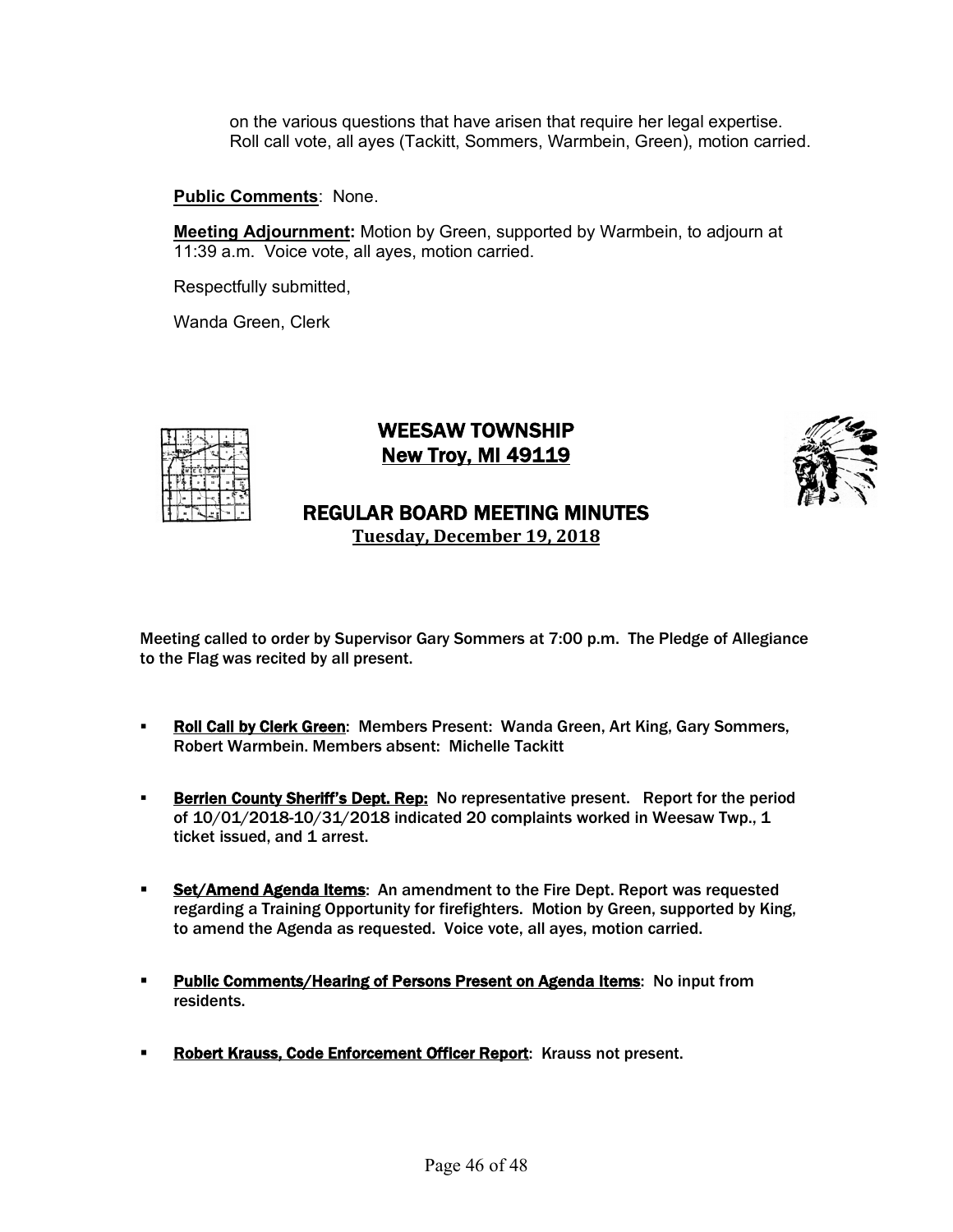- **Fire Dept. Report:** A verbal/written report was provided by Fire Chief Ted Nitz: Report: 1 Officer's Meeting, Qtrly. Safety Meeting; 1 Trucks check meeting. Incident command tags were explained, book for sign-in indicating time in/time out and job working on. Calls: 2 structure fires, 2 vehicle accidents; 5 utility lines down (on same day during wind storm)
	- o Approve purchase of new red helmet; 6 Nomex Hoods (expired), and "No Parking Signs": Due to an additional officer position on the Fire Dept., another helmet is required (less than \$300); Nomex hoods have expired; No Parking Signs: Motion by Warmbein, supported by King, to approve up to \$300 for a red helmet for Donnie Johnson II (new officer); up to \$230 for Nomex hoods; and getting "No Parking Signs", price unknown (may be free). Roll call vote, all ayes (Warmbein, King, Sommers, Green), motion carried.
	- o Training Opportunity: The information from SEMCO Energy will be provided to Fire Chief Nitz.
- **EXPROVE PREVIOUS MINUTES:** Motion by Warmbein, supported by Sommers, to approve the Regular Board Meeting Minutes of TU, 11/20/2018, and Special Board Meeting Minutes of Wed., 12/12/18, as presented. Voice vote, all ayes, motion carried.
- § Correspondence:
	- o Recycling Sign Drafts provided by Jill Adams/Environ. Property Mgr., B.C. Parks Dept: The sample signs were provided to the Township Board for review and response. Sommers indicated the sign would probably be 4-ft wide by 6-ft high. Due to other concerns regarding verbiage and layout, motion by Warmbein, supported by Sommers, to table the sign issue to consider other possible options and address other questions. Voice vote, all ayes, motion carried.
- **Enforcement Officer Robert Krauss** had arrived. Krauss indicated he has contacted owner's son, but no response regarding the pile of blocks and debris that has not been removed west of Twp. Hall on Glendora Rd. No response regarding "wedding venue" on Cleveland Ave. 15 Complaints have been received, but are stalled due to winter weather.
- **EXPEDENT ADDROVE Accounts Payable Monthly Expenditures Report:** Motion by Warmbein, supported by King, to approve Accounts Payable expenditures as follows: General Fund \$20,883.99; Fire Dept. \$18,502.91; Ambulance \$2,211.27; Sewer Fund \$4,381.11; for a total of all expenditures of \$53,979.28. Roll call vote, all ayes (Green, Warmbein, Sommers, King), motion carried.

### DEPARTMENTAL REPORTS:

- **Exambrer's Report:** Tackitt was not present; however, provided the bank balances to the board members.
- **B/Z Administrator Report:** Report provided.
- **Planning Commission Minutes: October corrected Minutes provided.**
- Parks/Recreation: No current minutes provided.